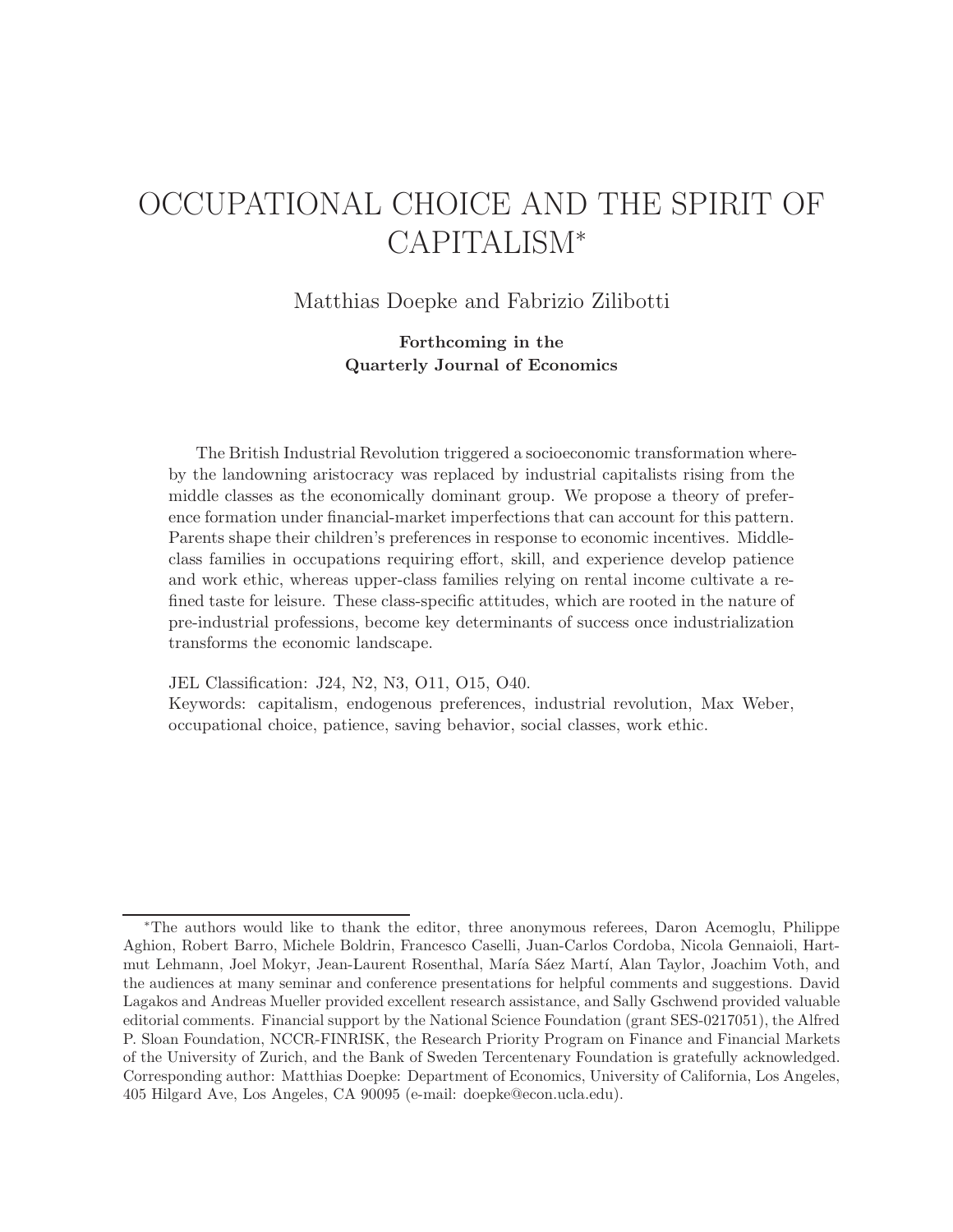### I Introduction

The Industrial Revolution was more than capital accumulation and growth. It also set off a social and political transformation that redefined hierarchies in society and reshaped the distribution of income and wealth. Before the onset of industrialization in eighteenthcentury Britain, wealth and political power were associated with the possession of land. Over the course of the nineteenth century, a new class of entrepreneurs and businessmen emerged as the economic elite. For the most part, the members of this class rose from humble beginnings and had their social origin in the urban middle classes. The landed elite was left behind, and eventually lost its political and economic predominance.

Many observers of the time linked this reversal in economic fortunes to differences in values, attitudes, and ultimately preferences across social classes. There are countless examples, both in scholarly and fictional writing, of portrayals of members of the landowning class as averse to work, unwilling to save, ill-disposed to commercial activity, and unable to consider money as something to be profitably invested. In contrast, the new industrialists are described as frugal, thrifty, and hard-working.<sup>1</sup>

The role of values and culture as determinants of socioeconomic change is the subject of a long-standing debate in the social sciences. Karl Marx regarded economic relationships as the "base of society," and viewed culture, religion and ideology (the "superstructure") as mere reflections of the material interests of the class in control of the means of production. Max Weber reversed Marx's perspective, and argued culture and religion to be key driving forces in the development of modern capitalism.

In this paper, we develop a theory of preference formation that is rooted in the rationalchoice paradigm, and ask whether such a theory can help explain the socioeconomic transformation that accompanied the Industrial Revolution. In our theory the link between economic conditions and cultural values (or, more precisely, class-specific preferences) runs both ways. On the one hand, differences in preferences across social classes are a key deter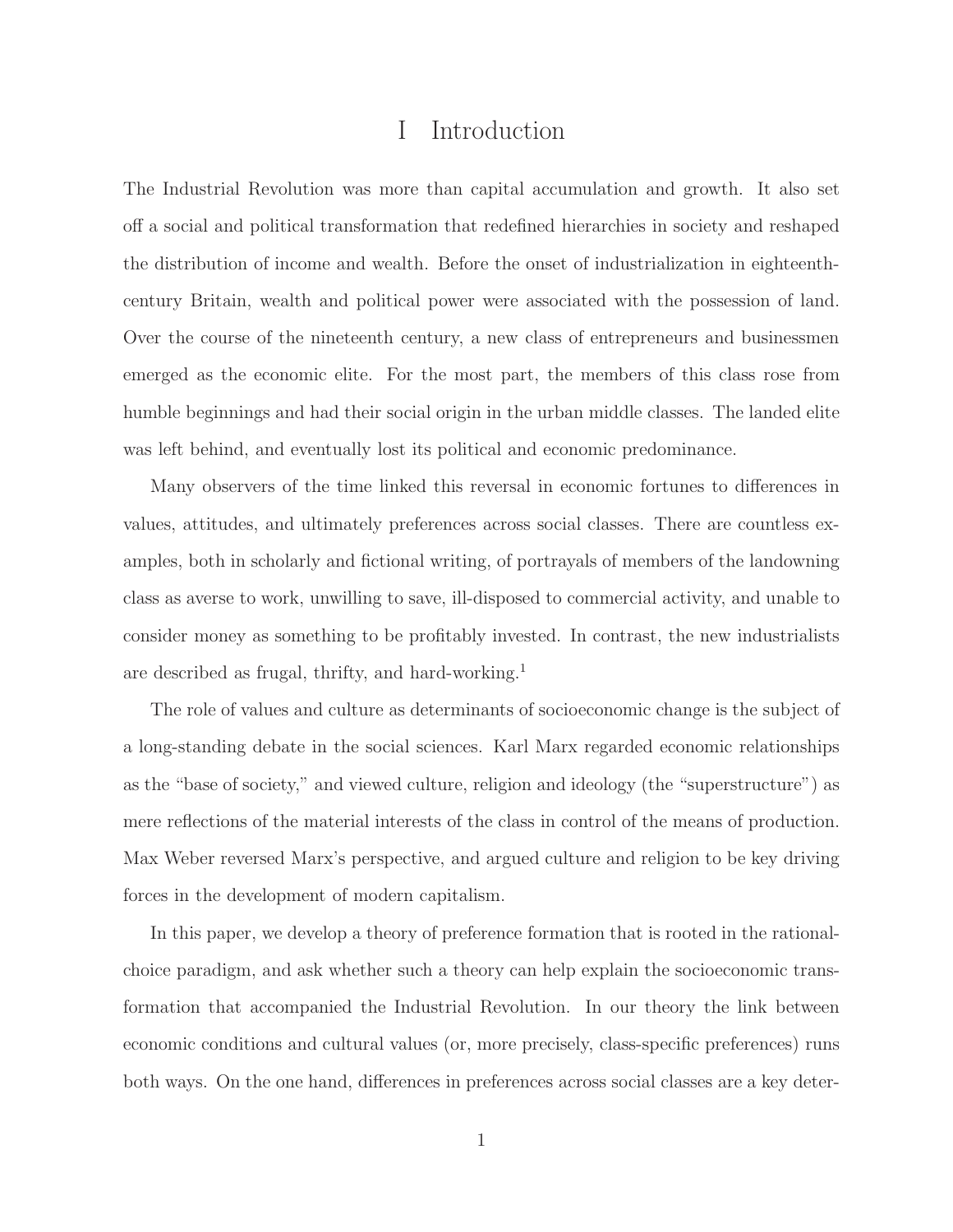minant of socioeconomic change. But on the other hand, these preferences and values are themselves shaped by the economic conditions that the members of different social classes face.<sup>2</sup> When applied to the Industrial Revolution, our theory predicts both the initial divergence of preferences across social classes and the ensuing reversal of economic fortunes as equilibrium outcomes.

We construct a model where altruistic parents strive to shape their children's preferences in a way that best fits with their future material circumstances. We focus on two key aspects of preferences: the rate of time preference (patience) and the taste for leisure (or, conversely, work ethic). Parental investments in patience interact with the steepness of lifetime income profiles. Lifetime earnings are relatively flat in some professions, while high returns are achieved only late in life in others, in particular those requiring the acquisition of skills. A parent's incentive for investing in a child's patience increases in the steepness of the child's future income profile. Conversely, a child endowed with high patience will be more likely to enter professions entailing the accumulation of skill and, hence, the delay of material rewards. Parental investments in their children's taste for leisure hinge on the role of labor effort. Parents who expect their children to be wholly reliant on labor income will tend to instill them with a strong work ethic, i.e., a tolerance for hard work and a reduced taste for leisure. In contrast, parents who anticipate their children to be rentiers with ample free time will teach them to appreciate refined leisure activities, from performing classical music to fox hunting.

The complementarities between patience and steep income profiles and between the taste for leisure and low work effort imply that, within a given dynasty, the choices of a specific occupation and of preferences suitable for that occupation are mutually reinforcing over time. As a consequence, even if the population is initially homogeneous, preferences gradually diverge across the members of different occupations. Hence, the society is endogenously stratified into "social classes" defined by occupations and their associated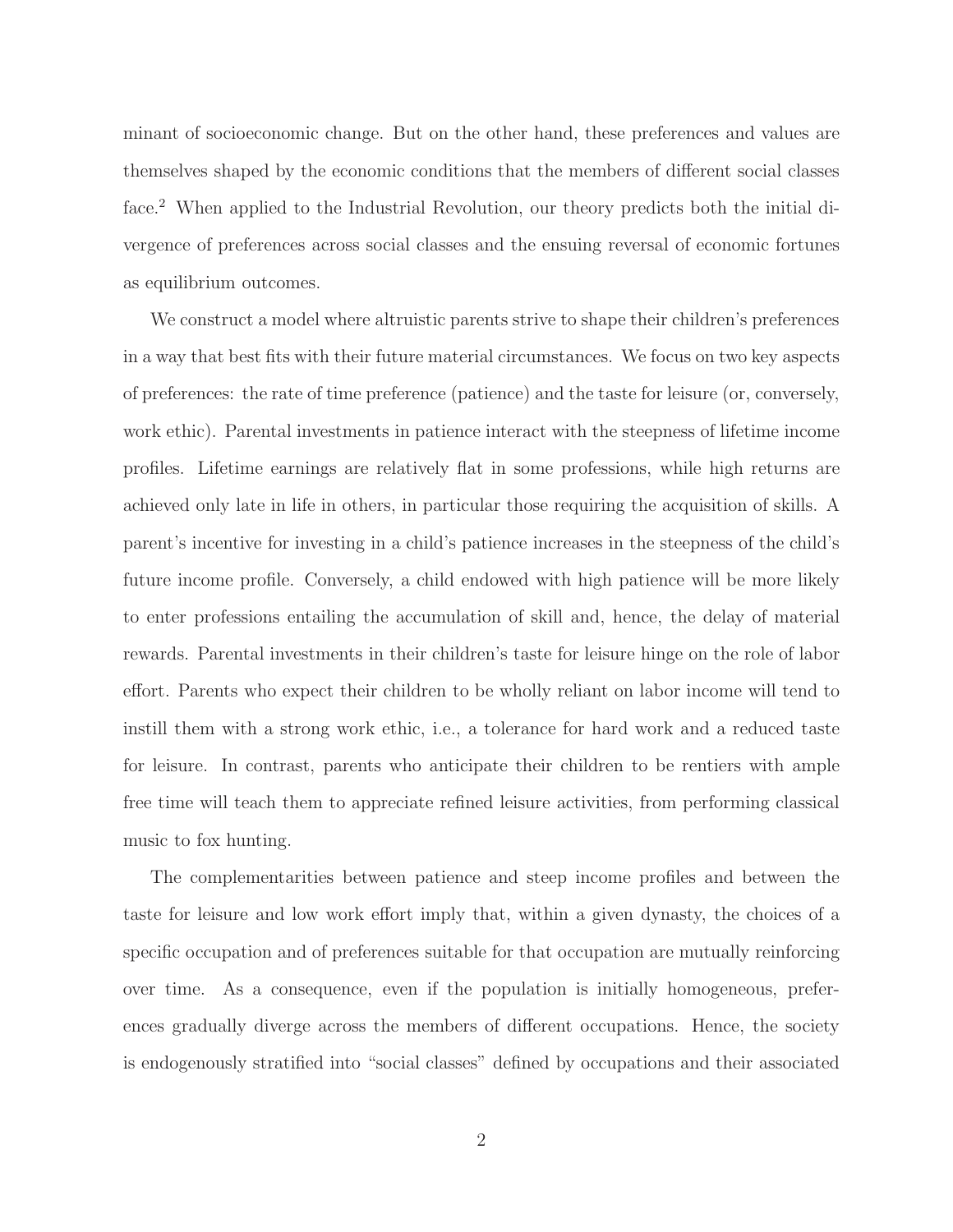preferences and values. The theory also implies that the cultural divergence across social classes is related to financial development. If people can borrow and lend in perfect credit markets to smooth consumption, the link between occupational choices and consumption profiles is severed. Thus, divergence in patience across classes only emerges when financial markets are shallow, while financial development leads to more homogeneous societies. This prediction accords with the broad observation that class differences are less accentuated in modern industrial economies than in traditional societies.

The theory can account for the reversal in the economic fortunes of different social classes at the time of the Industrial Revolution. For centuries, members of the pre-industrial middle class—artisans, craftsmen, and merchants—had to sacrifice consumption and leisure in their youths to acquire skills. In response to this economic environment, the middle class developed a system of preferences and values centered around parsimony, work ethic, and delay of gratification. For the landed upper class, in contrast, neither work ethic nor patience were particularly valuable, because the members of this class could rely on fairly stable rental incomes from their estates. As a result, the landowning elite cultivated refined tastes for leisure and grew less future-oriented. In an otherwise stationary society, such differences in preferences and values had limited consequences. However, patience and work ethic became key assets—a "spirit of capitalism"—when opportunities of economic advancement through entrepreneurship and investment arose at the outset of the Industrial Revolution. In an already stratified society, it was members of the patient, hard-working middle class who made the most of the new opportunities and ultimately gained economic ascendency over the landed elite.

While the theory predicts the triumph of the thrifty and hard-working bourgeoisie at the outset of the Industrial Revolution, it also implies that this success carries the seed of its own destruction. Whereas first-generation entrepreneurs started out poor, their descendants inherited the family business. The founders' children and grandchildren could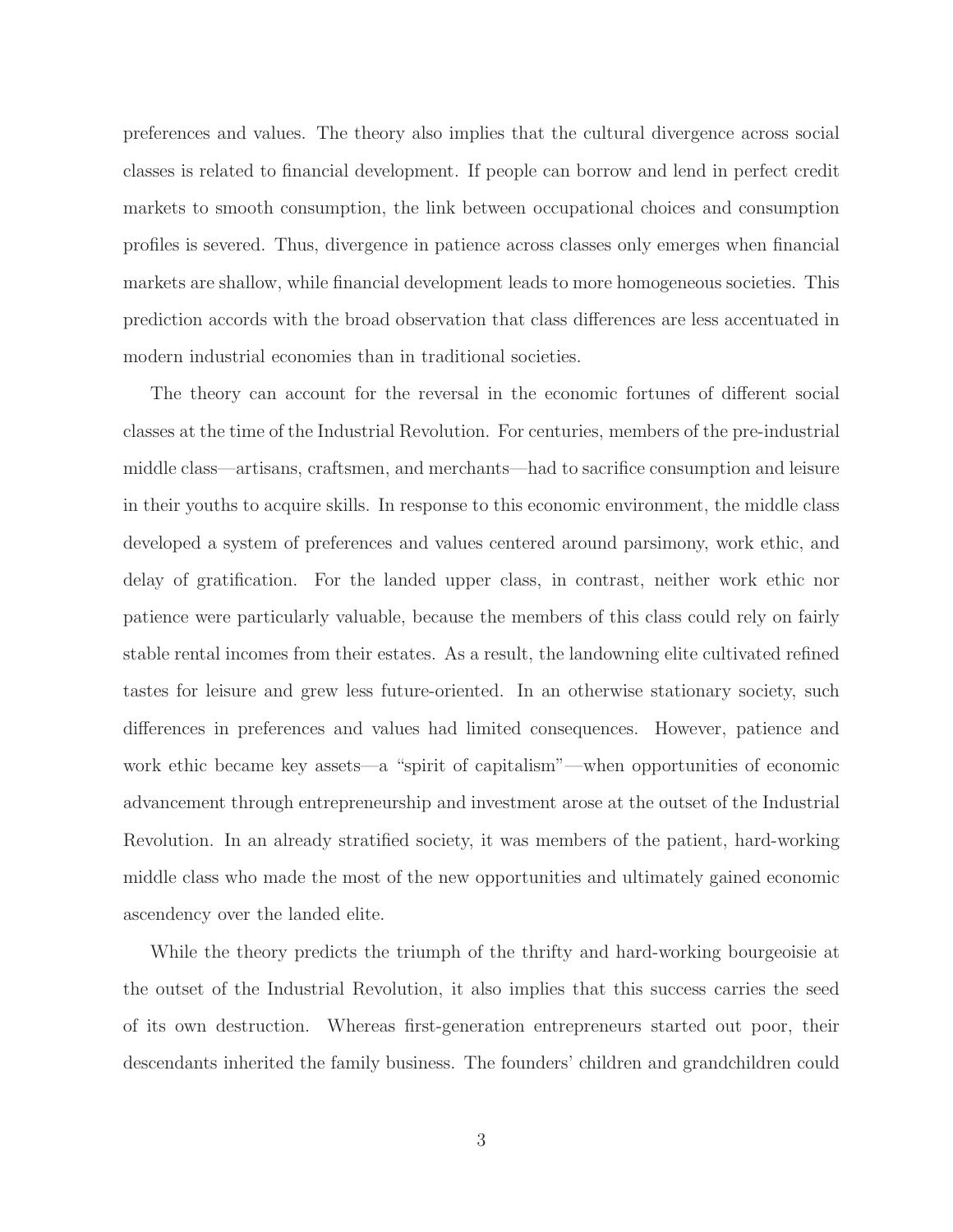thus rely on considerable capital income, making them less dependent on their own labor income. Just as for the landowners, this creates an incentive to invest in the appreciation of leisure: the industrial dynasties ultimately mimic the tastes of the old elite. In the extreme, this effect can lead to the downfall of a dynasty (the "Buddenbrooks" effect); at a minimum, the descendants will achieve less growth than the founders.

Our theory is consistent with a number of observations on the social history of Britain. For instance, well before industrialization, members of the upper class displayed a low propensity to save and accumulated debt, which suggests low patience. In addition, attitudes to work and leisure diverged over time between the pre-industrial upper and middle class. The perhaps most telling observation is that once economic success was achieved after the Industrial Revolution, the traditional middle-class work ethic gave way to an increased taste for leisure and an imitation of upper-class habits. This gentrification process ultimately lowered class barriers to the point where intermarriage between members of aristocratic and industrial dynasties became common fare.

Although we do not focus explicitly on religion, our theory is related to Weber's view that the spirit of capitalism was linked to the values of the Protestant Reformation. Protestant values, and especially Puritanism, were widespread among the urban upper-middle classes and may have been instrumental in their economic advancement. According to our theory, Puritanism was successful among these groups precisely because its values were compatible with the economic conditions faced by these groups. The same theory suggests that changing economic conditions should affect the success and popularity of religion. In line with this prediction, religious fervor among the middle classes declined in the late nineteenth century at the same time when the middle-class work ethic started to wane.<sup>3</sup>

In the following section, we relate our work to the existing literature. In Section III we analyze the decision problem at the heart of our theory in partial equilibrium. In Section IV, we embed the choice problem into a general-equilibrium model of a pre-industrial economy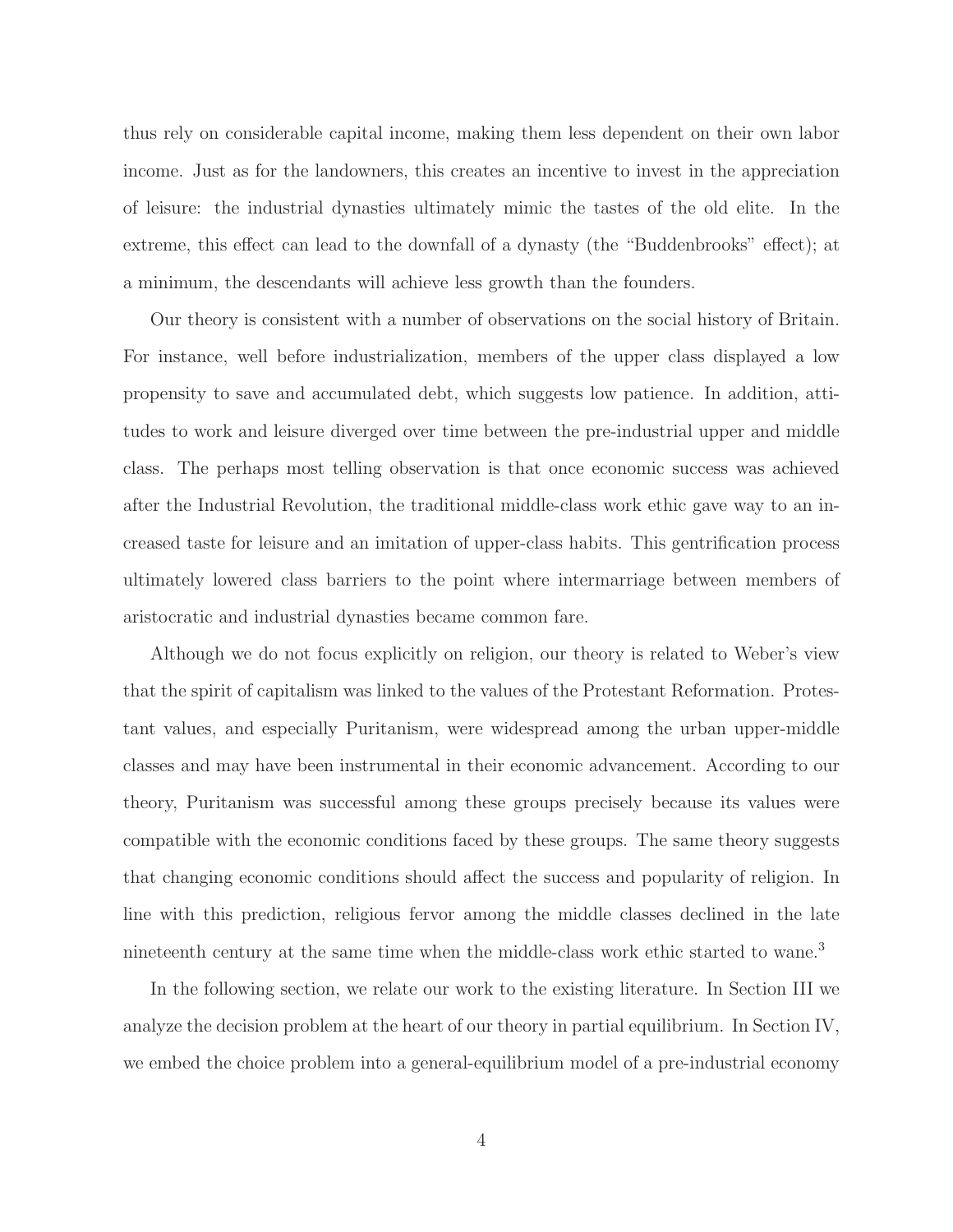and discuss the evolution of the economy throughout the Industrial Revolution. Historical evidence and alternative theories are discussed in Sections V and VI, and Section VII concludes. All proofs are contained in the mathematical appendix, which is available online.

### II Related Literature

Our work contributes to the recent literature on the economics of the Industrial Revolution (see Galor and Weil [2000], Hansen and Prescott [2002], Doepke [2004], and Clark [2007]). As we do, Clark views changing values and preferences as a key element of the transition from a Malthusian era to a modern society: "As a whole these changes show societies becoming increasingly middle class in their orientation. Thrift, prudence, negotiation and hard work were imbuing themselves into communities that had been spendthrift, violent, impulsive and leisure loving." [Clark, 2007, p. 208]. However, following Galor and Moav [2002], Clark emphasizes genetic selection rather than conscious investment as the mechanism for preference formation (see also Clark and Hamilton [2006] and Galor and Michalopoulos [2006]). We view selection and investment in preferences as complementary approaches, because they operate on different time scales and lead to distinct implications. The evolutionary literature is concerned with changes in the composition of genetic traits that affect entire populations and take place over long time horizons. Galor and Moav [2002], for instance, argue that selection pressures which generated preferences favorable for economic growth have been operating at least since the Neolithic Revolution nearly 10,000 years ago. In contrast, our focus is on the divergence of preferences across social classes, and our mechanism operates at a time scale from two or three generations (the "Buddenbrooks" effect) to at most a few centuries.

Our paper provides a new perspective of the effects of wealth inequality on development in the face of financial market imperfections. A number of existing theories point out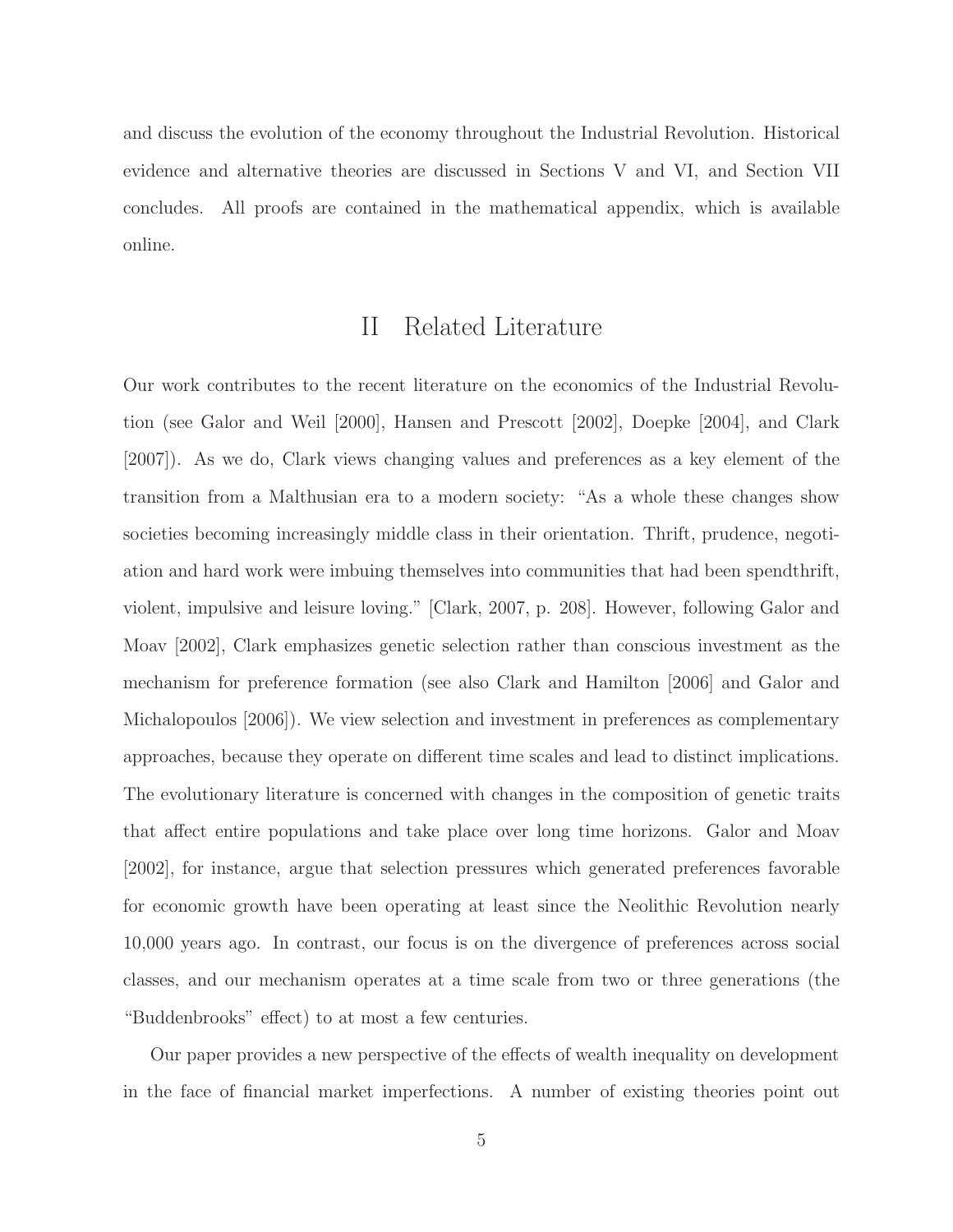that if financial markets are absent, poor individuals may be unable to finance otherwise profitable investment projects, and are therefore forced to enter less productive professions (see Banerjee and Newman [1993], Galor and Zeira [1993], Bertocchi [2006], and Matsuyama [2006]). A common feature of this literature is that the rich, who are least constrained by credit market imperfections, generally do best and are the first beneficiaries of new investment opportunities. Therefore, these theories cannot explain how a new class of entrepreneurs rose from humble beginnings to leapfrog over the landed pre-industrial elite, at a time when wealth inequality was quite extreme and financial markets shallow by modern standards.

Our theory is also related to a recent literature on the effects of religious values on economic performance and the income distribution. Using international survey data, Barro and McCleary [2003] find that economic growth responds positively to the beliefs in hell and heaven. One interpretation of this finding is that a habit of contemplating the distant future generates individual behavior favorable for economic performance. Similar findings are documented by Guiso, Sapienza, and Zingales [2003].<sup>4</sup> In a different vein, Botticini and Eckstein [2005, 2006, and 2007] argue that Jews originally specialized in artisanship, trade, and finance because of religious reforms that fostered literacy among Jewish farmers. After the reforms, Jews progressively migrated to towns to exploit their comparative advantage in education in skilled urban occupations. Thus, as in our theory, group-specific values and attitudes have long-lasting effects on economic decisions. However, the impetus in Botticini and Eckstein is a cultural shock to a particular group (a reform in the Jewish religion), while our mechanism relies on economic incentives faced by an initially homogeneous population. Turning more specifically to Weber's hypothesis, Becker and Woessmann [2007] find that in nineteenth-century Prussia Protestant counties were more prosperous than Catholic ones. However, the effect of religion disappears when one controls for education, suggesting that values affect economic performance mainly through the accumulation of human capital.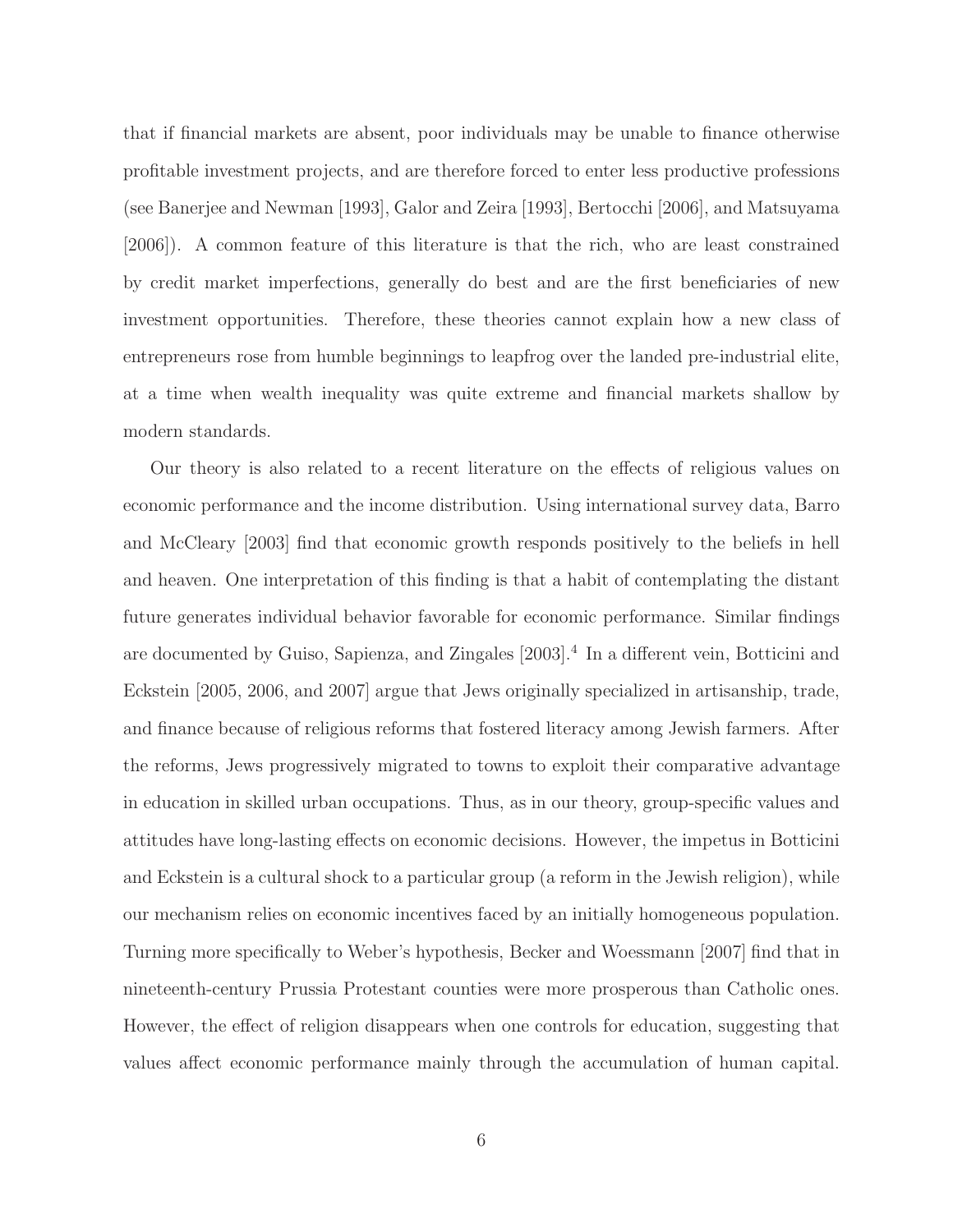Although we do not model religion explicitly, our theory is consistent with this view.

The notion of patience as an asset that agents can invest in was first introduced in the economic literature by Becker and Mulligan [1997], who consider the problem of a consumer who lives for a finite number of periods and makes a one-time choice of a discount factor. In contrast, we embed the choice of patience in a dynamic model of preference formation with the additional dimensions of choosing an occupation and investing into the taste for leisure.<sup>5</sup> An alternative mechanism of preference transmission is advocated by the literature on cultural transmission (see Bisin and Verdier [2001], Hauk and Saez-Marti [2002], Fernández, Fogli, and Olivetti [2004], Saez-Marti and Zenou [2006], Gradstein [2007], Saez-Marti and Sjoegren [2007], and Tabellini [2007]). As in our work, parents' incentives for forming their children's preferences depend on economic conditions. However, parents invest because they desire to make their children's behavior conform with their own wishes. In our dynastic model, parents judge their children's choices solely through the children's own eyes: preference formation is a gift that altruistic parents pass on to their children.

If patience and the work ethic are accumulated and transmitted within dynasties, parents' and children's propensities to save and invest should be positively correlated. This implication is confirmed by Knowles and Postlewaite [2005], who show that in the PSID parental savings behavior is an important determinant of their children's education and savings choices, after controlling for a variety of individual characteristics (see also Charles and Hurst [2003], who study the correlation of wealth between parents and children). Moreover, the correlation is stronger between children and mothers, who are usually more involved in a in child's upbringing than fathers. Our theory also posits that agents with steeper income profiles are more patient. This is consistent with the results of a field experiment conducted on Danish households by Harrison, Lau, and Williams [2002] showing that time discount rates of highly educated adults (who tend to have steeper income profiles) are about one third lower than those of adults with less education.<sup>6</sup>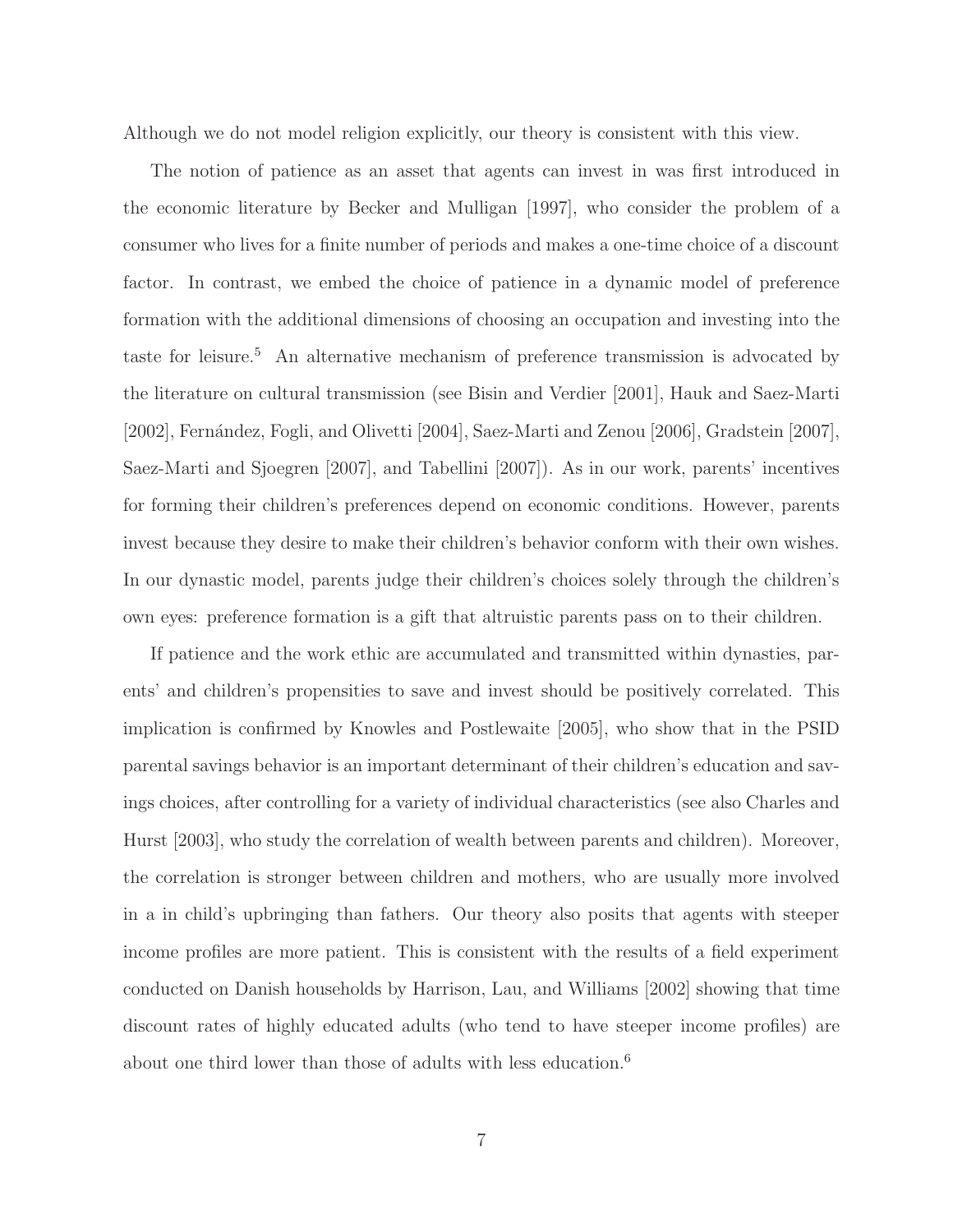Reyes-Garcia et al. [2007] study the effect of patience on economic outcomes among the Tsimanes, an Amazonian tribal society that only recently transitioned from self-sufficiency to a market economy. They find that more patient individuals were subsequently more likely to acquire formal education, choose market-oriented occupations, and earn higher income (see also Mischel, Shoda, and Rodriguez [1992]). A recent empirical literature highlights the role of a broader set of non-cognitive skills, including both patience and work ethic, for economic performance (see Heckman and Rubinstein [2001], Segal [2006], and Heckman, Stixrud, and Urzua [2006]). Coleman and Hoffer [1983] argue that the emphasis on patience and self-discipline is the key to the effectiveness of Catholic schools in the United States. This literature also shows that non-cognitive skills depend on nurture and family upbringing.<sup>7</sup>

# III A Model of Occupational Choice and Endogenous Preference Formation

In this section, we develop a theory of endogenous preference formation that is driven by parents' desire to instill certain tastes into their children. We concentrate on two dimensions of preferences, the taste for leisure and patience. Investments in the taste for leisure comprise all parental efforts that cultivate a child's ability to enjoy free (nonworking) time. Examples are teaching one's child to swim, to play a sport, to ride a horse, or to play a musical instrument. Since a high appreciation of leisure raises the opportunity cost of working, parental efforts in the opposite direction (those that lower the taste for leisure) can be interpreted as increasing a child's tolerance for hard work. Parents may achieve this objective by preaching the virtues of an austere life.<sup>8</sup> Investments in patience determine the weight that a child attaches, in adult age, to utility late in life relative to the present. Instilling parsimony and thrift into children are examples of this type of investment. Religious ideas stressing the value of frugality and industry—the "Protestant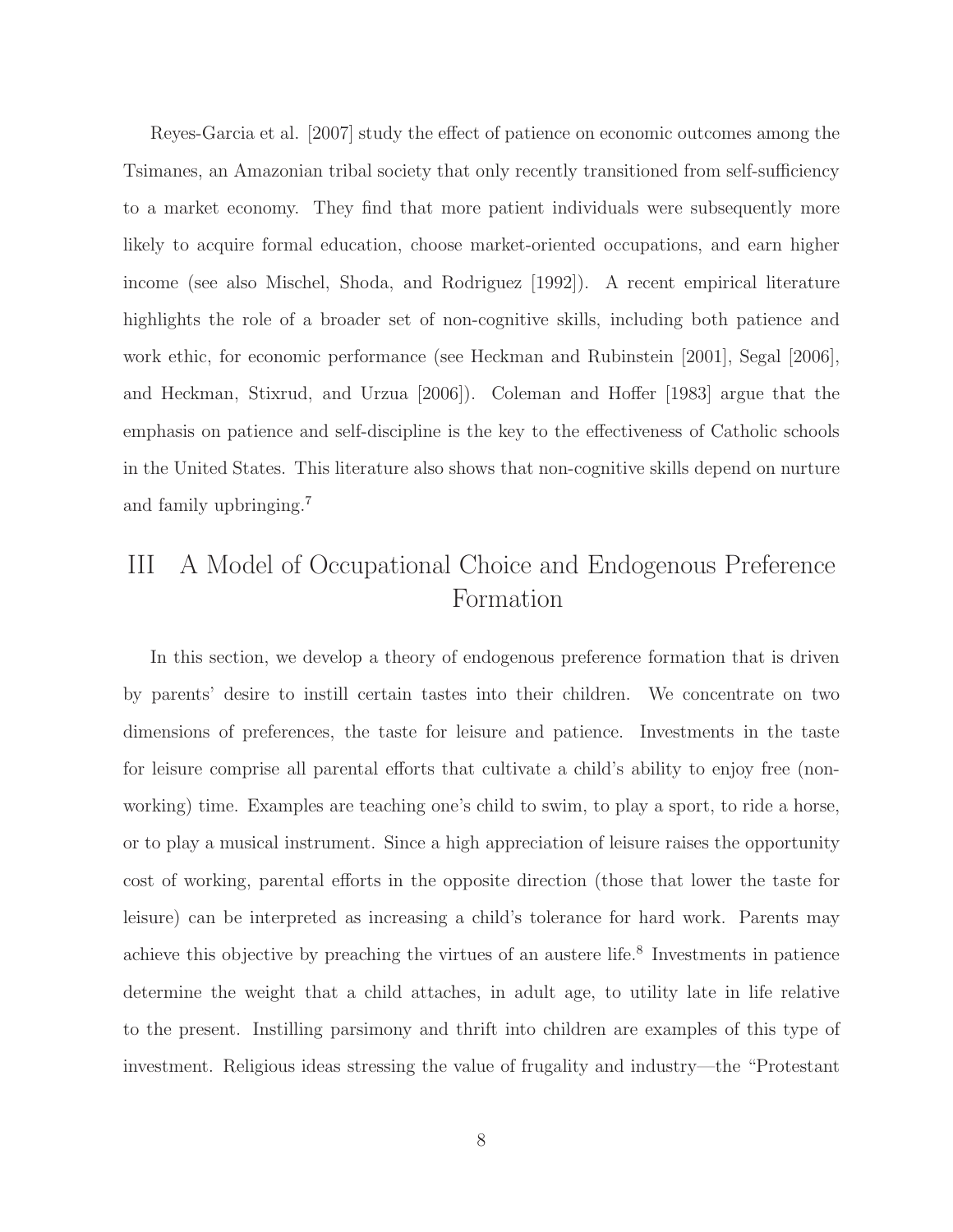Ethic" of Max Weber—can also be regarded as vehicles for the accumulation of patience and the work ethic.

In the theory, the parents' investments in their children's preferences respond to economic incentives. As a consequence, preference formation interacts with other economic decisions taken by both parent and child. Our particular focus is on the question of how preferences both determine and depend on the choice of an occupation. With an eye to our historical application, we separately analyze the decision problem of agents who rely on wage income alone (such as workers or artisans) and agents who also receive rents (such as landowners).

### III.A Preferences, Timing, and Occupations

The model economy is populated by overlapping generations of altruistic people who live for four periods, two as children and two as adults. People work throughout both adult periods (young and old), and their earnings may vary over time. Agents consume and make economic decisions only when they are adult. At the beginning of adulthood, every agent gives birth to a single child.

All adults have the same basic preferences. However, two aspects of the preferences are endogenous, namely patience (the relative weight of old versus young adult consumption in utility) and the taste for leisure (the marginal utility of free time). These taste parameters are determined during an agent's childhood as a result of her parent's child-rearing effort (i.e., investment in preferences). Once an agent reaches adulthood, preferences no longer change. An adult therefore takes her own preferences as given, but gets to shape her child's tastes.

Agents are altruistic towards their children. In addition, their utility depends on consumption, leisure, and investment in preferences in each of the two adult periods (see the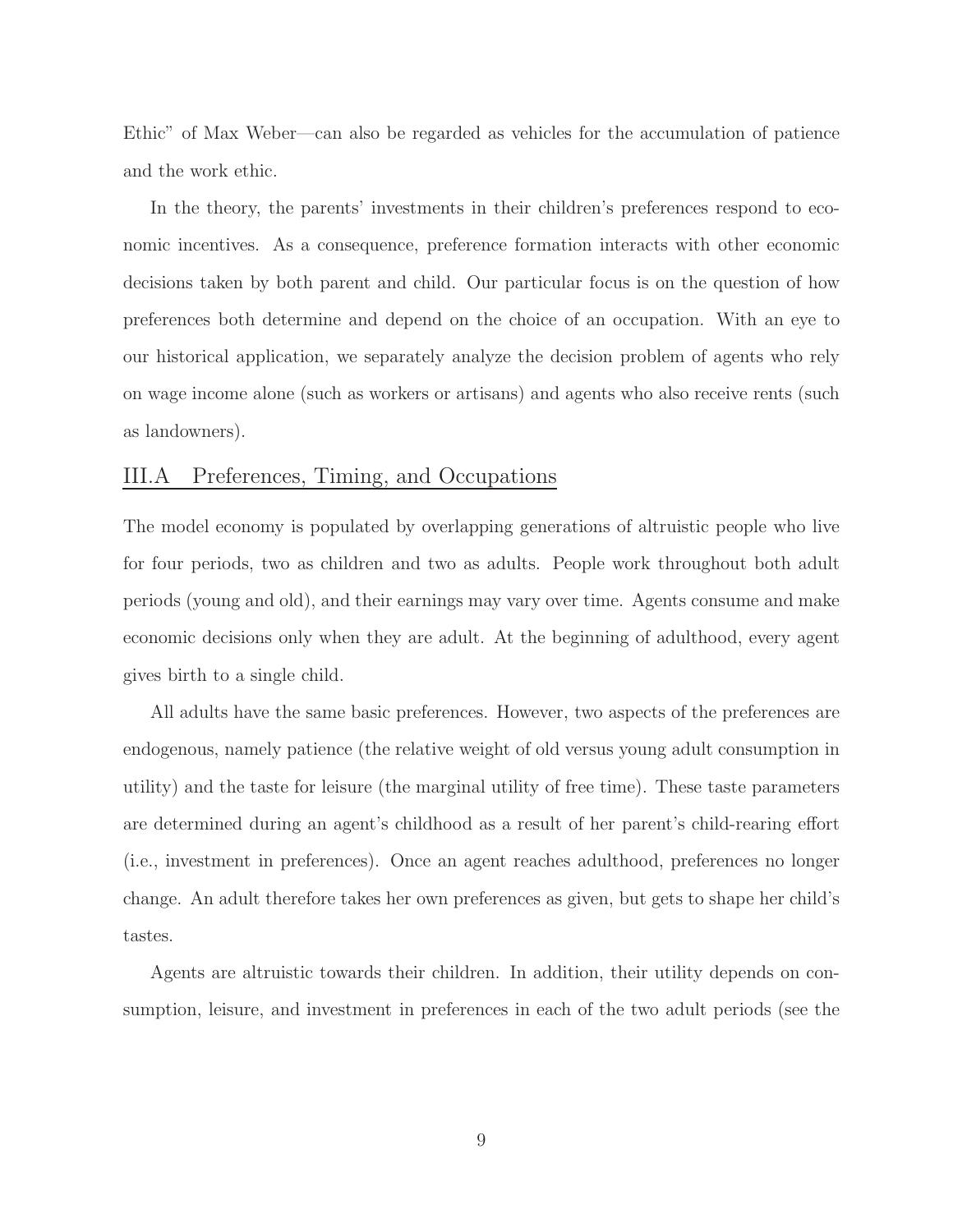time line in Figure I ). More formally, a young adult's lifetime utility is given by:

(1) 
$$
(1 - B) (\log (c_1) + A (1 - n_1) - l_{A,1} - l_{B,1}) + B (\log (c_2) + A (1 - n_2) - l_{A,2} - l_{B,2})
$$
  
+ z  $V_{child}(A'(l_A, A), B'(l_B, B)).$ 

Here A denotes the taste for leisure, and B denotes patience. The first row of  $(1)$  is the adult's felicity:  $c_1$  and  $c_2$  denote consumption,  $n_1$  and  $n_2$  labor supply, and  $l_{A,1}$ ,  $l_{A,2}$ ,  $l_{B,1}$ , and  $l_{B,2}$  the effort choices for investing in the child's taste for leisure and patience. To simplify the analysis, we assume that the investments in preferences are only productive if sustained at the same level over the two adult periods. Thus,  $l_{A,1} = l_{A,2} = l_A$  and  $l_{B,1} = l_{B,2} = l_B$ . The second row of (1) is the altruistic component:  $V_{child}$  represents the child's maximized utility as a function of its preference parameters, as chosen by the parent.  $A'(l_A, A)$  and  $B'(l_B, B)$  are the "production functions" for the child's preferences, which take the form:

(2) 
$$
A'(l_A, A) = \psi \bar{A} + (1 - \psi)A + g(l_A),
$$

(3) 
$$
B'(l_B, B) = \psi \bar{B} + (1 - \psi)B + f(l_B),
$$

where  $\psi \in (0,1]$  is a constant depreciation rate and f and g are non-negative increasing functions.  $\overline{A} > 0$  and  $\overline{B} > 0$  represent the innate levels of the taste for leisure and patience, i.e., the steady states of A and B in the absence of any investment. The intergenerational persistence of preferences captures the notion that, to some extent, children learn by imitating parental attitudes. Thus, part of the parents' preferences are transmitted effortlessly to the child. The parental effort is bounded,  $l_A \in [0, \bar{l}_A]$  and  $l_B \in [0, \bar{l}_B]$ . Also, we normalize the time endowment to unity,  $n_1 \in [0, 1]$  and  $n_2 \in [0, 1]$ , and impose the following restrictions.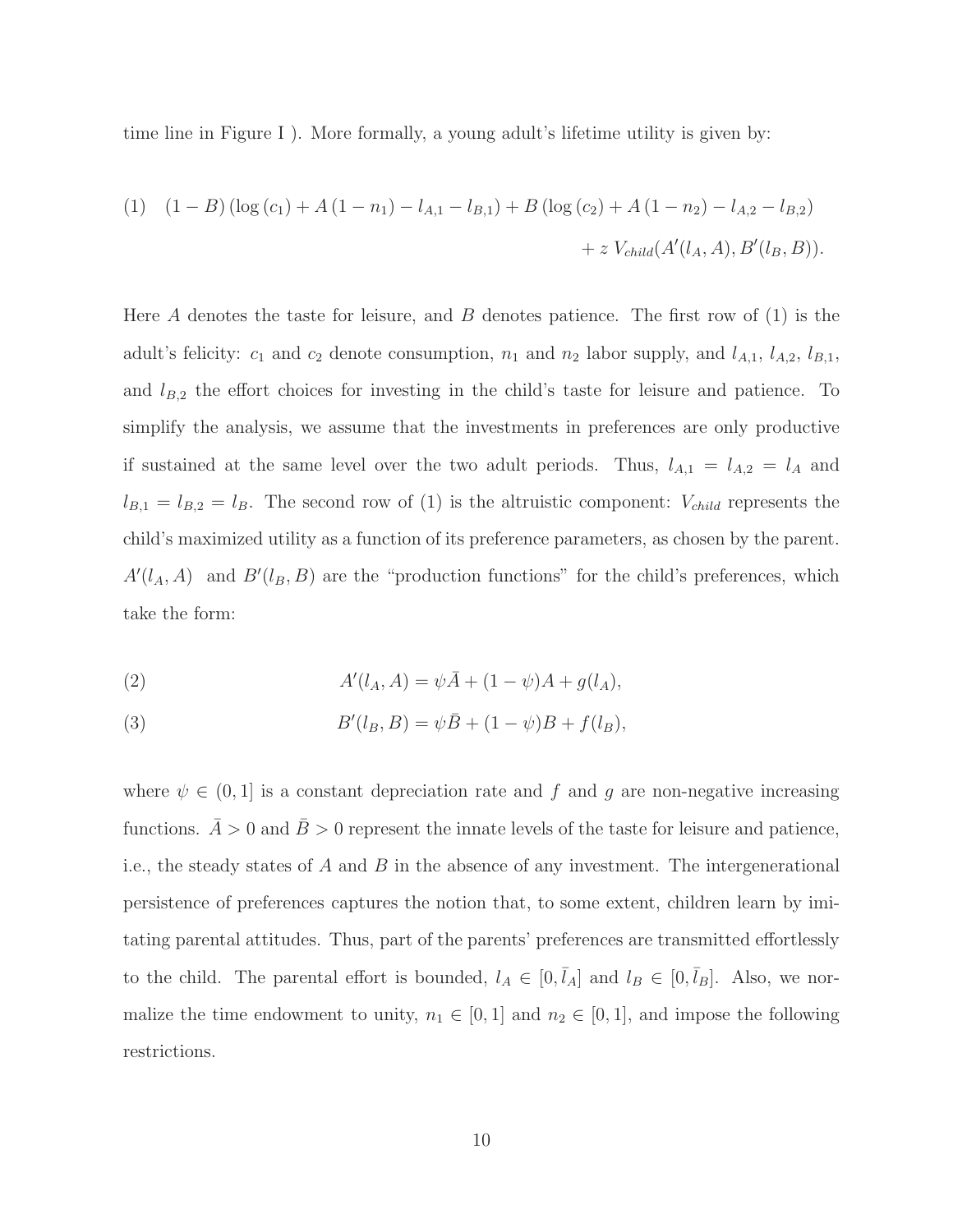Assumption 1. The function  $f : [\mathbf{0}, \bar{\mathbf{I}}_B] \to \mathbf{R}^+$  is continuous, strictly increasing, and weakly concave, and  $g : [0, \bar{I}_A] \rightarrow \mathbb{R}^+$  is continuous, strictly increasing, and strictly concave. Moreover,  $g(0) = f(0) = 0$  and  $f(\bar{l}_B) \leq \psi(1 - \bar{B})$ . The parameters z and  $\psi$  satisfy  $0 < z < 1$  and  $0 < \psi < 1$ .

The assumptions imply the upper bounds for the preference parameters  $A_{\text{max}} \equiv \overline{A} +$  $g(\bar{l}_A)/\psi$  and  $B_{\text{max}} \equiv \bar{B} + f(\bar{l}_B)/\psi \leq 1$ .

#### III.B Wage Earners

We first describe outcomes for agents who rely exclusively on labor income. In our historical application this will correspond to the landless classes, such as workers and artisans. In addition to choosing labor supply and investing in preferences, these agents choose an occupation. An occupation  $i$  is characterized by a wage (or labor productivity) profile  $\{w_{1,i}, w_{2,i}\}$ , where  $w_{1,i}$  and  $w_{2,i}$  are strictly positive and  $w_{2,i} \geq w_{1,i}$ , due to a premium to experience and human capital. There is a finite number  $I$  of occupations to choose from. Occupations are indexed by  $i \in \{1, 2, ..., I\}$ , and ordered according to the steepness of the wage profile. Without loss of generality, we ignore occupations featuring a dominated profile.

Assumption 2. The productivity profiles satisfy  $w_{2,i} \geq w_{1,i} > 0$  for all i. Moreover, a higher index denotes a steeper productivity profile, i.e.,  $j>i$  implies  $w_{1,j} < w_{1,i}$  and  $w_{2,j} > w_{2,i}.$ 

Since parents are altruistic towards their children and preferences are time consistent, the decision problem can be given a dynastic interpretation, where the head of the dynasty makes decisions for all subsequent generations.<sup>9</sup> In this section, we analyze the problem in partial equilibrium, taking the productivity profiles  $\{w_{1,i}, w_{2,i}\}$  as exogenous and time invariant. In Section IV, we will extend the analysis to a general-equilibrium economy where the wage profiles are endogenously determined.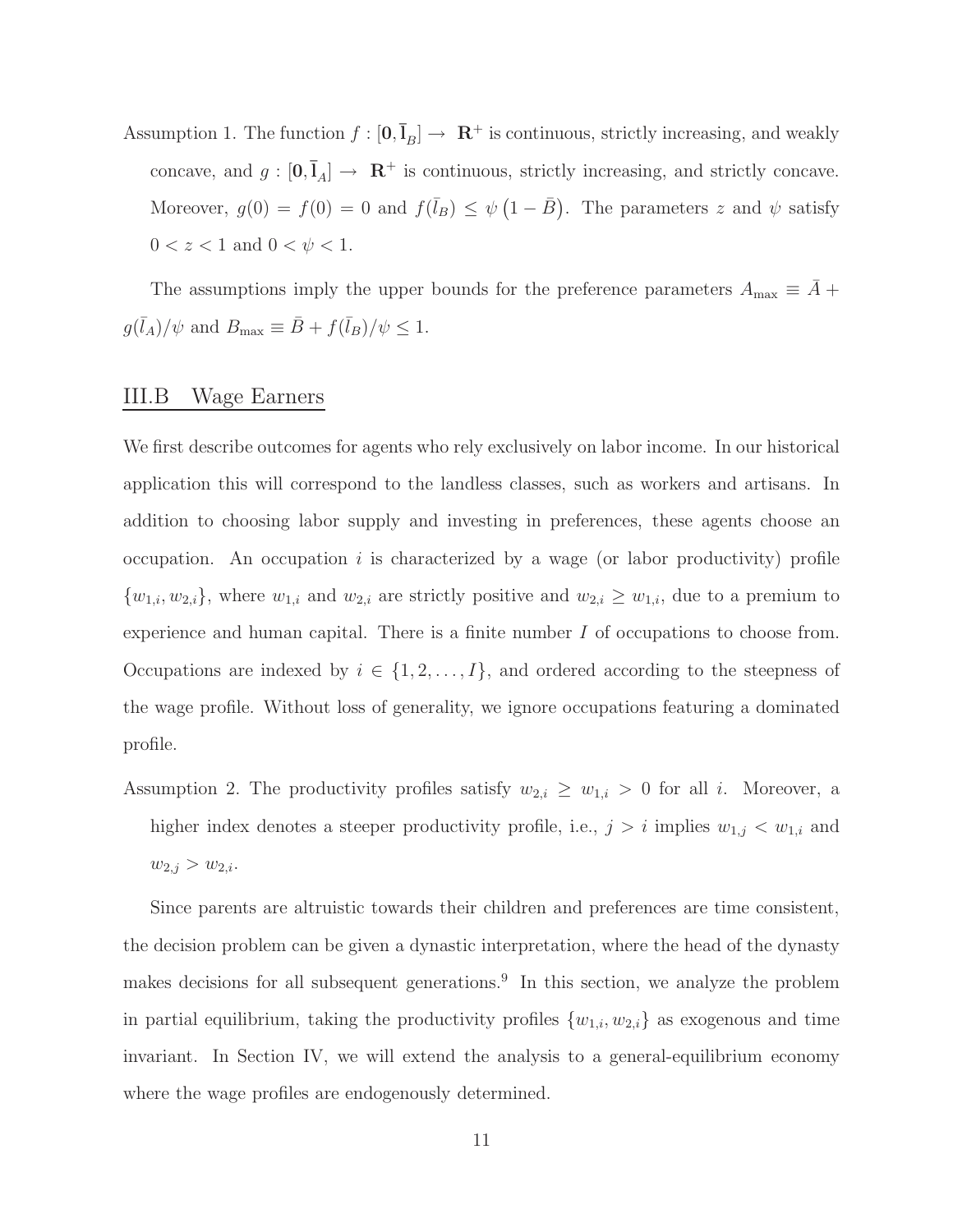The development of financial markets plays an important role in our analysis. For now, we assume that financial markets are absent, i.e., households cannot borrow or lend to smooth out consumption. Hence, consumption is equal to income in each period,  $c_1 = w_{1,i} n_1$ and  $c_2 = w_{2,i}n_2$ , and the preference parameters A and B are the only state variables for a dynasty. Later on, we will discuss the effects of financial development.

A young adult's choice problem can be represented by the following Bellman equation:

(4) 
$$
V(A, B) = \max_{i \in I, l_A, l_B, n_1, n_2} \left\{ (1 - B) \left( \log(w_{1,i} n_1) + A(1 - n_1) \right) + B \left( \log(w_{2,i} n_2) + A(1 - n_2) \right) - l_A - l_B + z V(A', B') \right\}
$$

subject to (2) and (3). Our decision problem is a dynamic programming problem with two state variables on the compact state space  $[\bar{A}, A_{\text{max}}] \times [\bar{B}, B_{\text{max}}]$ . Standard recursive arguments imply that the Bellman equation  $(4)$  has a unique solution. Since A is constant over an individual's life, the optimal choice of labor supply in (4) is constant as well, i.e.,  $n_1 = n_2 = n$ . This observation leads to a useful result: the problems of investing in patience and in the taste for leisure are separable.

Lemma 1. The value function V is additively separable in its arguments,  $V(A, B)$  =  $v_A(A) + v_B(B)$  where:

(5) 
$$
v_A(A) = \max_{l_A, n} \{ \log(n) + A(1 - n) - l_A + z v_A(A') \},
$$

(6) 
$$
v_B(B) = \max_{i \in I, l_B} \left\{ (1 - B) \log(w_{1,i}) + B \log(w_{2,i}) - l_B + z v_B(B') \right\},
$$

subject to, respectively, (2) and (3).

Lemma 1 implies that as long as wages are the only source of income, the occupational choice does not interact with the investment in the taste for leisure, so that we can analyze the problems of investing in patience and in the taste for leisure separately.<sup>10</sup> We start by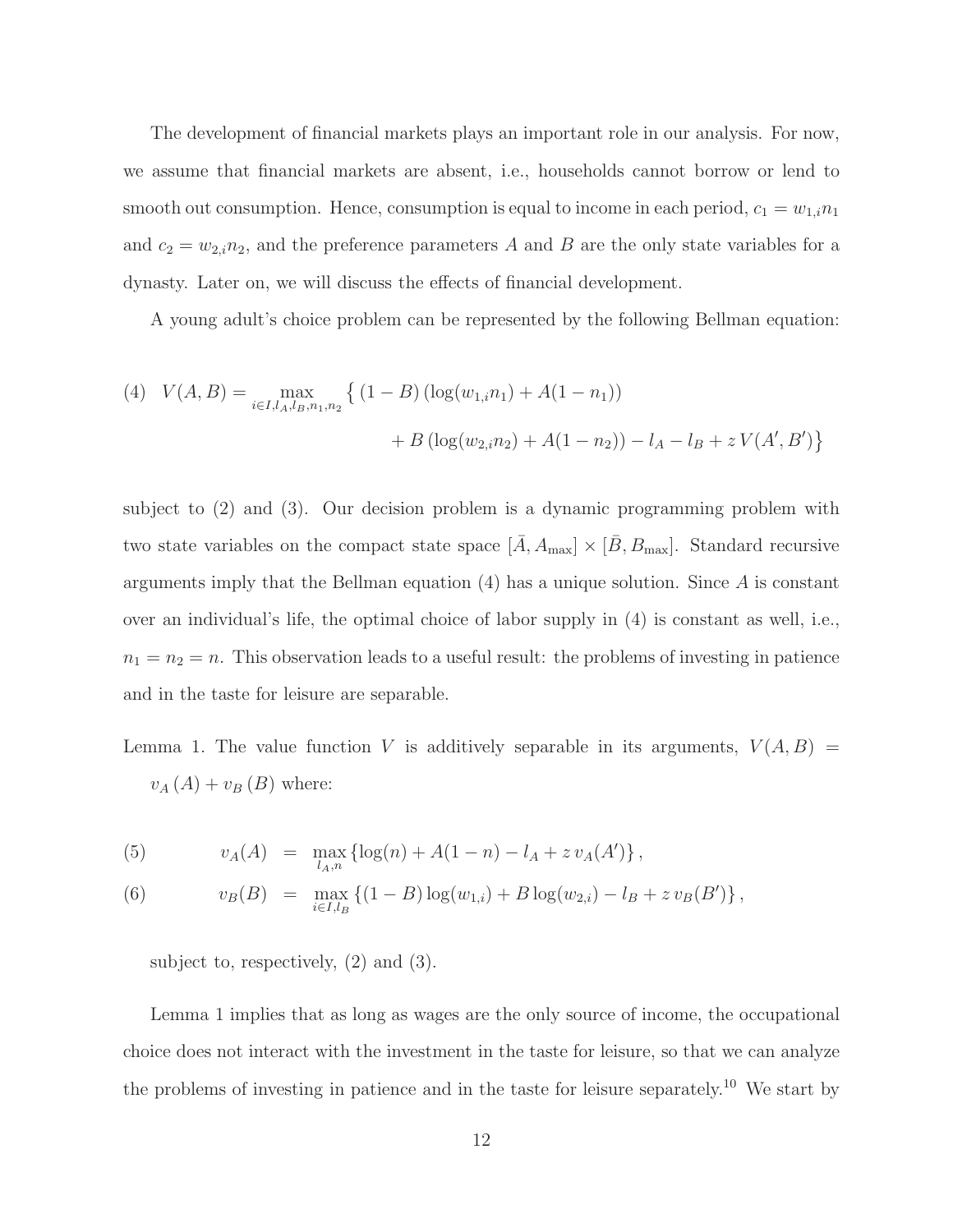characterizing the value function  $v_B(B)$ , which reflects both the investment in patience and the choice of an occupation. The policy function for the investment in patience is denoted  $l_B(B)$ .

Proposition 1. The value function  $v_B$  is non-decreasing, convex, and piece-wise linear. The steepness of the optimal wage profile,  $w_{2,i}/w_{1,i}$ , is non-decreasing in B, and the optimal investment in patience  $l_B = l_B (B)$  is non-decreasing in B. Over the interior of any interval for  $B$  on which  $v_B$  is linear, the occupational choice of each member of the dynasty (i.e., parent, child, grandchild and so on) is constant and unique (though possibly different across generations), and  $l_B(B)$  is constant and generically single-valued. Each kink in the value function corresponds to a switch to an occupation with a steeper income profile by a present or future member of the dynasty. At a kink, the optimal choices of occupation and  $l_B$  corresponding to both adjoining intervals are optimal. Thus, the optimal policy function is a non-decreasing step function, which takes multiple values only at a step.

The value and policy functions are visualized in Figure II. That  $v_B$  is non-decreasing follows from the assumption that the wage profile is non-decreasing. In particular, if for sufficiently low patience all members of a dynasty choose an occupation with a flat income profile  $(w_1 = w_2)$ , the value function is constant in that range. This corresponds to the interval  $[B, B_1]$  in Figure II. Within this range, the value function is flat (upper panel), and agents do not invest in patience (lower panel). As soon as B is sufficiently large  $(B>B_1)$ , a current or future member of the dynasty finds choosing a profession with  $w_2 > w_1$  optimal, and the value function becomes strictly increasing in B.

The convexity of  $v_B$  follows from a complementarity between patience and the choice of steep income profiles. To gain intuition, consider first the decision problem without an occupational choice, that is, with a fixed occupation  $\{w_1, w_2\}$ . If we vary the initial generation's  $B$  while holding the investment choice  $l_B$  constant over all generations, utility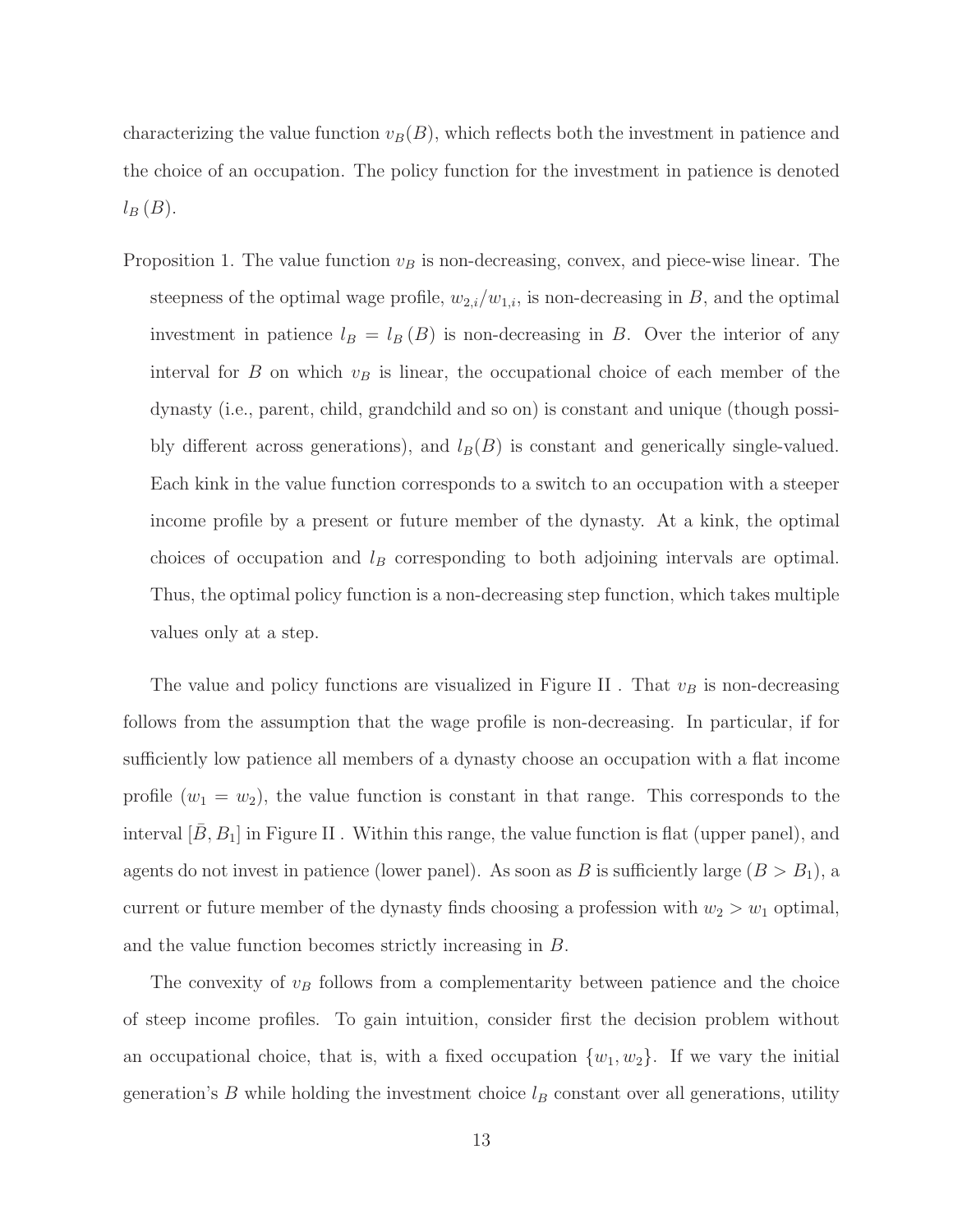is a linear function of  $B$  (as depicted by the dotted line in the upper panel of Figure II). Moreover, given the fixed income profile, choosing a constant  $l_B$  is optimal: the marginal return to investing in patience in a given period is given by  $z \log(w_2/w_1)$ , which does not depend on B. Generalizing from this observation, the value function is linear over any range of B such that it is optimal for the current and future members of a dynasty to hold the occupational choice constant. In general, however, occupational choices are not fixed. Given that  $B$  is the relative weight on utility late in life, it is optimal to choose an occupation with a steep wage profile (large i) when B is high, and one yielding a flat profile when  $B$  is low. As we increase  $B$ , the slope of the value function increases discretely every time either a current or a future member of the dynasty finds switching into a profession with a steeper profile optimal, resulting in a convex value function.

In the upper panel of Figure II , the true value function is represented by the solid line; the points  $B_1$  and  $B_2$  are thresholds where either the current or a future occupation changes. At each of the kinks, some member of the dynasty is indifferent between (at least) two different profiles. As depicted in the lower panel of Figure II , the optimal  $l_B$  increases at each step, because the marginal benefit of being patient increases with the steepness of the wage profile. Since the choice of  $l_B$  depends on the chosen income profile, there may be multiple optimal choices of  $l_B$  at a B where the value function has a kink, whereas in between kinks the optimal choice of  $l_B$  is unique.

Proposition 1 allows us to characterize the equilibrium law of motion for patience. Since the policy correspondence  $l_B (B)$  is monotone, the dynamics of B are also monotone and converge to a steady state from any initial condition.<sup>11</sup>

Proposition 2. The law of motion of patience capital is described by the following difference equation:

$$
B' = \psi \bar{B} + (1 - \psi) B + f (l_B (B)),
$$

where  $l_B (B)$  is a non-decreasing step function (as described in Proposition 1). Generi-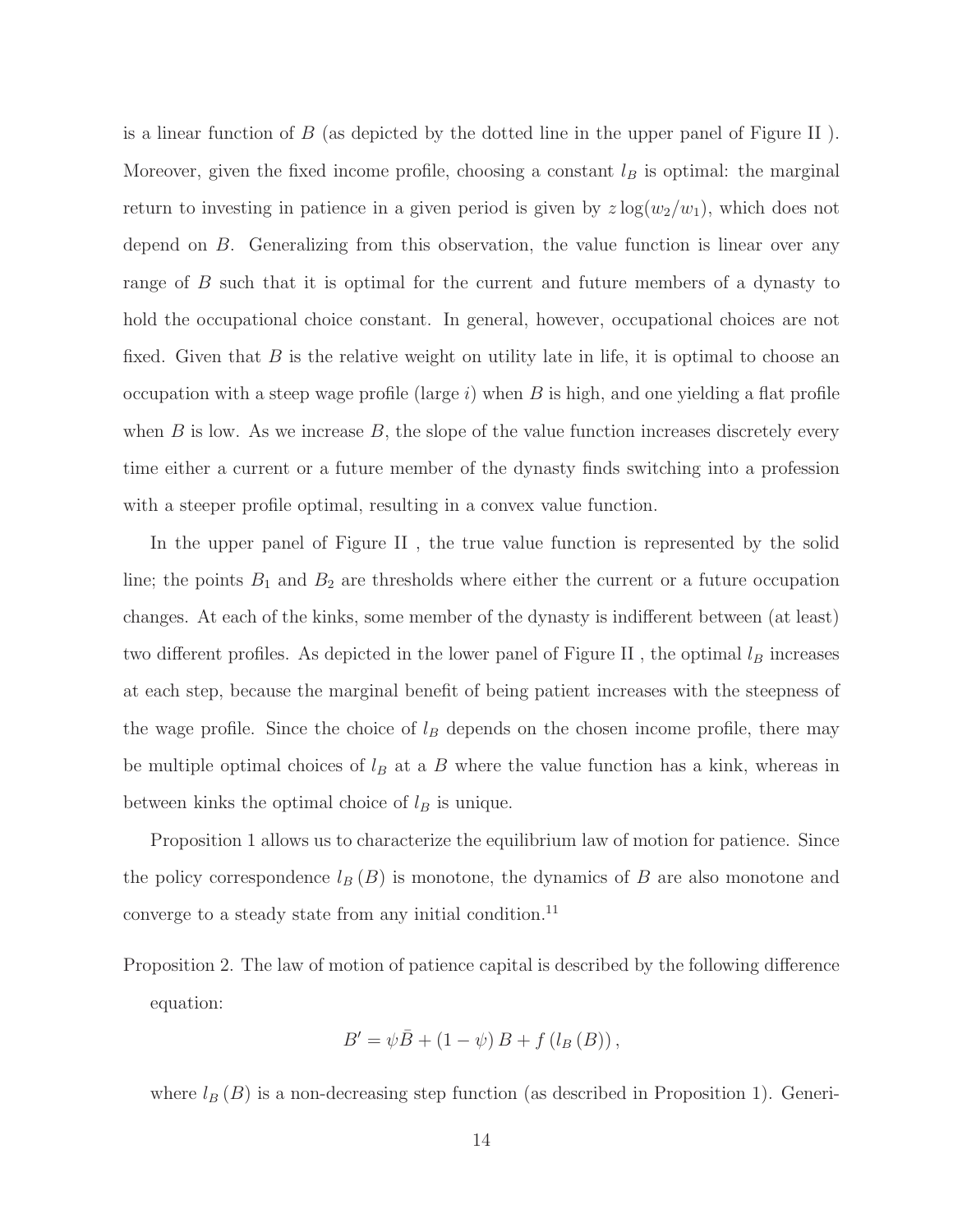cally, for any initial condition  $B_0$  the dynasty converges to a steady state with constant B where parents and children choose the same profession. The steady-state levels of  $B$  and  $l_B$  are increasing in the steepness of the steady-state income profile. Multiple steady states are possible.

Since  $B_t$  converges to a steady state, there must be a time T such that the occupational choice of all members of a dynasty is constant from  $T$  onwards. The dynamics of  $B$  are particularly simple once the occupational choice is constant. Since the law of motion is given by  $B_{t+1} = \psi \bar{B} + (1 - \psi)B_t + f(l_B^{ss})$ , patience converges to a steady state given by  $B^{ss} = \bar{B} + f(l_B^{ss})/\psi$ . However, the steady state does not have to be unique, even for a given  $B_0$ . For example, if the initial generation is indifferent between two different occupations, the steady state can depend on which one is chosen.

So far, we have established that members of different professions face different incentives for investing in patience, provided that the steepness of income profiles differs across professions. A key assumption underlying this result is that access to financial markets is limited. The incentive to invest in patience is determined not by the income profile *per se*, but by the lifetime profile of period-by-period utilities. If agents were able to borrow and lend within each cohort at a fixed interest rate, the interaction of patience and occupational choices would be severed: first, only occupations maximizing the present value of the lifetime wage profile would be chosen in equilibrium; second, since the household could freely allocate income among the two adult periods, the choice of a profession would have no bearing on the incentives to invest in patience. Put differently, at least some financial market imperfections are necessary for occupational choice and investments in patience to be interlinked.<sup>12</sup>

A positive implication of this finding is that the degree of preference heterogeneity in a population depends on the development of financial markets. In an economy where financial markets are mostly absent, incentives to invest in patience vary widely across members of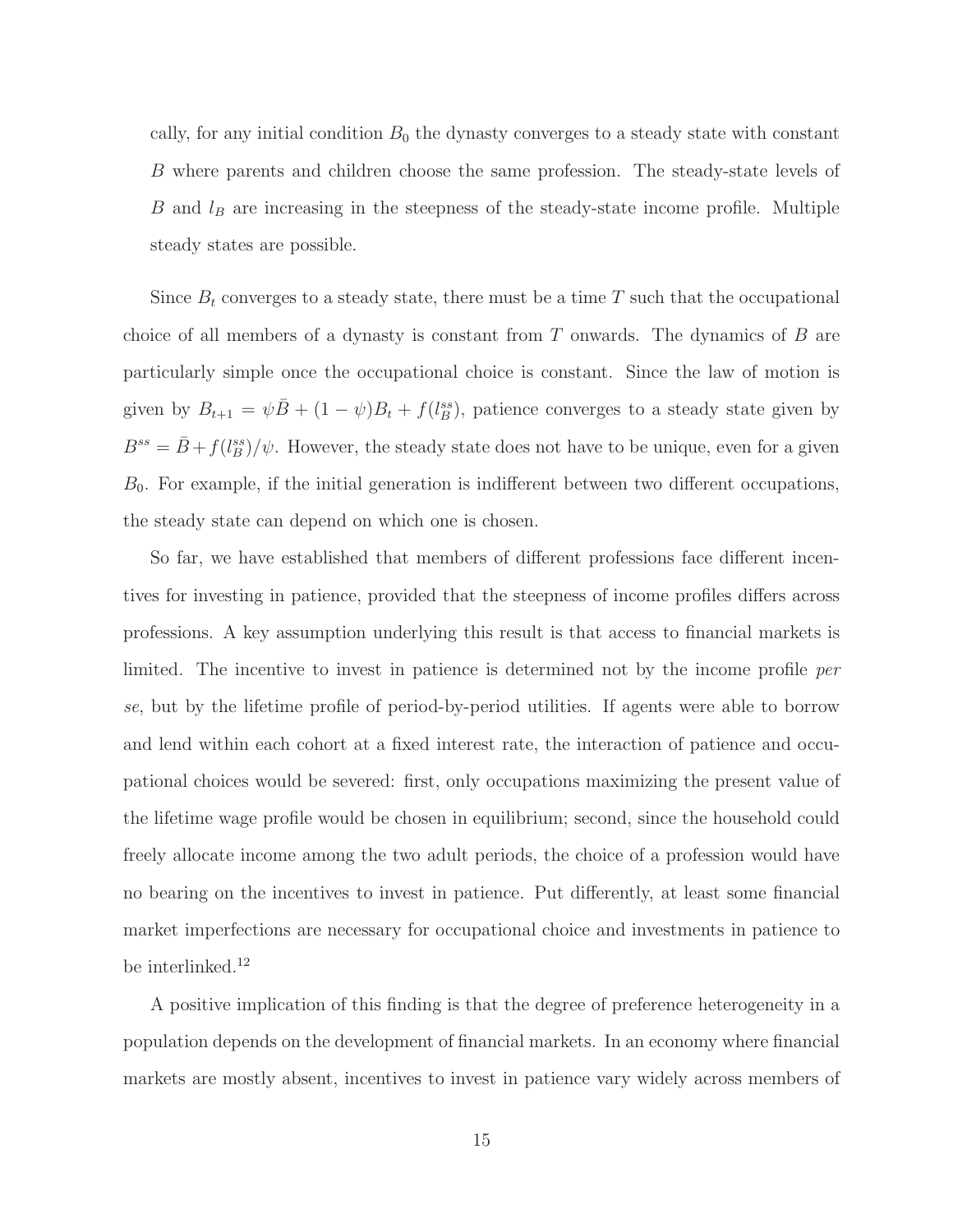different professions, and consequently we would expect to observe a large corresponding variation in actual acquired preferences. These differences should be smaller in modern economies with less imperfect financial markets.<sup>13</sup>

Consider, next, the problem of investing in the taste for leisure, as described by the maximization problem (5). The following proposition characterizes the value and policy functions  $v_A(A)$  and  $l_A(A)$ .

Proposition 3. The value function  $v_A$  is non-decreasing and convex. Optimal labor supply is given by:

(7) 
$$
n = \min\{A^{-1}, 1\}.
$$

The optimal investment in taste for leisure,  $l_A = l_A(A)$  is non-decreasing in A.

More specifically, the value function is strictly increasing over any range of  $A$  where leisure is positive, i.e.,  $n < 1$  or, given (7),  $A > 1$ . The convexity of the value function is once again due to a complementarity between preferences and economic decisions befitting these preferences. The value function would be linear in A if people could not adjust their labor supply when A changes. However, people do adjust n (they work less when A increases), and the value function is thus convex. Unlike the choice of an occupation,  $n$  is a continuous variable, implying that the value function is strictly convex, except in ranges where *n* is at a corner. The characterization of  $v_A$  leads to the following results regarding the equilibrium law of motion.

Proposition 4. The law of motion of the taste for leisure is described by the following difference equation:

$$
A' = \psi \bar{A} + (1 - \psi) A + g (l_A (A)).
$$

Given an initial condition  $A_0$  the dynasty converges monotonically to a steady state with constant A.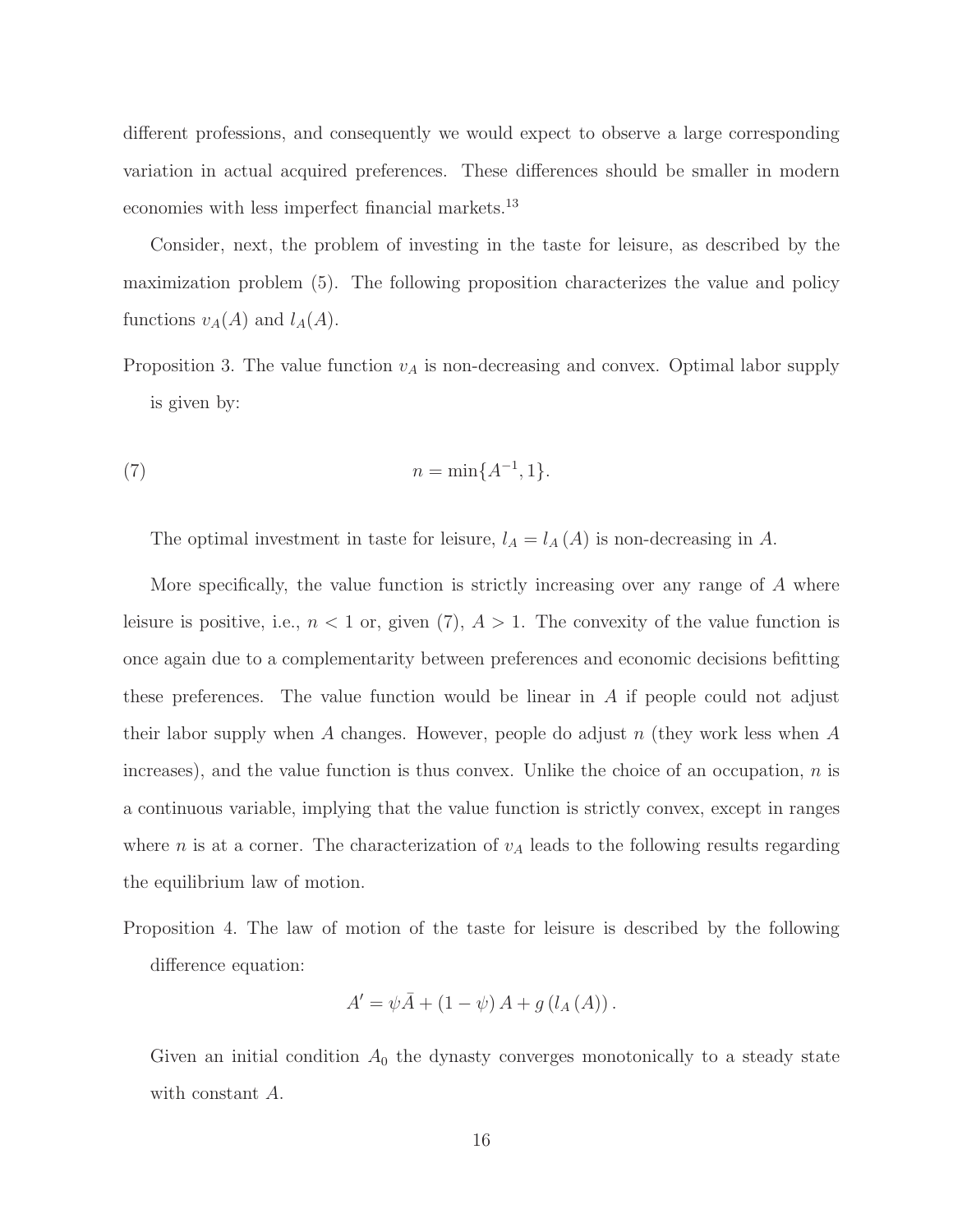Multiple steady states are possible, depending on the parameterization of  $g$ . However, cross-dynasty differences in the taste for leisure can only arise from differences in initial conditions. If all dynasties start with the same A, they remain identical along this preference dimension. The incentive to invest into the taste for leisure depends entirely on the amount of leisure enjoyed by future members of the dynasty.

#### III.C Rentiers

We now consider the choice problem for agents earning rents. In our historical analysis, this will correspond to the landowners. Unlike the landless wage earners, the landowners in our economy will not have to choose an occupation, because their income is provided by inherited land. However, they still have to make decisions on patience and the taste for leisure.

We denote the rent accruing per unit of land by  $r$ , and the amount of land owned by a given landowner by x. In order to appropriate the entire rent, landowners have to monitor the workers on their land. The landowners' budget constraints are

$$
c_1 = \underline{r}x + (r - \underline{r})xn_1
$$
 and  $c_2 = \underline{r}x + (r - \underline{r})xn_2$ ,

where  $n_1$  and  $n_2$  denote the monitoring effort (in units of time) in the two periods. Even without monitoring (the proverbial "absent landlord"), the landowner earns a minimum return  $r < r$  on the land. By setting  $n = 1$ , landowners can appropriate the entire rent. Enjoying leisure entails a linear income loss. The return to monitoring is a reduced-form representation of moral hazard problems, such as the possibility that administrators steal a part of the rent. The key feature of this income process is that total income is less elastic with respect to labor effort than the income of pure wage earners.

Since the income profile is flat, optimal labor supply is constant, and the value function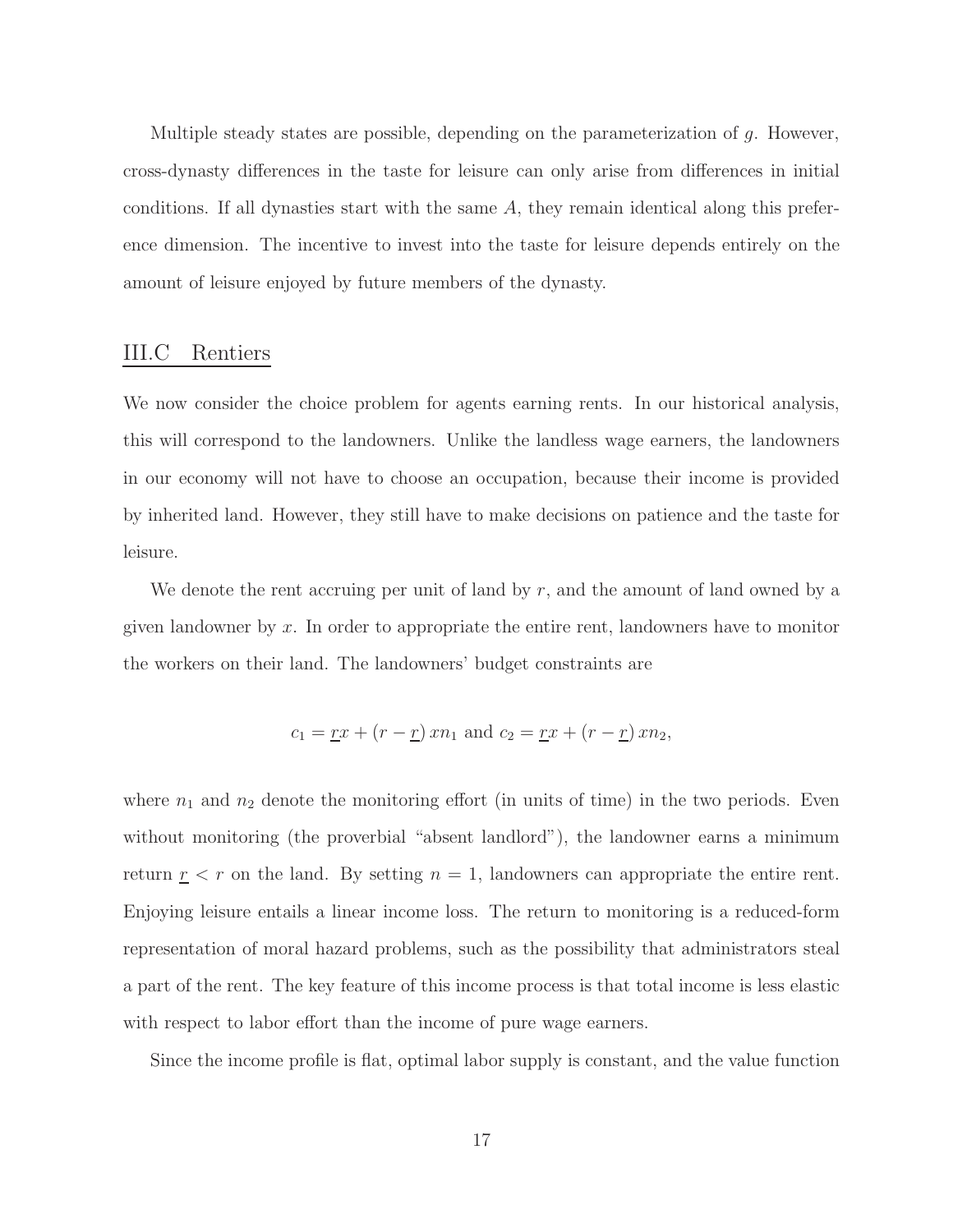is independent of B. Thus, landowners do not invest in patience, and their investment and labor supply problem can be written as:

(8) 
$$
V^{L}(A, B) = v_{A}^{L}(A) = \max_{l_{A}, n} \{ (\log(\underline{r}x + (r - \underline{r})xn) + A(1 - n)) - l_{A} + zv_{A}^{L}(A') \},
$$

subject to (2).

Proposition 5. The value function  $v_A^L$  is non-decreasing and convex. Optimal labor supply is given by

(9) 
$$
n = \max \left\{ \min \left\{ A^{-1} - \frac{\underline{r}}{r - \underline{r}}, 1 \right\}, 0 \right\}.
$$

The optimal investment in taste for leisure,  $l_A = l_A^L(A)$  is non-decreasing in A. Given an initial condition  $A_0$  the dynasty converges monotonically to a steady state with constant  $A$ , which is higher than the steady-state  $A$  for pure wage earners (as described in Proposition 4).

These results are parallel to Propositions 3 and 4, except that for a given A labor supply is lower than in the case of pure wage income, and decreasing in the ratio of the pure rent to the return to effort. This feeds back into the investment decision: parents whose children have more time for leisure invest more in the children's taste for leisure. Note that the incentives for landowners to supply labor and invest in the taste for leisure do not depend on the size of their estate, x: in steady state the entire class of landowners will have identical preferences. Over time, landowning dynasties earning rents will develop a higher taste for leisure (i.e., a lower work ethic) than dynasties relying on labor income only.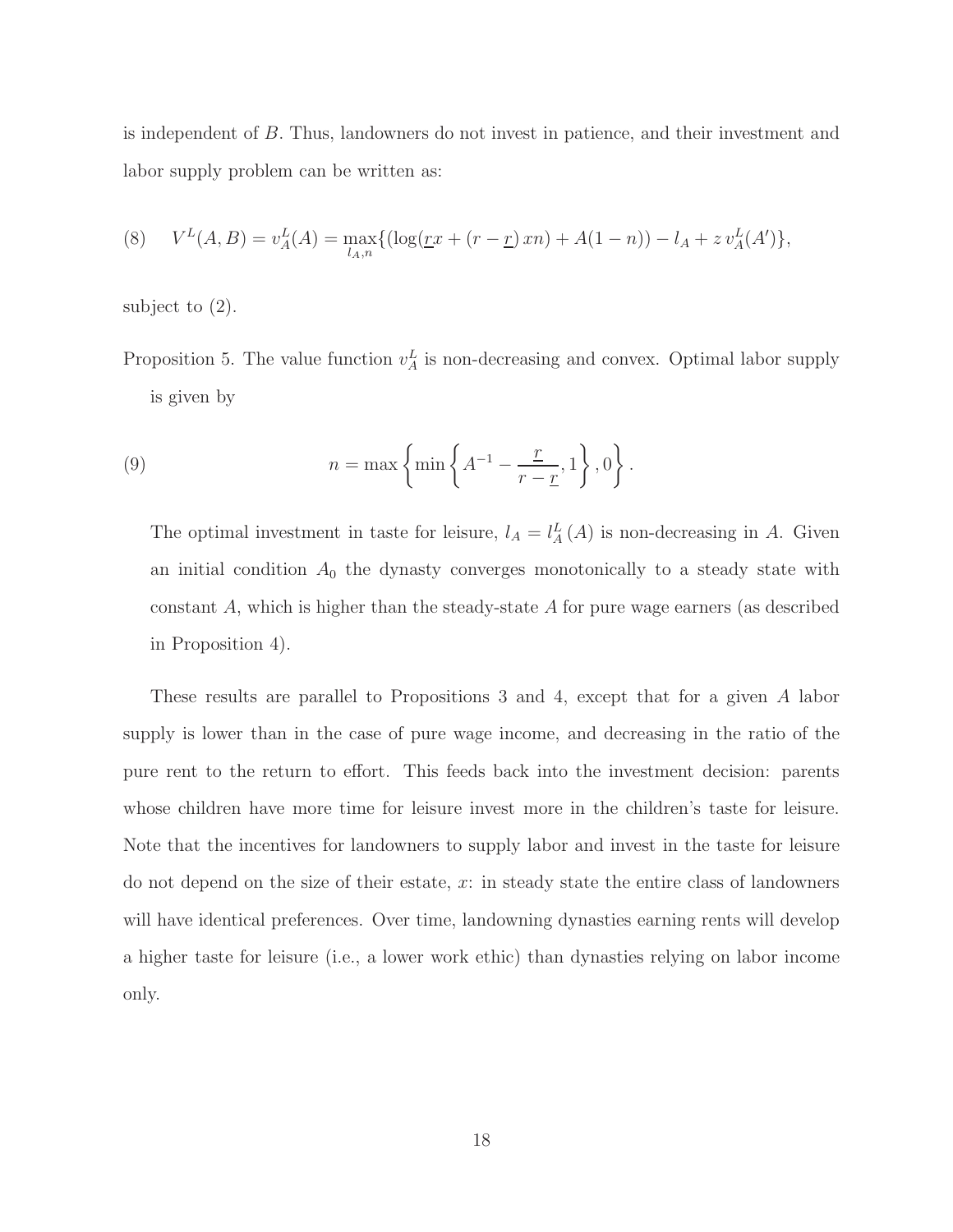### IV Preference Formation and the Industrial Revolution

In this section, we apply our theory to the evolution of preferences across social classes before and after the Industrial Revolution. As a first step, we embed our theory of preference formation into a general-equilibrium model of a pre-industrial economy. We show that even if everyone initially has the same preferences, general-equilibrium forces can lead to a stratification of society and divergence of preferences across social classes. Then, we explore how the economy evolves once the Industrial Revolution arrives in the form of new opportunities for investment and entrepreneurship.

#### IV.A The Pre-industrial Equilibrium

In the analysis of the previous section, the level of income derived in each profession has been taken as exogenous. We now endogenize wages and rental rates by constructing a simple general-equilibrium model of a pre-industrial economy characterized by two modes of production: agriculture and artisanship. Agricultural output,  $Y_F$ , and the artisans' production,  $Y_M$ , are perfect substitutes, so that total output is given by  $Y = Y_F + Y_M$ . The two technologies differ in terms of the inputs used. The agricultural technology uses unskilled labor  $L$  and land  $Z$ , and is described by the following production function:

(10) 
$$
Y_F = L^{\alpha} Z^{1-\alpha},
$$

where  $\alpha \in (0,1)$ . The artisan technology is linear in skilled labor H:

$$
(11) \t\t Y_M = qH,
$$

where  $q$  is a productivity parameter. Both sectors are competitive, so that factors are paid their marginal product. The total amount of land is fixed at  $Z = 1$ . Land is not traded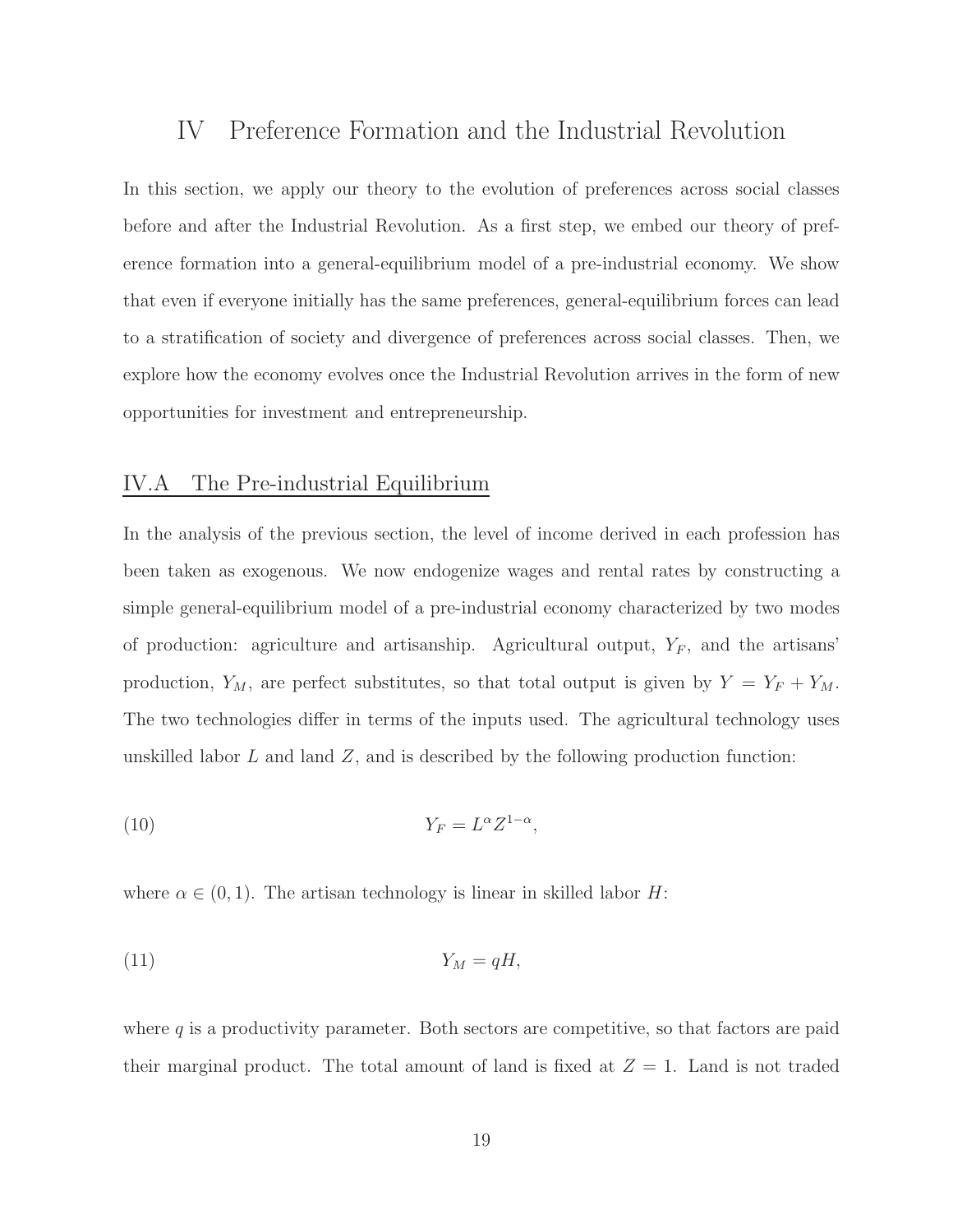and is owned by a fixed measure of dynasties, each of whom owns an equal share x of land. The rents accruing to landowners depends on x and on their monitoring effort as discussed in the previous section. Each landowner bequeaths the land he owns to his child when he passes away. There is no occupational mobility between landowners and the other classes. The mass of landless labor-market participants (workers and artisans) is equal to one in every period.

The main difference between skilled and unskilled labor is the lifetime income profile. Recall that in equilibrium, all individuals relying only on labor income supply the same amount of labor  $n$  in both periods of their lives. An unskilled worker is equally efficient at young and at old age, and therefore supplies an equal number  $n$  of efficiency units of unskilled labor in both adult periods. Skilled workers (i.e., artisans), in contrast, use some of the young adult period to acquire skills and experience. Their effective labor supply is given by n efficiency units of skilled labor in the first adult period and by  $\gamma n$  units in the second adult period, where  $\gamma > 1$ . Hence, artisans have a steep lifetime income profile, whereas the workers' profile is flat.

Suppose that initially the productivity  $q$  of artisanship is so low that only the agricultural technology is used. As a consequence, all landless agents are workers with flat income profiles. Patience is not a valuable asset in such an economy, and remains at the natural level  $B$ . At this stage, all landless agents have the same preferences. Now consider the transition of the economy once the productivity of artisanship  $q$  increases unexpectedly. If the increase is sufficiently large, all workers remaining in agriculture is no longer an equilibrium. Thus, wages will adjust in general equilibrium to make everyone just indifferent between being a worker and being an artisan, and adults will endogenously divide between the two occupations.

Once the initial sorting of the landless agents into workers and artisans has taken place, stratification in preferences across social classes necessarily follows. In general, the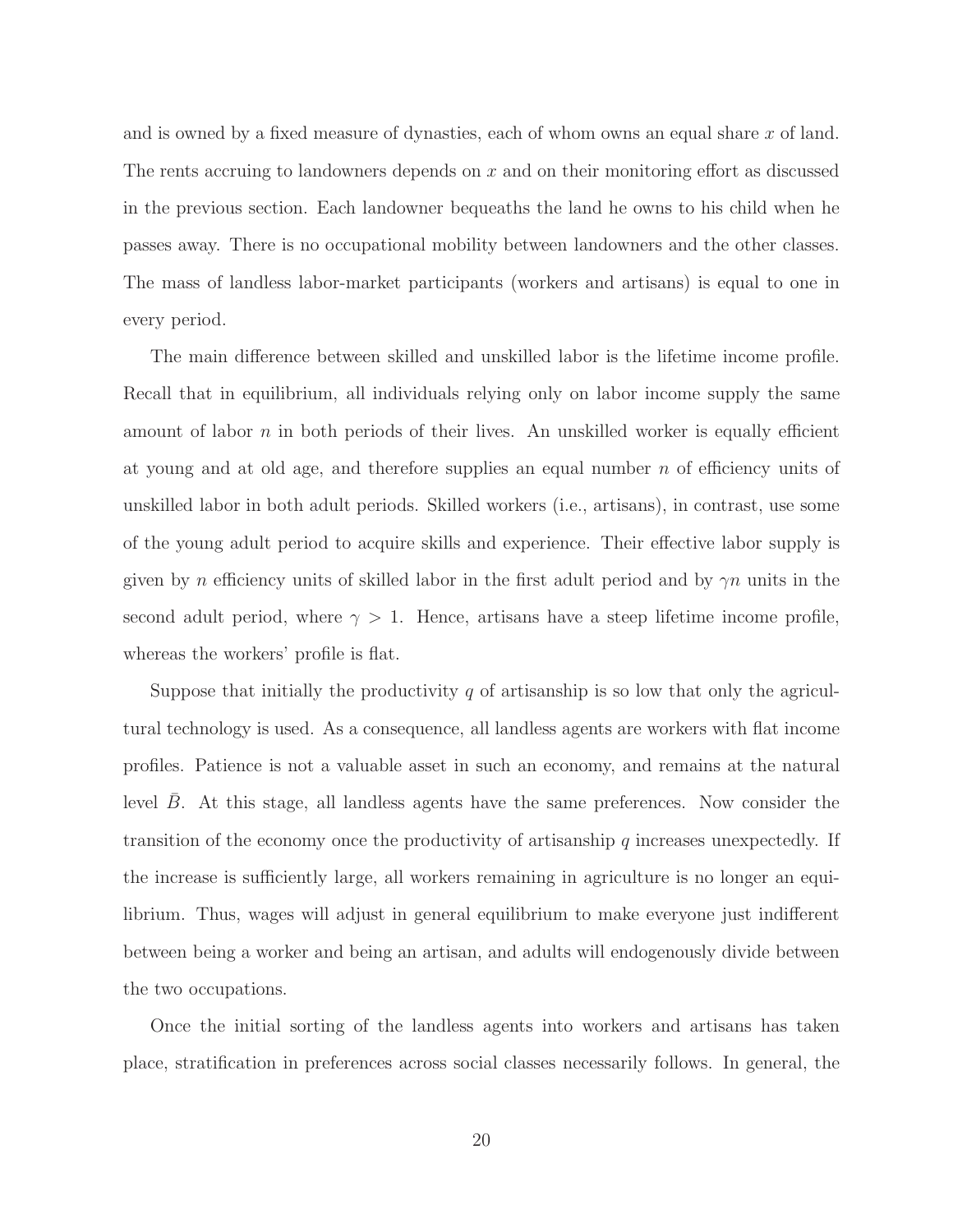transition can be complicated if the fractions of workers and artisans (and hence wages) change over time. Here we focus on equilibria such that, after the initial sorting, the number of workers and artisans remains constant and the wages are time invariant.<sup>14</sup> More formally, let  $\mu$  be the aggregate labor supply in agriculture (that is, the fraction of workers among the landless adults multiplied by individual labor supply) after the sorting. Workers then earn a wage equal to  $w_F = \alpha \mu^{\alpha-1}$  in both periods, whereas artisans earn q in the first and  $\gamma q$  in the second period. If  $w_F$  is constant over time, the analysis of the preceding section applies directly to the decision problem in the general-equilibrium economy.<sup>15</sup>

The main feature of this equilibrium is that occupational sorting triggers divergence in patience across worker and artisan dynasties, even though in the first generation everyone has the same preferences. Given their steep income profiles, from the second generation onwards all members of the artisan dynasties are more patient than workers and strictly prefer to be artisans. In contrast, the taste for leisure is not affected by the occupational choice, because the members of both occupations continue to rely exclusively on labor income. Thus, the theory predicts no sorting across workers and artisans along this dimension of preferences, and both groups continue to work the same number of hours.<sup>16</sup> Land rents are constant in the equilibrium, so that landowners have a flat income profile and do not invest in patience. However, landowners invest more than artisans and workers in the taste for leisure, implying that their taste for leisure converges to a higher steady state.

To summarize, the members of the three occupations in our pre-industrial economy all end up with different preferences, shaped in each case by the economic conditions characterizing the profession. Both workers and artisans are hard-working, because they rely exclusively on labor income. Artisans are more patient than workers, however, since they face a steep lifetime income profile. The landowners face an income profile that is equally flat as that of the workers, and they consequently have the same low patience. Unlike the workers, the landowners derive their income mostly from land instead of labor.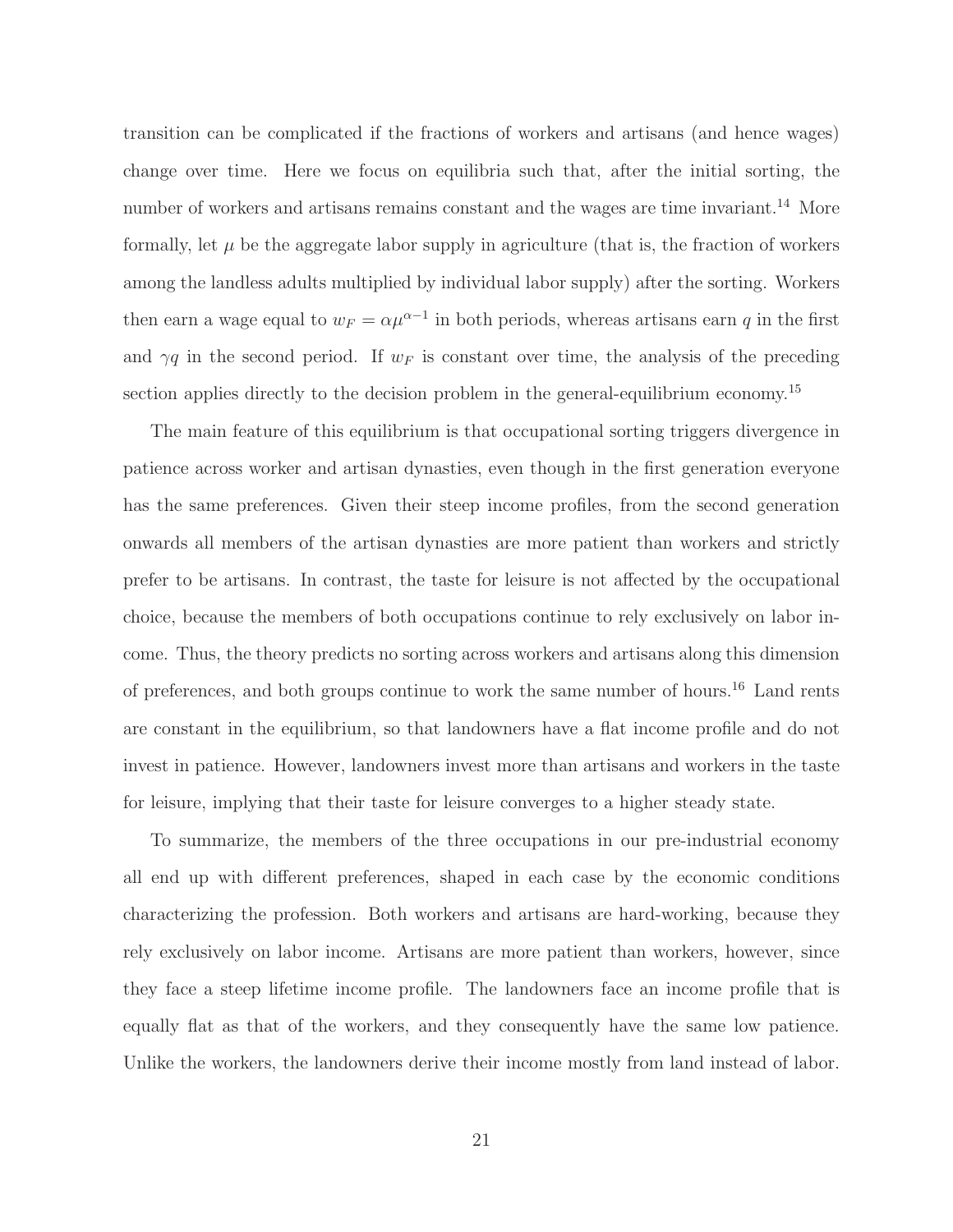As a consequence, the landowners develop a higher taste for leisure (or conversely a greater aversion to work) than the landless classes. In the pre-industrial economy, this stratification of preferences is only important to the extent that it determines occupational choices. We now turn to the question how the fate of the different classes in our economy evolves when technological change alters the economic landscape.

#### IV.B From Artisan to Capitalist

We model industrialization by introducing a new technology that increases the productivity of savings and investments. The new technology becomes unexpectedly available after preferences have already diverged across classes. The class-specific preferences, which were formed in response to economic conditions in the pre-industrial period, also turn out to determine the extent to which members of different classes make use of the new technology. The basic result is unsurprising in the light of standard economic theory: the most patient and hardest-working classes, i.e., the artisans, are the first to take advantage of the new opportunity—they possess the "spirit of capitalism." The artisans leapfrog over the landowning class, and replace them as the economic elite. However, preferences continue to evolve after the introduction of the new technology. To some extent, this process can mitigate the subsequent divergence of wealth across classes. In particular, as the new industrialists accumulate wealth, they also start accumulating a taste for leisure. As a result, the children and grandchildren of the first industrialists are less economically successful than the founding generation.

After the introduction of the new technology, each dynasty faces a decision problem with three state variables: leisure taste  $A$ , patience  $B$ , and capital  $K$ . We interpret the capital variable as a family-owned enterprise. Young adults decide how much of their firstperiod income to consume and how much to invest into the family business. Investments in the business are assumed to be irreversible: agents can consume the output of the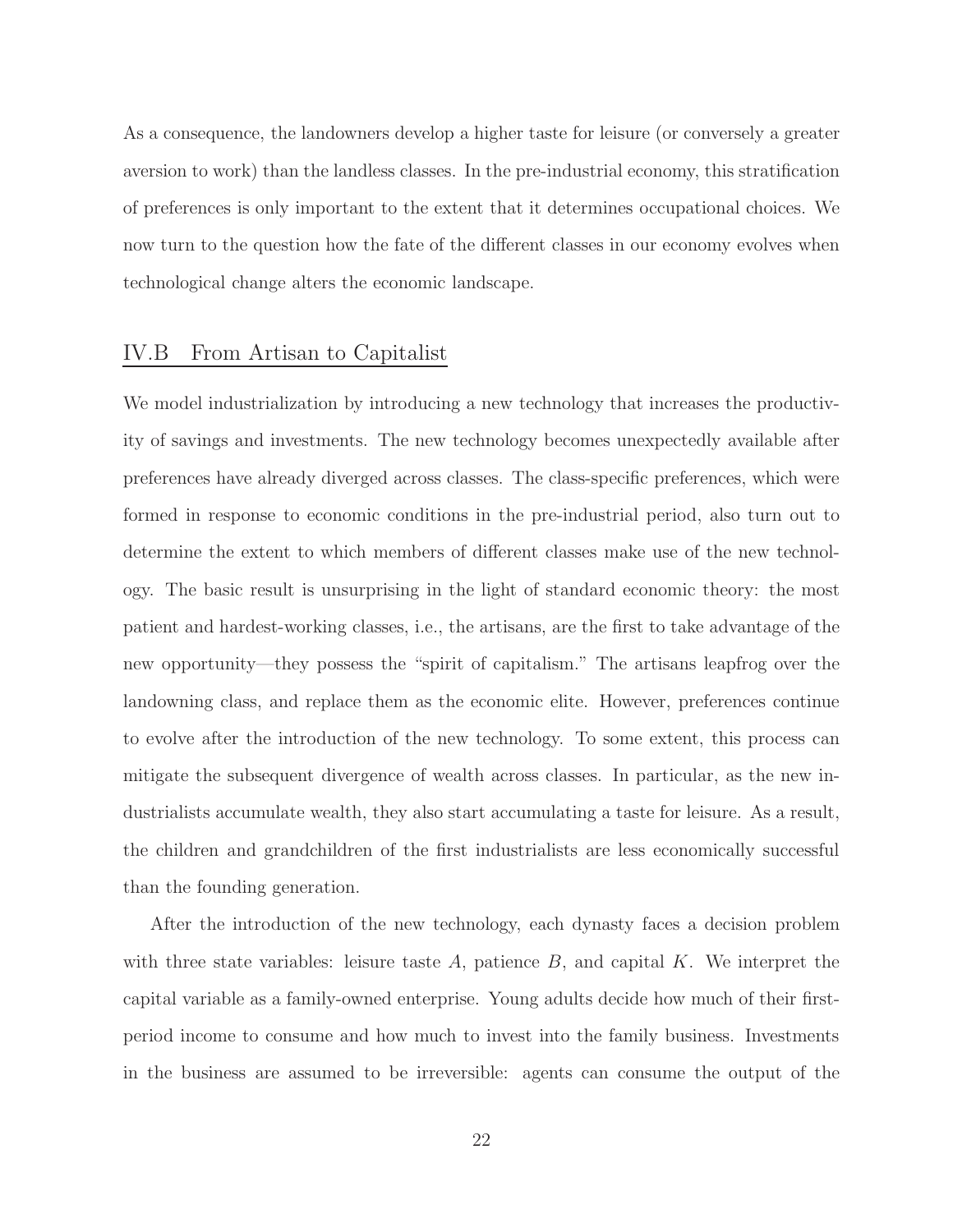investment technology (as well as their labor and land-rent income), but the capital stock itself cannot be liquidated and turned into consumption. The capital owned by an old agent is bequeathed—up to depreciation—to her child.<sup>17</sup> We continue to assume that agents cannot borrow.

The capital stock of the family business depreciates at the rate  $\delta$ . The rate of return on capital depends on labor effort and is denoted by  $R(n)$ . Here the return is increasing in  $n$ , i.e., a hard-working entrepreneur earns a higher return than a passive owner. This captures the role of managerial effort and monitoring in a business and is parallel to our treatment of rental income from land. The return is given by:

$$
R(n) = \underline{R} + (\overline{R} - \underline{R})n^{\eta},
$$

where  $\overline{R} > \underline{R} > 0$  and  $0 < \eta < 1$ .<sup>18</sup> We also assume that the business activity is run in addition to one of the existing professions. Thus, a young entrepreneur can derive additional labor income as a worker or artisan, or in the case of landowners, entrepreneurship can be combined with rental income from land. This feature, together with the absence of any fixed cost, allows businesses to be started at a small scale on top of other activities. In particular, we want to allow aristocrats to earn rents from their land and invest the proceeds in a capital market, so as to not exclude them from investment from the outset. For simplicity, we assume that a single effort choice determines labor or rental income as well as the return on the family business (separating these choice variables would complicate the notation without changing the main results).

Let  $K \geq 0$  denote the bequest of capital received by a young adult. The budget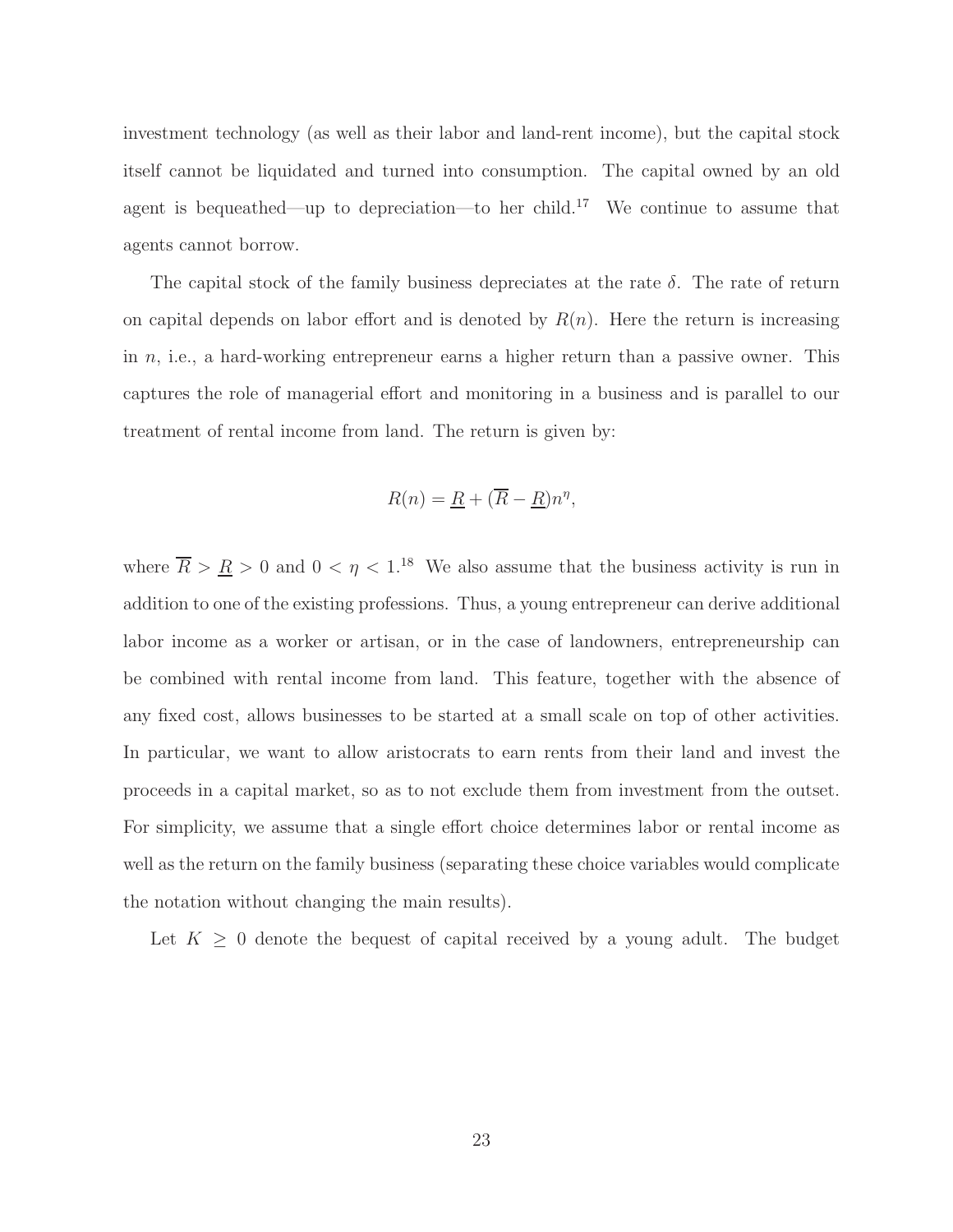constraints and the irreversibility constraint are given by:

(12) 
$$
c_1 + K' = (1 - \delta + R(n_{1,i}))K + y_1,
$$

(13) 
$$
c_2 = R(n_{2,i})K' + y_2,
$$

(14) 
$$
K' \ge (1 - \delta) K.
$$

Here  $y_1$  and  $y_2$  denote income derived outside the family business. For workers and artisans, this consists of labor income  $(y_1 = w_{1,i}n_{1,i}$  and  $y_2 = w_{2,i}n_{2,i}$ , whereas aristocrats receive the rents from their land x as a function of their monitoring effort  $(y_1 = \underline{r}x + (r - \underline{r})x_n$ and  $y_2 = \underline{r}x + (r - \underline{r})xn_2$ . In the budget constraint (12) for the first adult period, total income consists of  $y_1$  plus capital income  $(1 - \delta + R(n_{1,i}))K$ . Because of the irreversibility constraint (14), consumption cannot exceed the sum of current output and labor income:  $c_1 \leq R(n_{1,i})K$ . In the second-period budget constraint (13), the agent earns  $y_2$  plus capital income  $R(n_{2,i})K'$ . Since the capital stock cannot be liquidated, the agent bequeaths the remaining capital  $(1 - \delta)K'$  to her child.<sup>19</sup>

The recursive representation of the decision problem of a young adult with leisure preference A, patience B, and inherited capital stock  $K$  is given by the following Bellman equation:

$$
V(A, B, K) = \max_{c_1, c_2, l_A, l_B, n_1, n_2} \left\{ (1 - B) \left( \log(c_1) + A(1 - n_1) \right) + B \left( \log(c_2) + A(1 - n_2) \right) - l_A - l_B + z V(A', B', (1 - \delta) K') \right\}
$$

where the maximization is subject to the laws of motion for  $A$  and  $B(2)$  and  $(3)$ , and the budget and irreversibility constraints (12), (13), and (14). Moreover, the choice variables are bounded by  $c_1 \ge 0$ ,  $c_2 \ge 0$ ,  $0 \le n_1 \le 1$ ,  $0 \le n_2 \le 1$ ,  $0 \le l_A \le \bar{l}_A$ , and  $0 \le l_B \le \bar{l}_B$ .

Capital investment affects the incentives for investing in both preference parameters,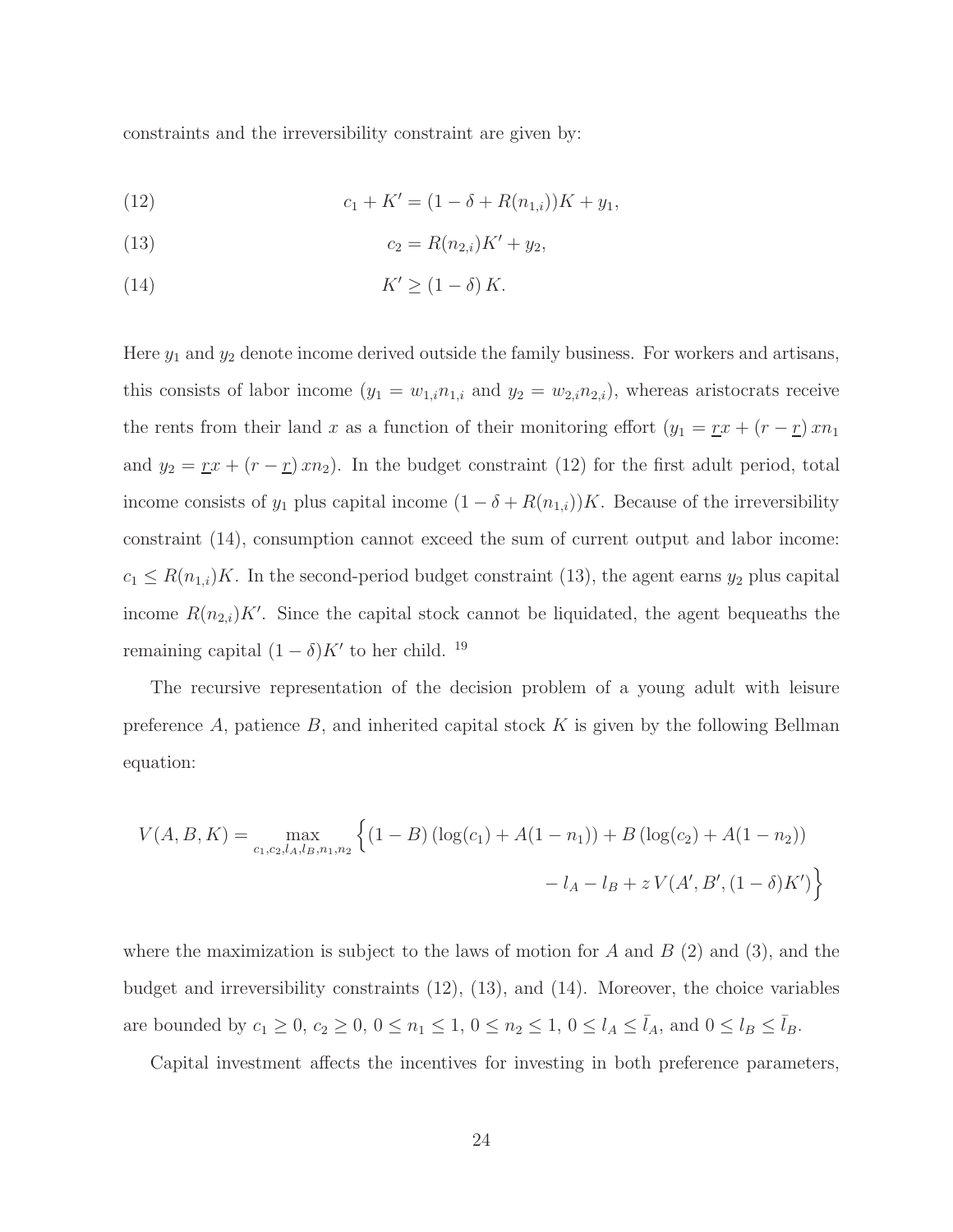implying that the separation result of Lemma 1 no longer holds and the equilibrium laws of motion of  $A \, B$  and  $K$  are interdependent. This prevents a full analytical characterization, and the model must be solved numerically. Nevertheless, the basic tradeoffs that determine investment in preferences are still the same, so that, at least qualitatively, the interaction of capital accumulation and preference formation is easily understood.

First, consider how preferences determine the investment choice. Here a standard Euler equation applies: a young adult invests if future marginal utilities weighted by the appropriate time discount factors and investment returns exceed the cost of investing, i.e., current marginal utility. Thus, more patient agents have a higher propensity to invest. In addition, agents with a low taste for leisure also tend to invest more, since by working harder they earn a higher return on their investment. If we apply these findings to our economic environment, it follows that the artisans are, at least initially, the ideal investors, because they are both patient and hard-working. The other classes either invest less (relative to their income) or not at all. The latter would occur if an agent preferred to borrow rather than save at the rate of return provided by the investment technology.

Once a family has entered entrepreneurship, this will feed back into the further evolution of preferences within the dynasty. Here the interactions with leisure preferences and patience are opposites of each other. In the case of patience, the fact that a dynasty starts investing will increase the investment in patience, which amplifies the original drive to invest. The reason is that investment endogenously steepens utility profiles both within and across generations, i.e., utility drops during the early investment period and increases in the later return periods.

However, this effect will be mitigated or even reversed by the endogeneity of the taste for leisure. The optimality conditions for labor supply and investing in leisure are unchanged; thus, labor supply depends on leisure preference as well as the elasticity of consumption with respect to labor effort, and investment in the taste for leisure depends on future labor effort.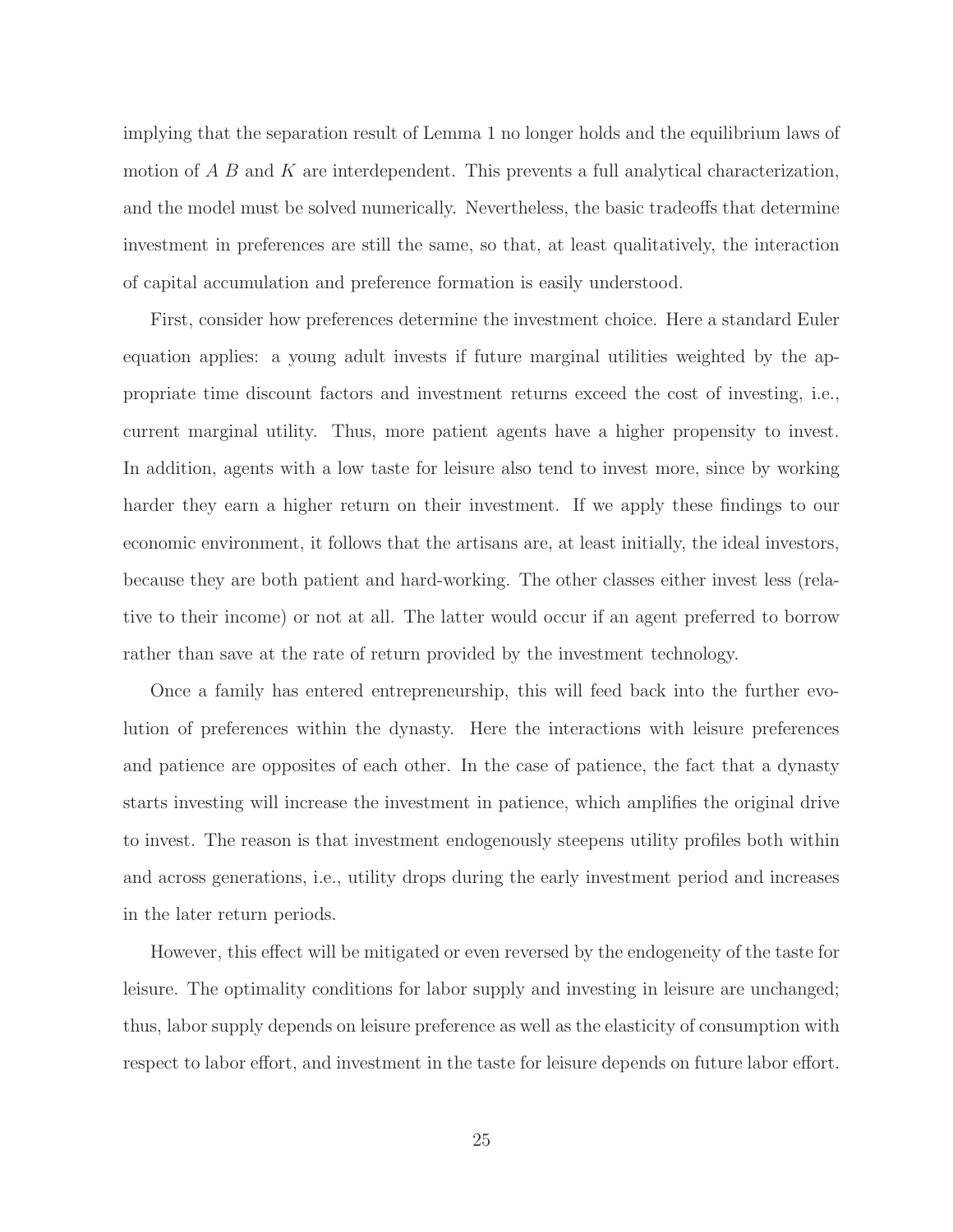Initially, an artisan or worker dynasty entering entrepreneurship has little appreciation for leisure and is therefore hard working, as historically these dynasties relied on labor income alone. However, the descendants of the initial entrepreneurs inherit the family firm. Thus, just as the landowners', their consumption derives increasingly from capital income and becomes less elastic with respect to labor effort. As a consequence, the founders' children and grandchildren work less hard than their forefathers and develop the same fine tastes for leisure that the land-owning class already possesses. Of course, the drop in labor effort also lowers the return on investment, which can lead to a slowdown or even reversal in accumulation. Thus, the model verifies the "Carnegie conjecture:" the initial success of a dynasty can lay the seed for its ultimate downfall. Whether this effect dominates the increased accumulation of patience depends on parameters. This "Buddenbrooks" effect will be particularly strong if investment in the taste for leisure is highly elastic and labor effort has a large effect on entrepreneurial success, i.e.,  $\overline{R} - \underline{R}$  is large.

We now provide a numerical illustration of the equilibrium dynamics of our model after the introduction of a capitalist technology. Table I summarizes the parameter values used for the simulation. The functional forms for investing in the taste for leisure and patience are given by  $g(l_A) = \phi_A l_A^{\xi_A}$  and  $g(l_B) = \phi_B l_B^{\xi_B}$ . As described in Section IV, the economy starts out under uniform preferences in the pre-industrial period long before the capitalist technology becomes available. Then people sort into professions, and over time preferences approach occupation-specific steady states. In this pre-industrial steady state, artisans earn a wage of 1.0 in the first and 2.0 in the second period, whereas workers earn a wage of  $w \approx 1.4$  in each period.

Figure III displays the dynamics of capital and patience for members of the three occupations. The economy is still in the pre-industrial steady state in period 0; in period 1, the capitalist technology is introduced unexpectedly. Given the return of the investment technology, the workers continue not to invest in patience. The artisans, however, are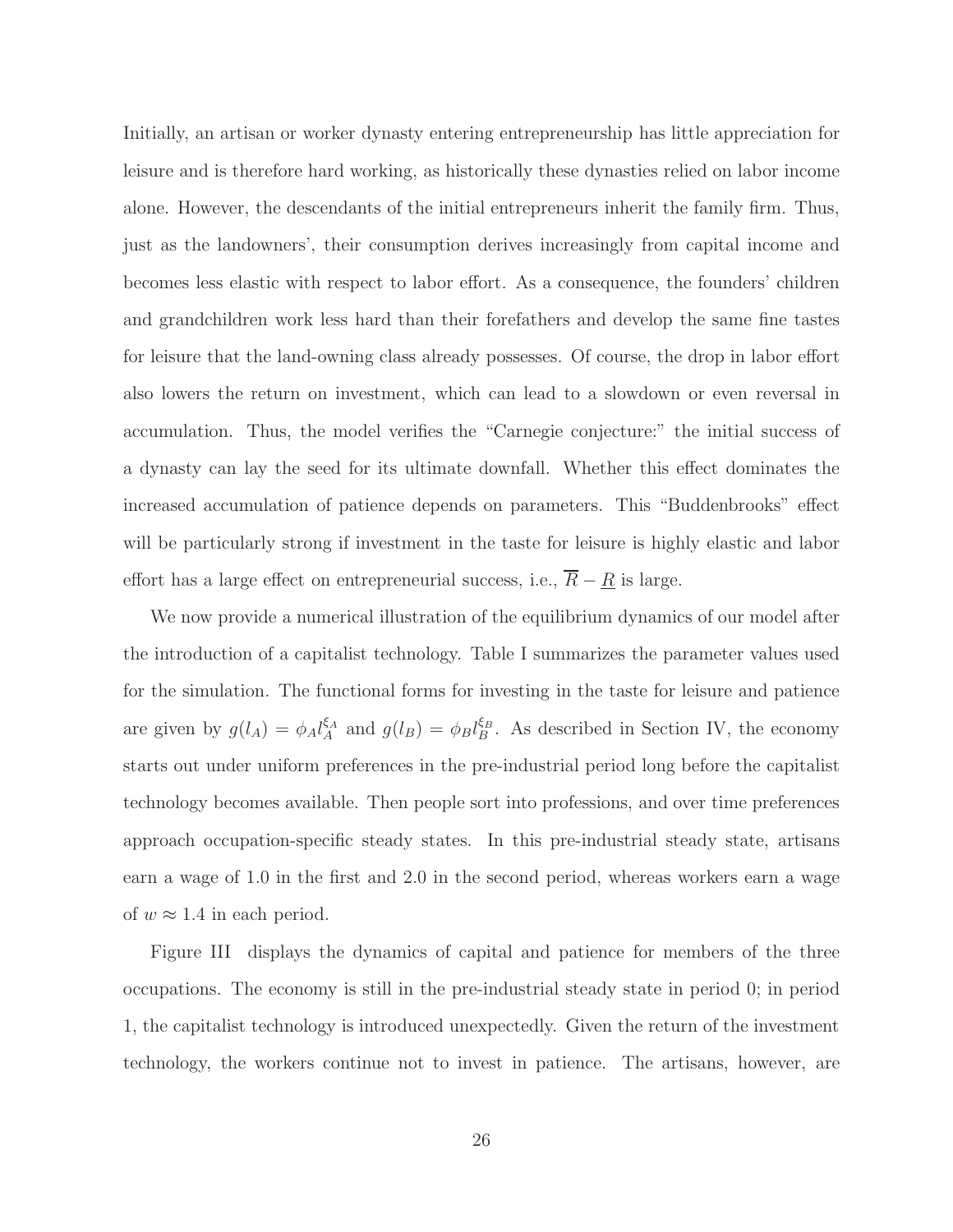sufficiently patient to find investment in capital attractive right away. Investment in capital increases the incentive for investing in patience, so that both the artisan's patience and their growth rate of capital increase for a few periods.

Figure IV displays the dynamics of the taste for leisure during this transition. Once again, for the workers nothing changes. In contrast, as the artisan-turned-capitalist dynasties grow richer, their work ethic deteriorates. After a few periods, their taste for leisure is just as refined as that of the landowners. This contributes to a slow-down in their capital accumulation.

Given that the workers do not invest, the landowners *a fortiori* do not do so either. They have the same flat income profile (although possibly a higher income level) and the same low patience as the workers, but additionally a higher appreciation for leisure. They therefore continue to live off their land rents, and are soon overtaken by the rising class of capitalists as the economically dominant group in society.<sup>20</sup>

An interesting feature of the model is that the same pattern of catch-up and overtaking can also be generated in an environment where the investment technology is available from the outset, instead of being introduced later on. If all dynasties start out sufficiently impatient, initially the investment technology is not used. Some dynasties, however, sort into artisanship, and start to accumulate patience. After a few generations, the patience of the artisans reaches a critical level, at which they start to use the investment technology and turn into capitalists. In this version of the model, it is not the surprise appearance of a new technology, but the endogenous accumulation of patience capital that triggers the Industrial Revolution. Arguably, this sequence of events is closer in spirit to Weber's original hypothesis.

The outcome displayed in Figures III and IV is extreme in that two classes choose to entirely exclude themselves from entrepreneurship, implying that wealth inequality grows indefinitely. Other long-run patterns are possible depending on the parameters of the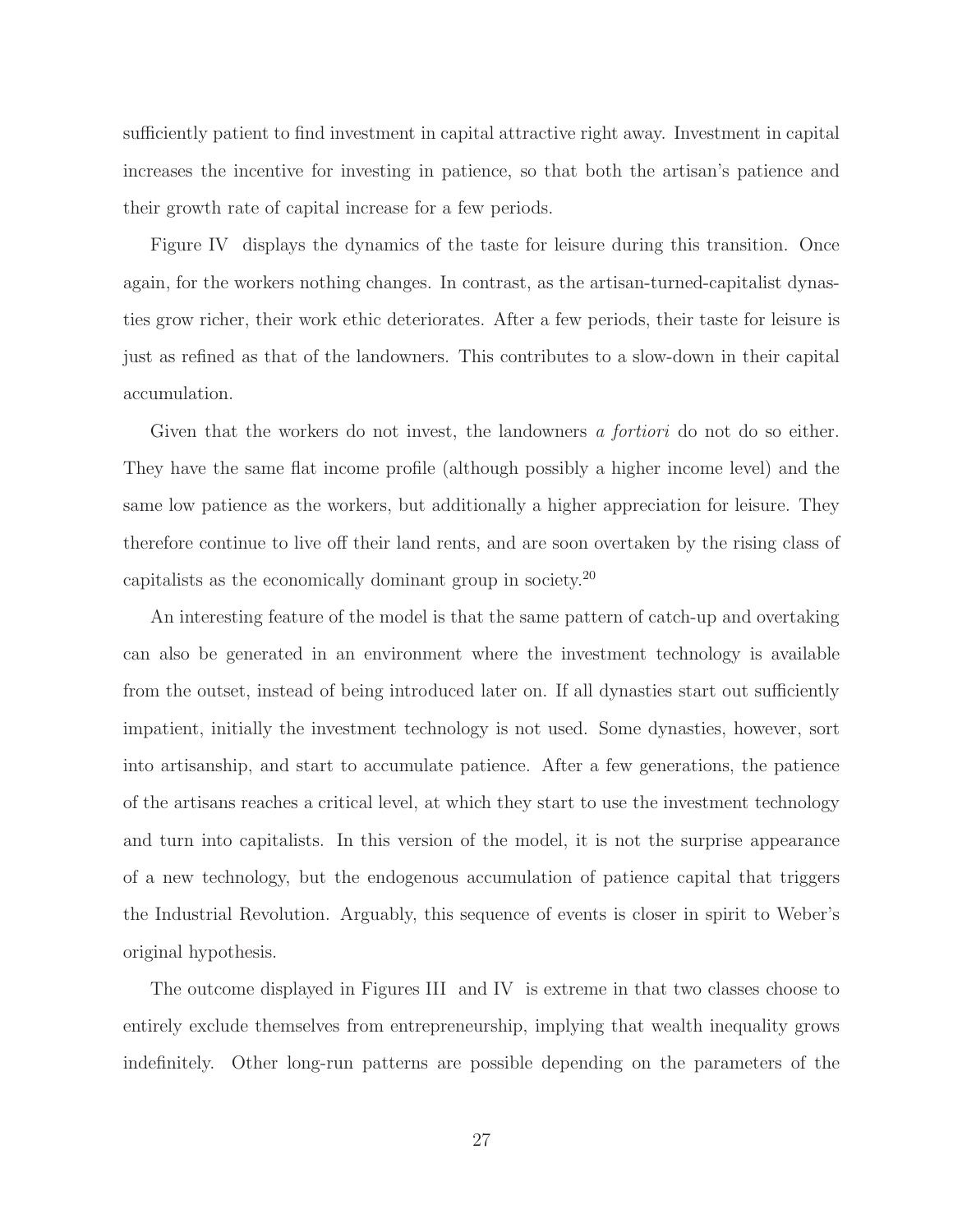production function. The robust prediction of the theory is that the most patient and hard-working groups are the first to make use of a new investment opportunity. Even if the environment were such that ultimately even landowners invest, it is the middle class that would get a head start and possibly overtake the landowning class in the process.

### V Historical Evidence

In this section we document the basic historical facts underlying our theory, starting with the social origin of the first industrialists. In a study of founders of large industrial undertakings in Britain between 1750 and 1850, Crouzet [1985, p. 68] concludes that "neither the upper class nor the lower orders made a large contribution to the recruitment of industrialists". The only class that was significantly over-represented among the industrialists was the middle class.<sup>21</sup> Similarly, Jeremy [1990, p. 347] documents that in a sample of founders of large British businesses, among those born before 1870, the majority had "left school in their mid-teens or earlier and then started to learn a trade, most frequently by an apprenticeship". The minor involvement of landowners not only in the establishment, but also in the financing of new enterprises is surprising, given the extreme concentration of wealth in the hands of the landowning elite at the time. As late as 1880, fewer than 5000 landowners still owned more than 50 percent of all land (Cannadine [1990], see also Lindert [1981, p. 378]). Commenting on the underrepresentation of the elite, Crouzet [1985, p. 70] writes: "The contribution of that class to the industrial leadership is not proportionate to its large share in the nation's capital and income. Eric Richard has rightly asked of the great landed families: 'Why did they not do a great deal more in the Industrial Revolution? After all, no class was better placed to benefit from the transformation of the economy' ".

Even the already low estimate of the share of peers and gentry among the industrialists overstates their true involvement in entrepreneurial activities. Landowners often became involved simply by virtue of owning the land on which an industrial activity was to take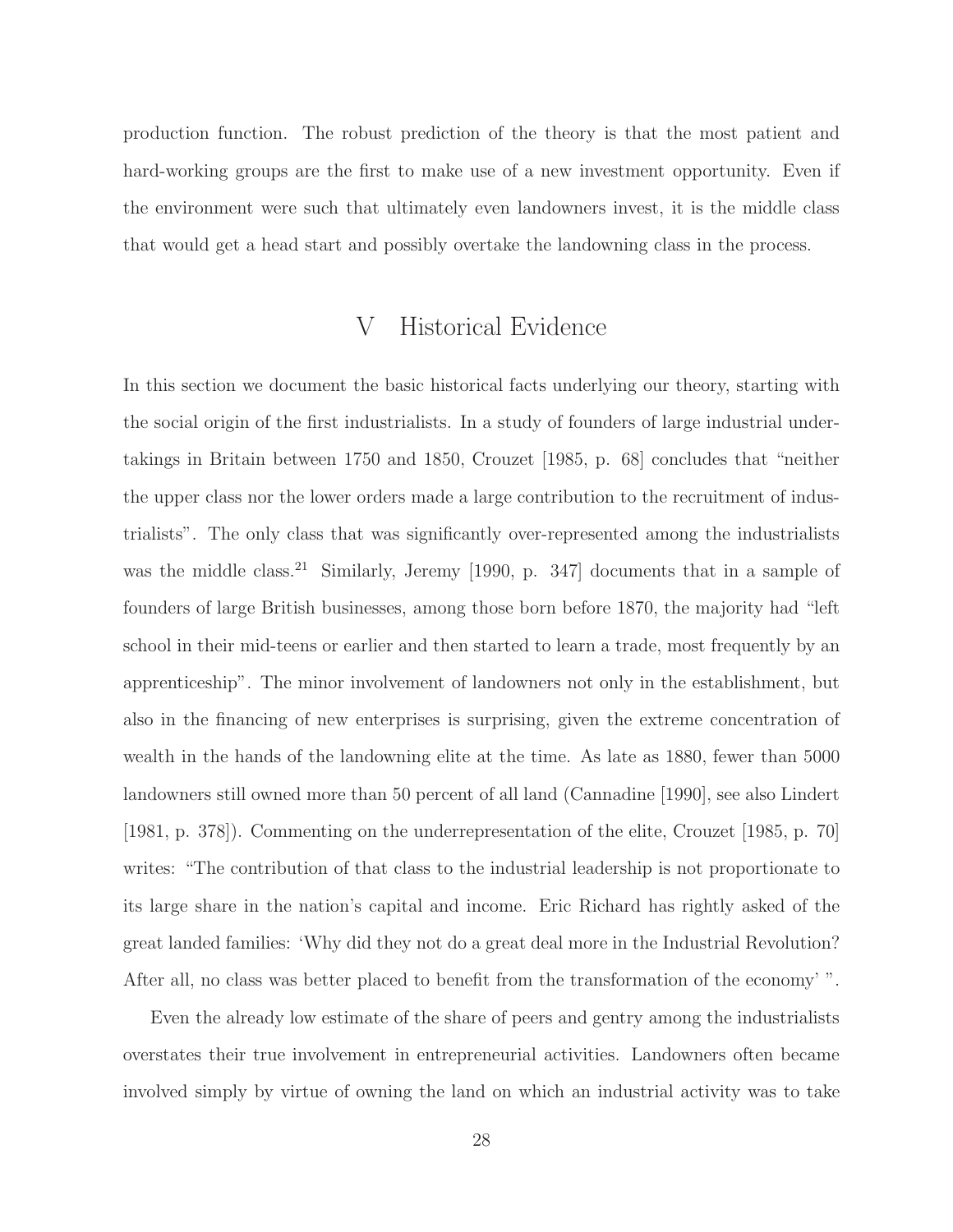place. In the majority of these cases, the aristocrats had no active entrepreneurial role. "If they owned blast-furnaces, forges and other establishments, they tended to lease them to tenants rather than to operate them through salaried managers . . . [They] were rather passive lessors and investors than active business leaders" [Rubinstein, 1981, p. 68]. Some became involved in the textile industries, but even those "were content to build—or help to build—mills and to lease them out" [Rubinstein, 1981, p. 74]. Similarly, those who became involved in the construction of mines and railways on their land usually insisted on receiving regular periodical payments over the sums invested, without any commitment to financing the growth of the enterprises. From the 1880s, an increasing numbers of aristocrats became board members of public companies. However, this step was taken only by the poorer members of the upper class. "Apart from Rothschild and Glenconner, all landowners who were company directors were indeed impoverished" [Cannadine, 1990, p. 406–409].

The new class of industrialists progressively replaced the landed elite as the economically dominant group in society, as reflected, with some lag, in the wealth distribution. In the first half of the nineteenth century, large fortunes were still by and large associated with land ownership. Rubinstein [1981] reports that among the 189 individuals who died between 1809 and 1858 with a fortune exceeding one million pounds, 95 percent were wealthy landowners. However, merchants and industrial capitalists were already catching up. Lindert [1986, Table 1] documents that in 1810 the average estate of living gentlemen was more than three times larger than that of merchants and industrial capitalists, whereas in 1875 it was 16 percent smaller. Soon thereafter, landowners no longer featured prominently among the wealthiest families in the country. Between 1900 and 1939, only 7 percent of the 273 individuals who died as millionaires belonged to the landed elite [Rubinstein, 1981, Tables 3.2 – 3.4]. Among the non-landed millionaires, about half of the new fortunes were generated in the manufacturing sector, with most of the rest accounted for by commerce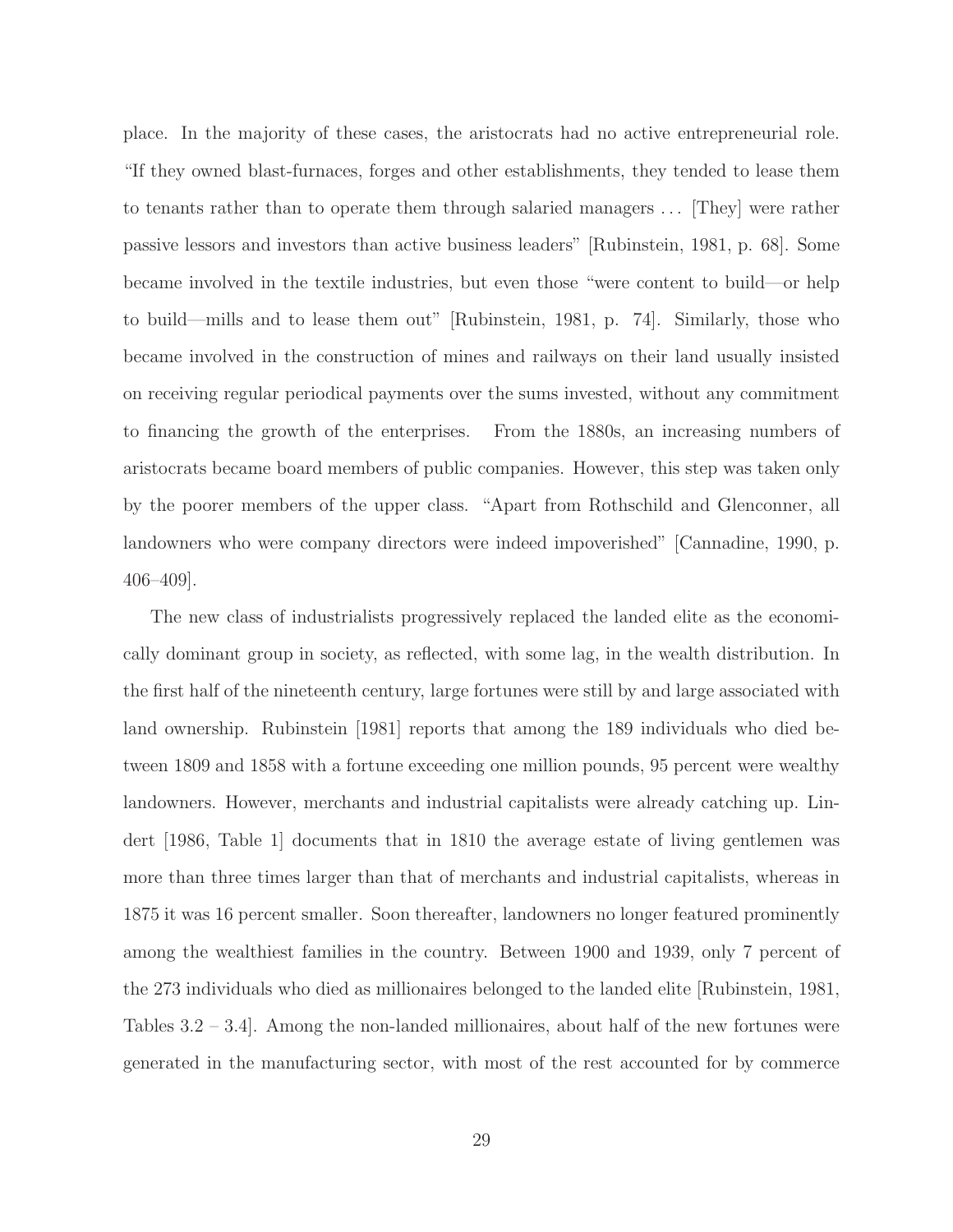and finance. The old elite managed to preserve a significant social and economic influence, partly through intermarriage with the new industrial dynasties.<sup>22</sup> Yet, the monopoly of political and economic power that this small elite had enjoyed for centuries was never to be restored.

Our theory attributes this transformation to class-specific preferences, which, in turn, were shaped by the economic conditions in the pre-industrial period. Artisans and craftsmen, the typical professions of the pre-industrial middle class, were required to make large human capital investments, and consequently had steep lifetime income profiles. In most of Europe, an artisan's career advanced through three stages: apprenticeship, journeymanship, and mastership.<sup>23</sup> Apprenticeship would on average take five to six years, but in some professions one would remain an apprentice for up to 12 years [Epstein, 1991]. After apprenticeship, artisans would become journeymen and travel around European cities, serving as employees at some master's shop. This wandering period would last for a minimum of three to four years [Friedrichs, 1995]. Savings and frugality were essential for journeymen who hoped to become a master one day. "Unless he was able to count on substantial inheritance or fortunate marriage, a journeyman's primary interest was to amass capital for opening their shop or business" [Epstein, 1991, p. 115]. Having completed his time on the road, the journeyman could apply for admission to mastership, which was in itself an expensive process.<sup>24</sup> Only at that point, if successful, could the journeyman become a master and a new guild member, and open a shop at his own expense.

In contrast, the age-earnings profiles of agricultural workers and landowners were relatively flat. Burnette [2006] documents that the wages of English farm workers in the early nineteenth century varied little between the ages of 20 and 60. The landed gentry derived its income mostly from owning land and, to a smaller extent, from mining projects [Beckett, 1986]. Annual variation in a landowners' income stems from two dominant sources: fluctuation in land rental rates, and changes in the size of the estate through land sales or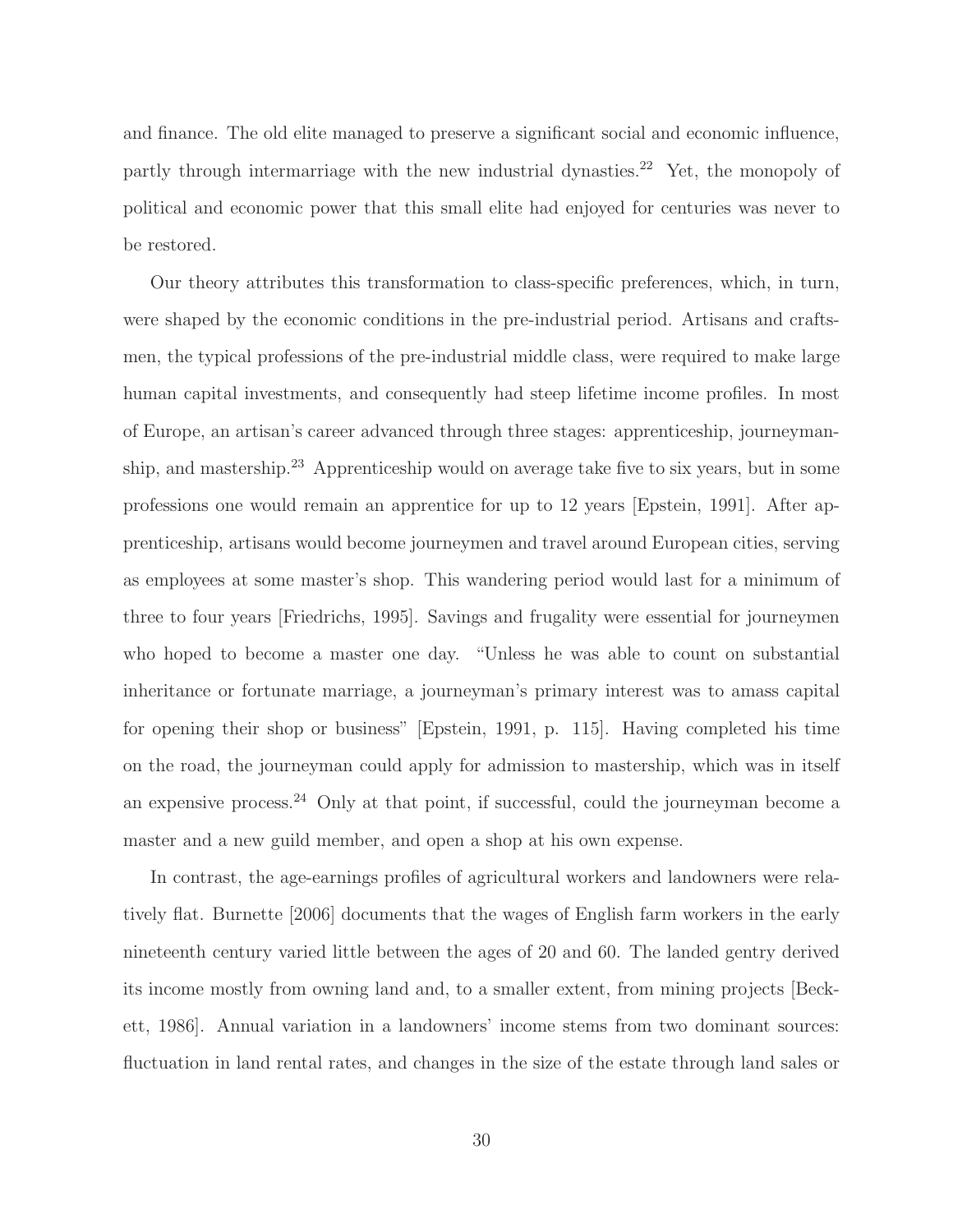purchases. While there were always some economically successful families who were able to increase the size of their holdings, most aristocratic landowners merely aspired to preserve the estate, so as to ultimately pass to the next generation just as much as they once inherited. In periods of rising land rental rates, the income of landowners as a class would increase as well; but given that, with few exceptions, rents tended to change only slowly over time (at least until 1800), these movements would not generate the steep lifetime income profiles that were typical for artisans and craftsmen.<sup>25</sup>

In our theory, differences in economic conditions ultimately manifest themselves in class-specific preferences. And indeed, the stark contrast of the new entrepreneurs' thrift and work ethic with the landed aristocracy's free-spending habits and leisurely lifestyle has long been part of the conventional wisdom on the Industrial Revolution. The leisure orientation of the pre-industrial upper class was in fact one of its defining characteristics: the term "gentleman" traditionally signified a man who did not need to work. "Wealth and leisure allowed the aristocracy to develop a distinctive class culture that was reflected in the clothes they wore, the food they ate, their manners . . . and above all in their recreations" [Mate, 2006, p. 279]. Consistent with our theory, the aristocratic devotion to leisure grew more sophisticated over time. The social "London Season" had its origin in the sixteenth and early seventeenth centuries and expanded to involving as many as 4000 families in the late nineteenth century (see Cunningham [1990, p. 291]). The countryside also saw an expanding range of leisure activities. Shooting, fox-hunting, and cricket all became fashionable upper-class sports in the eighteenth century, while yachting grew popular in the nineteenth century (see Beckett [1986, p. 236] and Cunningham [1990, p. 292]). The available data show that the differences in work and leisure time between the upper and lower classes were quantitatively large. Voth [2000, Tables 3.23 – 3.24] documents that in a sample of Londoners in 1760 and 1800 the involvement of the elite in leisure activities was three to five times as large as that of other social groups, whereas there were no significant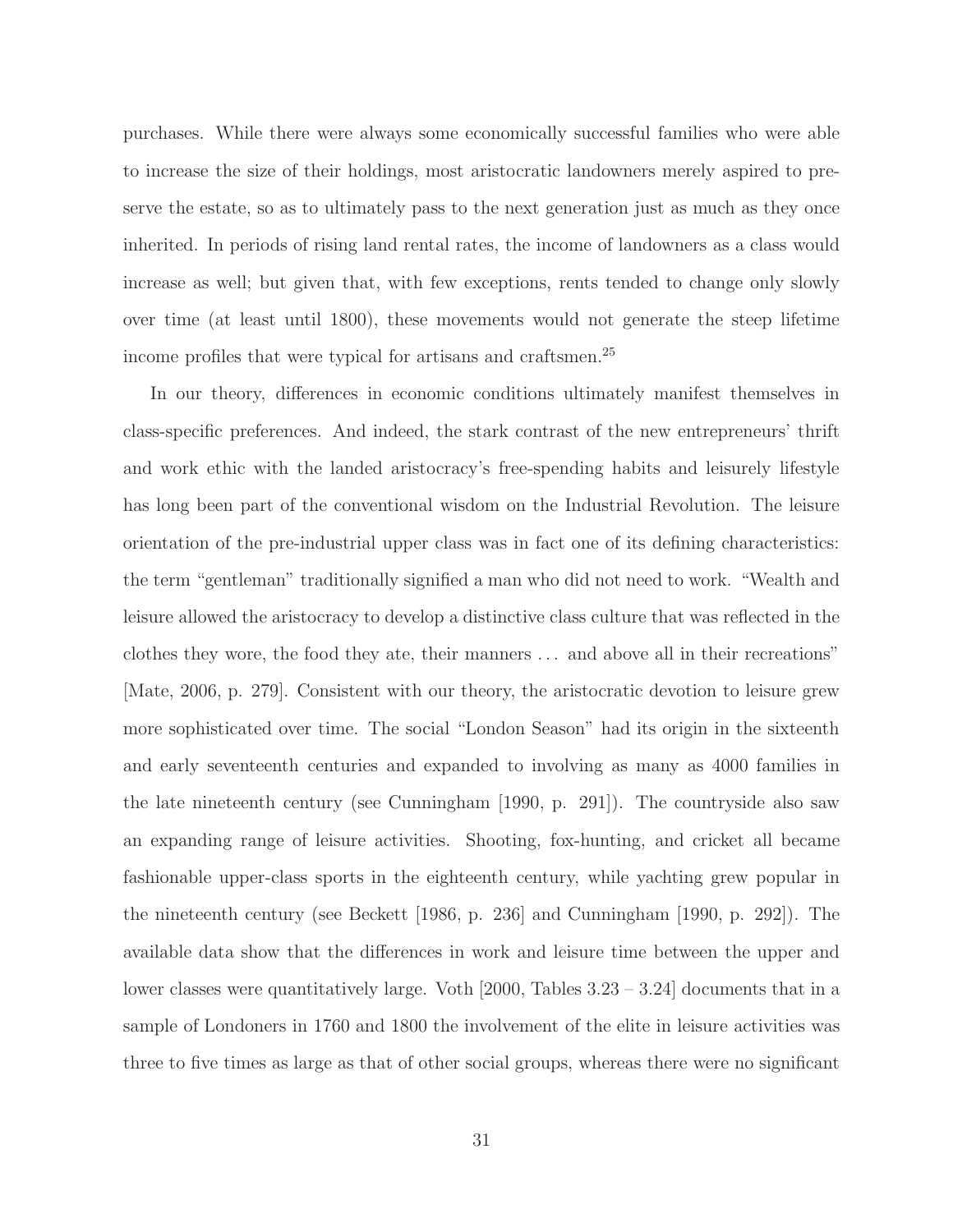differences between the lower and the middle classes.

In contrast, the middle class developed a strict work ethic and a growing disdain for leisure over time [Applebaum, 1992]. As pointed out by Weber, one source of this change was the Protestant Reformation. Unlike in medieval Catholicism, the glorification of God no longer required a contemplative attitude or a praise of poverty. Rather, economic success and an austere life became a way of glorifying God. "The summum bonum of this ethic, the earning of more money, combined with the strict avoidance of all spontaneous enjoyment of life ... is devoided of any eudaemonistic ... admixture" [Weber, 1905, p. 53]. Protestant values were also closely connected to the second element of our theory of preference formation, namely, patience or thrift.<sup>26</sup> Max Weber describes the effects of Puritan values on capital accumulation as follows: "When the limitation of consumption is combined with this release of acquisitive activity, the inevitable practical result is obvious: accumulation of capital through ascetic compulsion to save" [Weber, 1905, p. 172]. Religious fervor was not, however, the only source of changing attitudes. According to Perkin [1969], after the Restoration of 1660 secular values such as social status and prestige also became increasingly tied to wealth accumulation and economic success. The first industrialists were especially imbued with this new ethic of patience and hard work. "Almost all major entrepreneurial figures took enormous risks, worked long and hard hours, and rarely enjoyed the fruits of their efforts until late in life" [Mokyr, 1999, p. 41]. Parsimony was particularly important because a large share of the new enterprises relied on personal savings and retained earnings to grow. "The early industrialists ... lived very modestly, spent only a fraction of their earnings for their households and put the rest back into the business" [von Mises, 1963, p. 622].

To some extent, the reliance on retained earnings was feasible because, in most sectors, capital needs were relatively low during the first Industrial Revolution (see Mokyr [1999, p. 96]. However, the shortfall of savings of the wealthy upper class has also been singled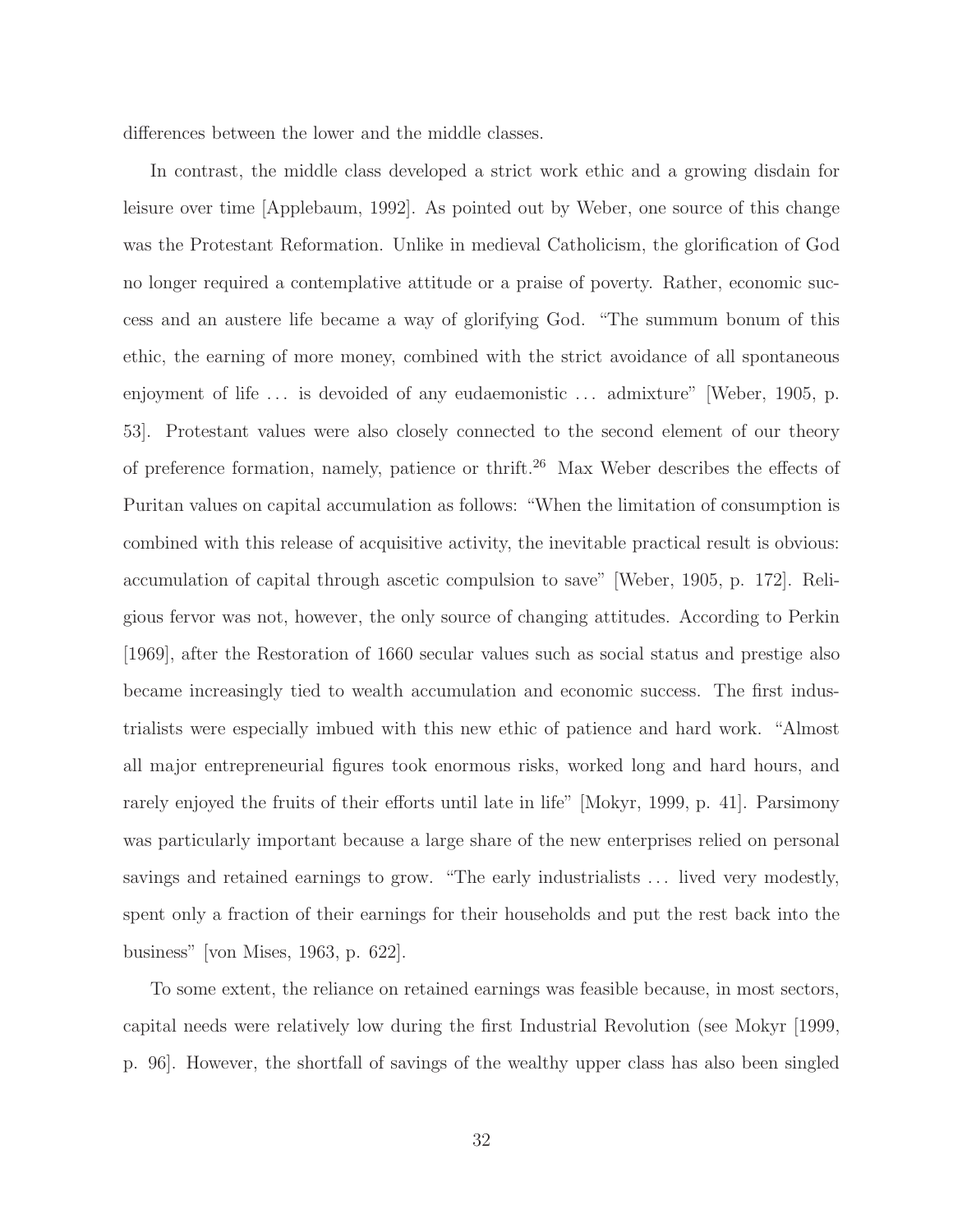out as a contributing factor. For instance, Davis and Gallman [2001, p. 50] write: "It may well have been true, as Postan noted, that at least two fifteenth-century families could have provided all the finance required to fund the entire Industrial Revolution. However, those (and other elite) families chose not to redirect their existing portfolios to meet either the relatively small demands of the manufacturing sector—demands that were met largely out of retained earnings—or much more importantly, the demands for supporting investment in infrastructure, particularly canal construction".

The lack of industrial investment is only one indication of the low patience of the upper class. If the members of the upper class were truly lacking in patience, they should have been unwilling to invest in other kinds of financial assets as well. The historical evidence supports this implication. Well before the Industrial Revolution, the British government became a major borrower, with multiple bond issues (mostly for war finance) throughout the seventeenth and eighteenth centuries. These bonds were mostly purchased by the urban middle classes, whereas the contribution of the landed classes was insignificant [Dickson 1967, p. 302]. The financing of early public companies follows the same pattern. Bowen [1989, p. 195] documents that most stockholders of the East India Company between 1756 and 1791 were "clergymen, bankers, military and naval personnel, officials, brokers, merchants large and small, and retailers," whereas "beyond doubt there was no large-scale investment in the Company by the landed interest or aristocracy". The pre-industrial elite thus played a surprisingly minor role in financing government borrowing and private enterprise well before the Industrial Revolution, despite being far wealthier than the middle class. This stands in marked contrast to the wealth elites in modern industrial countries, who generally own disproportionate shares of most types of assets, including government debt and public stock (see Carroll [2001] for evidence on the United States).<sup>27</sup>

Rather than investing the rents derived from their estates, many landowners used their land as collateral to borrow money. The scale of this borrowing substantially increased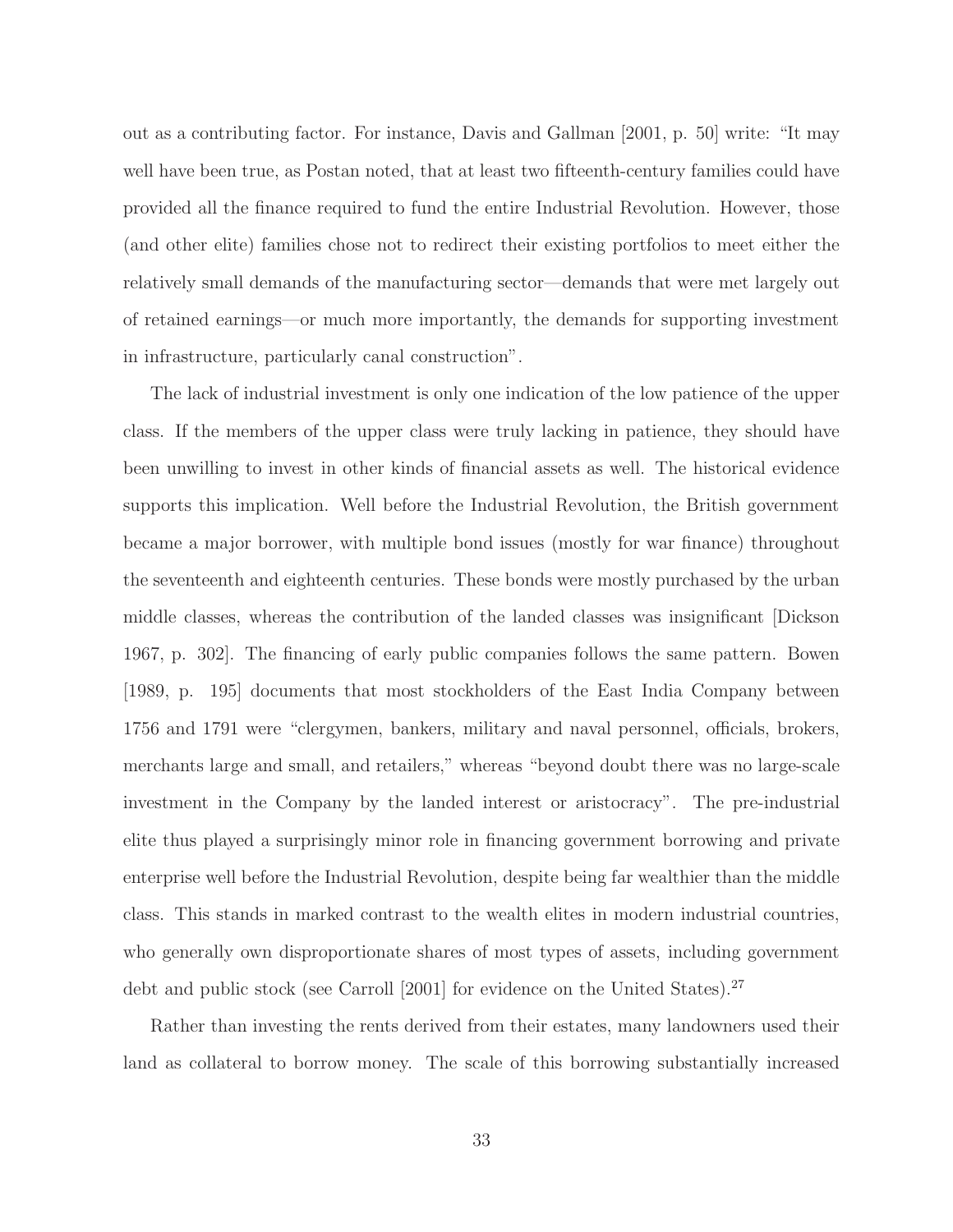when long-term mortgage loans where introduced after the Glorious Revolution of 1688. Beckett [1986, p. 300] reports that by the mid-eighteenth century "many families already had an accumulation [of debt] several generations old".<sup>28</sup> Money was usually borrowed not to finance improvement in existing estates or to buy more land, but to close the mismatch between expenditure and income:<sup>29</sup> "Rents and royalties were apparently being sucked into conspicuous consumption and frittered away in spiraling marriage contracts; and the gap between getting and spending was filled not by offloading assets such as land, but by borrowing from—in effect—the commercial, industrial and shopkeeping members of the populace" [Beckett 1986, p. 316] (See also Devine [1971], Porter [1982], and Kindleberger [1993, p. 175]). Aristocratic indebtedness grew severely during the nineteenth century, and in 1847 an observer claimed that "between half and two-thirds of English land was encumbered (i.e. mortgaged)" [Beckett 1986, p. 315]. Cannadine [1994, p. 49] summarizes the situation as follows: "Whatever might have been the financial state of individual families, it seems clear that the landed aristocracy *as a class* was in debt through the first three-quarters of the nineteenth century".

Given our hypothesis of a low propensity to invest among the upper classes, one might wonder why the aristocracy did not simply sell land to middle-class buyers. One reason is that the land market in Britain was subject to pervasive legal restrictions that made selling land costly or even impossible. Most large estates were entailed, meaning that they could neither be split nor sold by the owner.<sup>30</sup> Mortgaging their land to merchants and banks was therefore the only way in which, *de facto*, many landowners could run down their assets. Eventually, after statutory reforms and changes in the common law eased the restrictions on land sales, many families overburdened by debt did sell off parts or all of their estates. By that time, the economic problems of the upper classes—aggravated by falling land rents after 1878—had become so pressing that land sales reached a massive scope. Cannadine [1990, p. 89] summarizes the dismantling of aristocratic landownership during the first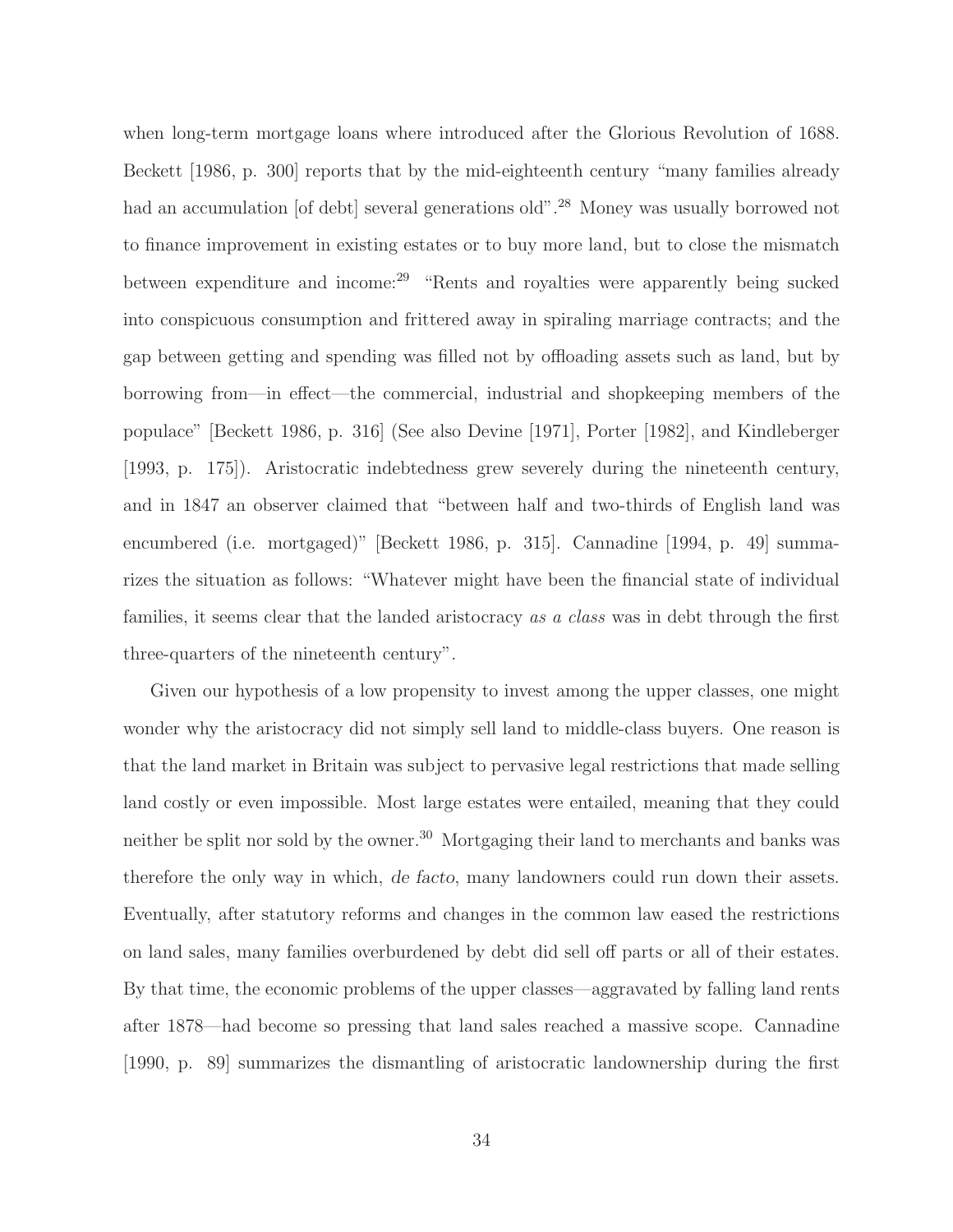part of the twentieth century as follows: "The scale of this territorial transfer was rivaled only by two other landed revolutions in Britain this Millennium: The Norman Conquest and the Dissolution of the Monasteries". While other factors (taxation, decline of land rents) contributed to this final outcome, a clear thread links the chronic indebtedness of the landed aristocracy over centuries with its eventual decline and inability to hold on to the land.

Our theory predicts that the economic changes triggered by the Industrial Revolution should feed back on preferences. Among the thriving bourgeoisie, we should observe an increasing appreciation of leisure and ultimately a decline in economic success.<sup>31</sup> Indeed, social historians (see, e.g., Cunningham [1980]) document a surge in the demand for leisure by the bourgeois middle class in the second half of the nineteenth century, reflecting a waning of the austere values of the early days of industrialization: "At mid-century the Victorian middle class had been suspicious of the moral temptations of a beckoning leisure world, but had rapidly learned to assimilate it to their culture . . . By the end of the century prescriptions had become more permissive—from 'Be virtuous and you will be happy' to 'Be happy and you will be virtuous'—and middle class leisure grew more expansive and assured" [Bailey, 1989, p. 110]. The changing preferences also affected other spheres of private and social life. To some extent, the appetite for consumption and leisure crowded out religion, in line with Weber's secularization hypothesis. Religious fervor, earlier a defining trait of the urban middle class, started fading in the second half of the century. Activities competing with leisure such as daily family prayers declined: "Remaining in the proper frame in mind . . . when the smell of bacon and coffee assailed one's nose . . . was too much for most of the younger generation and slowly the custom was shifted to once a week on Sunday evenings, and, as leisure activities for all age groups grew more varied, was finally abandoned" [Davidoff, 1973, p.  $35$ ].<sup>32</sup> The new material experience of the middle class had ceased to be congruent with the rigid Puritan doctrine.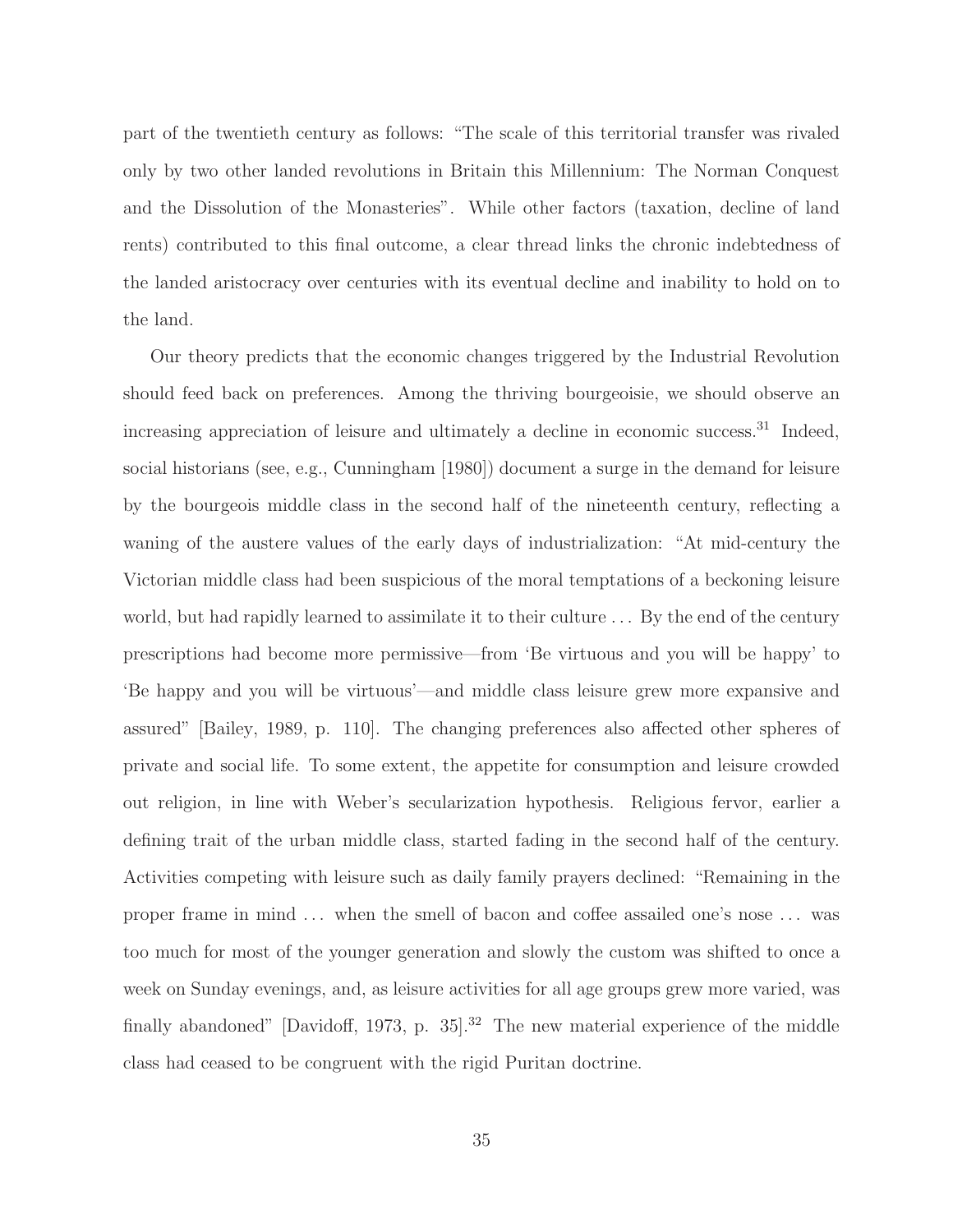The change of values also affected the "industrial spirit," which according to Wiener [1981] started to decline after reaching its high-water mark with the Great Exhibition of 1851. At that time, many of the industrial dynasties underwent a process of gentrification and absorbed some of the values of the landed elite. "Sometimes successful industrialists left business altogether; other times they stayed in business, but viewed it ever more as a social duty rather than an economic opportunity" [Wiener, 1981, p. 147]. Florence [1953, p. 303, cited in Wiener[1981]] argues that for the hereditary manager "the pecuniary incentive to large-scale expansion ... may be weak, since the family are [sic] already wellestablished. The transpecuniary objects are often stability and a conventional standard of life with plenty of leisure and long weekends devoted to sports and other gentlemanly pursuits rather than making one's way farther up the ladder". Consistent with these changing preferences, we observe a waning of entrepreneurial success among entrepreneurial dynasties as family firms are passed on from the founding fathers to subsequent generations (the "Buddenbrooks" effect). In an empirical study of 1149 British business leaders born between 1789 and 1937, Nicholas [1999b, p. 706–707] documents that "there is a comparatively low lifetime rate of wealth accumulation for firm inheritors. The older the dynasty, the lower is the rate of return. Third-generation entrepreneurs clearly underperformed relative to firm founders or managers". This observation is at odds with a purely genetic view of entrepreneurial skills and preference transmission.<sup>33</sup>

### VI Discussion of Alternative Hypotheses

The mechanism outlined in this paper is not the only possible explanation of the changing fortunes of different social classes throughout the Industrial Revolution. A first alternative hypothesis is that the relative decline of the aristocracy was driven by changes in the value of land rather than the failure to embrace industrialization. Indeed, the crisis that started in the late nineteenth century coincided with a period of rapidly falling land rents. However,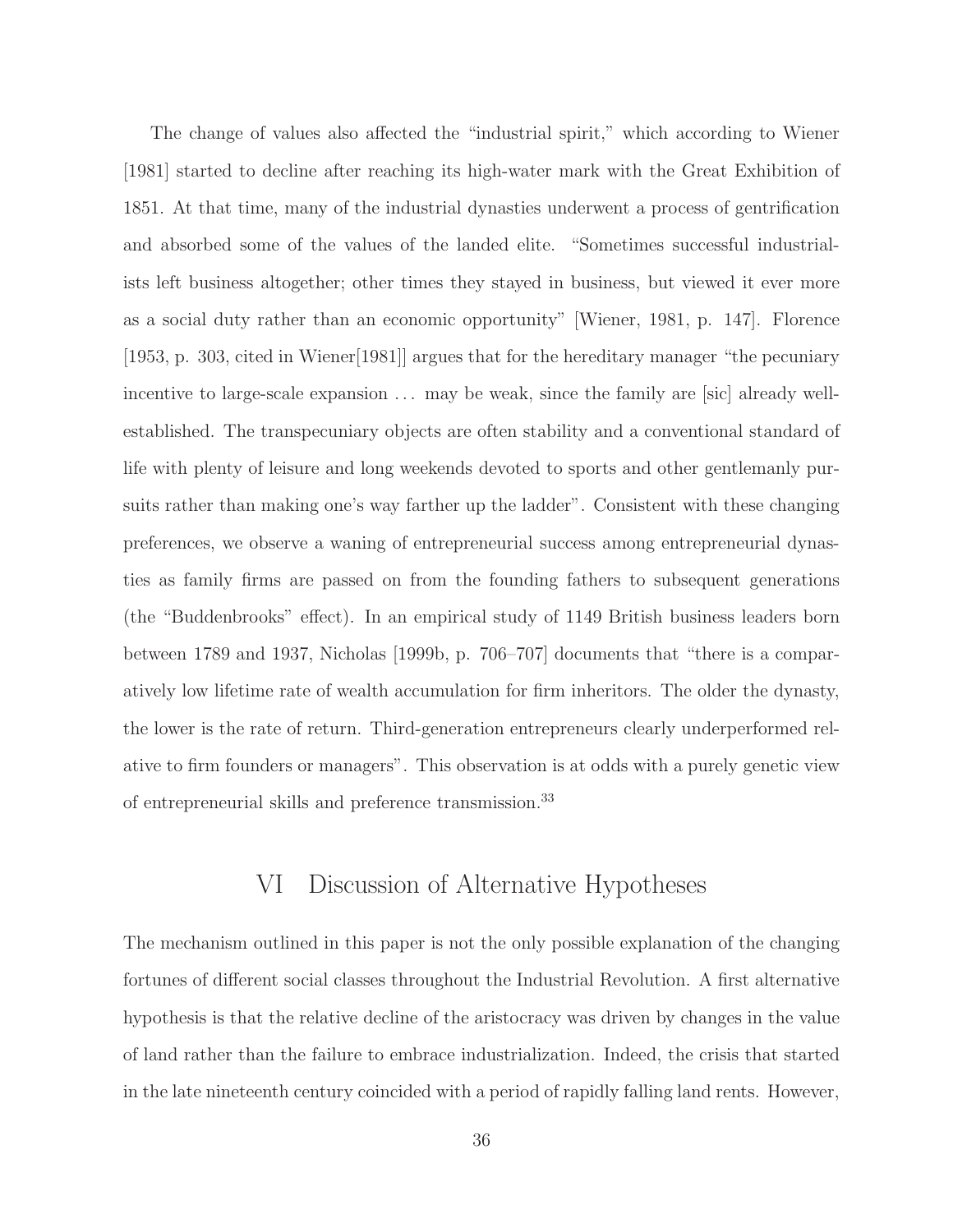viewed over the entire industrialization period, rents increased substantially—arguably an effect of the growth in industrial production and the associated population boom—and the decline that occurred after 1878 only partially offset the earlier run up.<sup>34</sup> On the whole it appears as if the evolution of rents over time may have first delayed and then accelerated the economic decline of the landowning class, rather than being its ultimate cause. More generally, the robust prediction of our theory is a relative, but not necessarily absolute economic decline. Consistent with this prediction, even during the period of rapidly rising rents the wealth growth of the aristocracy did not keep pace with that of new industrialists (as noted in the previous section).

Another hypothesis is that the upper classes were excluded from industrialization because urban workers possessed skills that were essential for industrial activities, while the landowners did not. For certain sectors and activities, there is indeed evidence that prior experience was important in determining who would become an entrepreneur.<sup>35</sup> However, when we consider the entire range of industrial activities the evidence suggests that differences in skills cannot be the only or main explanation. A significant share of the new industrialists had not previously been involved in any form of manufacturing. For instance, as many as 22 percent of the industrialists' fathers were yeomen and farmers, groups with no experience in industrial activity Crouzet [1985, Table 8]. Moreover, there is evidence of substantial mobility across industrial sectors. Crouzet reports that no more than 40 percent of the fathers of the industrialists in his sample worked either in the same industry or in an industry or trade with forward or backward linkages with the branch in which they set up. Landowners were therefore not at a particular disadvantage in terms of their skills relative to many of the middle-class entrepreneurs. In fact, a number of key sectors during industrialization (such as mining, railways, and canals) required land as a major input. In these sectors, if anything, the landowners should have had an advantage over middle-class city dwellers.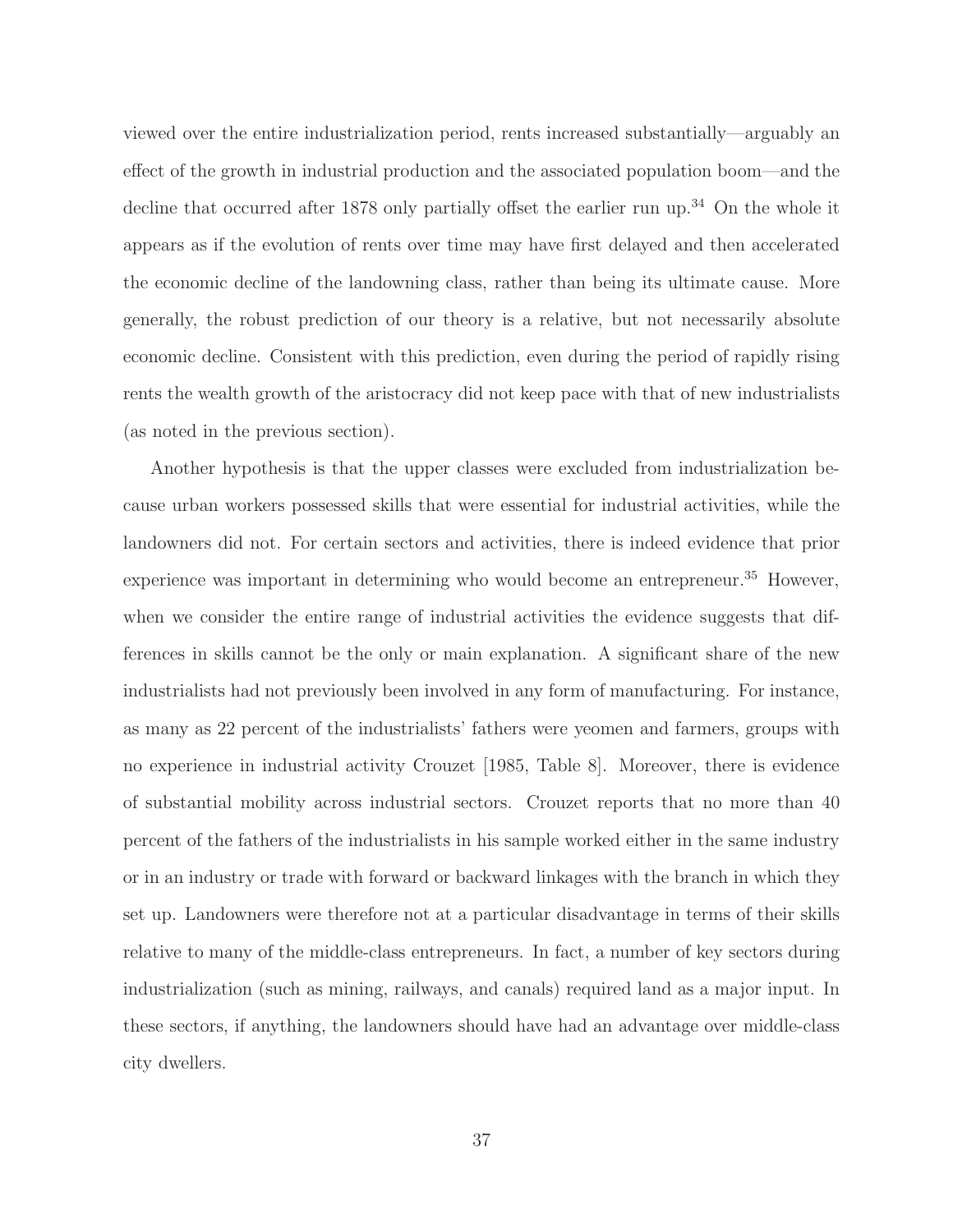A related argument is that the landowners, busy managing their rural estates, may have lacked the time and opportunity to enter industrial activities, which mostly took place in or near cities. However, many landowners did not actively manage their estates. Even more telling, it was not only the heirs of estates who shunned business activity; second and third sons of landowners did so as well. These younger sons had no choice but to enter some activity other than landowning, and were therefore not held back by their obligations to an existing estate. Nevertheless, they did not enter business in any larger numbers than their landowning fathers. For instance, consider Table II, which reports the occupational choices of Cambridge graduates during the period 1750–1899. The vast majority of students at Cambridge during this period were sons of the landowning class, so their occupational choices (other than landowning) give us some idea of which professions younger sons entered.<sup>36</sup> Strikingly, until 1850, not a single graduate got involved in banking or business (widely defined as any "profit-oriented activity"), and even after 1850 the percentage remains surprisingly low. This evidence is corroborated by the study of Crouzet [1985], who documents that few of the new industrialists' fathers were landowners (see footnote 21).

The arguments discussed so far do not rely on group-specific preferences. We now turn to explanations that do involve heterogeneity in preferences, but of a different nature than in our model. Cain and Hopkins [1993, p. 23] argue that a social norm against the involvement in entrepreneurial activities excluded the British aristocracy from industrial capitalism: "A gentleman required income, and preferably sizeable wealth, but was not to be sullied by the acquisitive process". To the extent to which this exclusion was a matter of personal preference and (possibly acquired) taste, this thesis coincides with our explanation. However, as the classical theory of Veblen [1899] suggests, social norms may have also served as an instrument of social exclusion. A gentleman violating the norm would lose the recognition of his peers, with potentially grave consequences for social standing and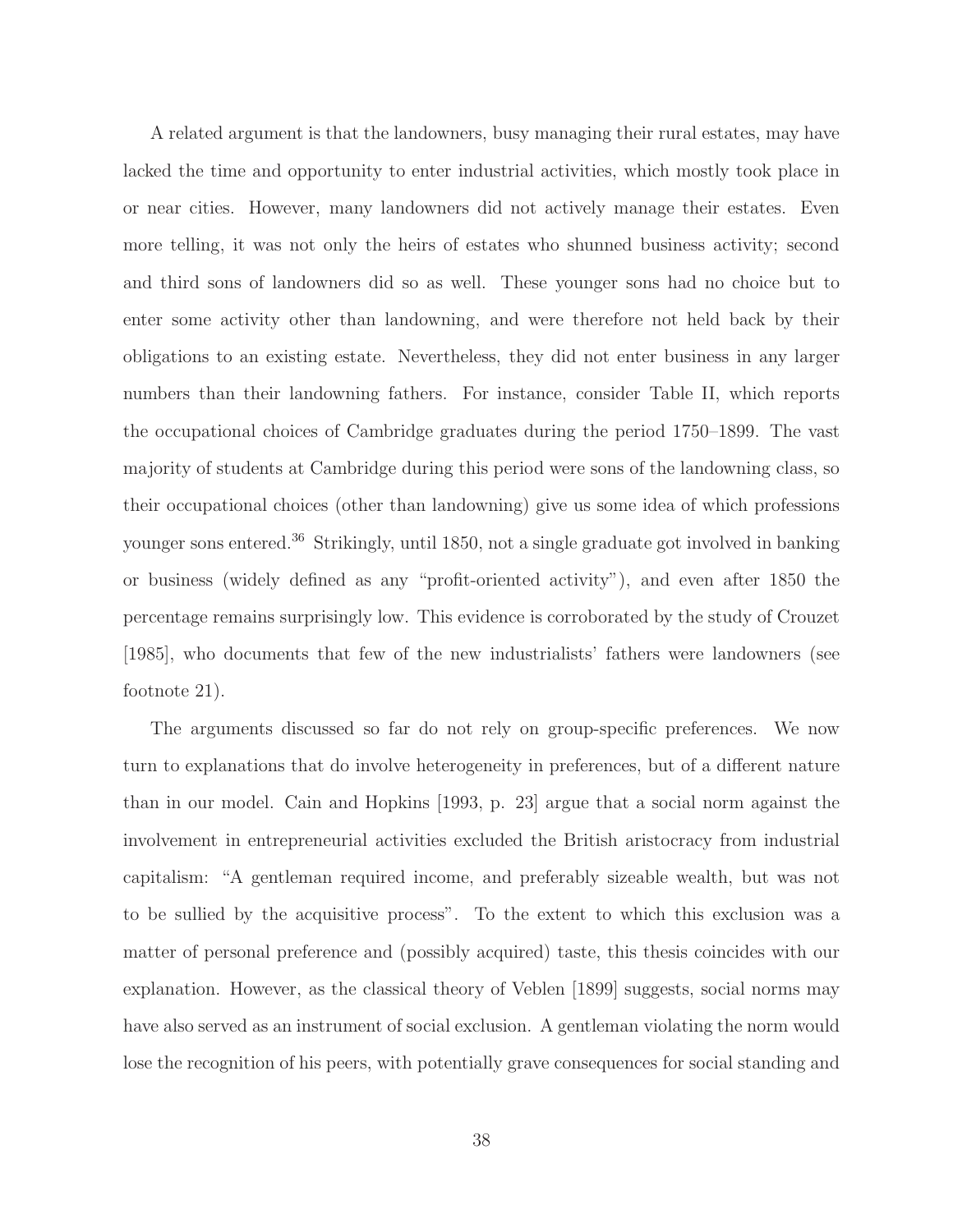access to aristocratic privileges. In this case, the enforcement would be partly extrinsic: even a gentleman enjoying hard work in principle may prefer to shun work in practice to avoid social sanctions. Interestingly, Veblen argued that the emphasis on leisure and refined tastes became a natural instrument of social exclusion precisely because the income process of the aristocrats granted them abundant free time, whereas members of other classes had no choice but to work: "Abstention from labour is the conventional evidence of wealth and is therefore the conventional mark of social standing; and this insistence on the meritoriousness of wealth leads to a more strenuous insistence on leisure" [Veblen, 1899, p. 26]. Thus, the social norm may have its roots in the same economic conditions that generate class-specific preferences in our theory.

The individual-preference and the social-norm approaches share many predictions for individual behavior, making it difficult to discriminate the two models empirically. One indication for the importance of individual preferences is that the "gentlemanly values" of the upper class persisted even after the aristocracy lost its predominance. If social norms had no function other than serving as an instrument of social exclusion, we would expect these norms to disappear once aristocratic privileges lost their value. The historical evidence suggests that aristocratic norms not only persisted, but even spread to other social classes throughout the nineteenth century.<sup>37</sup> This observation is inconsistent with an explanation for class-specific preferences based on social exclusion alone, because members of lower classes could not have gained access to social and economic privileges by merely imitating the tastes of the upper class.<sup>38</sup>

Perkin [1969] and Mokyr [1999] take the argument one step further and argue that acquiring gentlemanly status was an end to itself. In this view, both the initial accumulation of wealth and the later increase in leisure and ostentatious consumption can be interpreted as means to the end of first acquiring and later displaying social status. As in our interpretation, the economic slowdown of the industrial dynasties is a conscious choice, albeit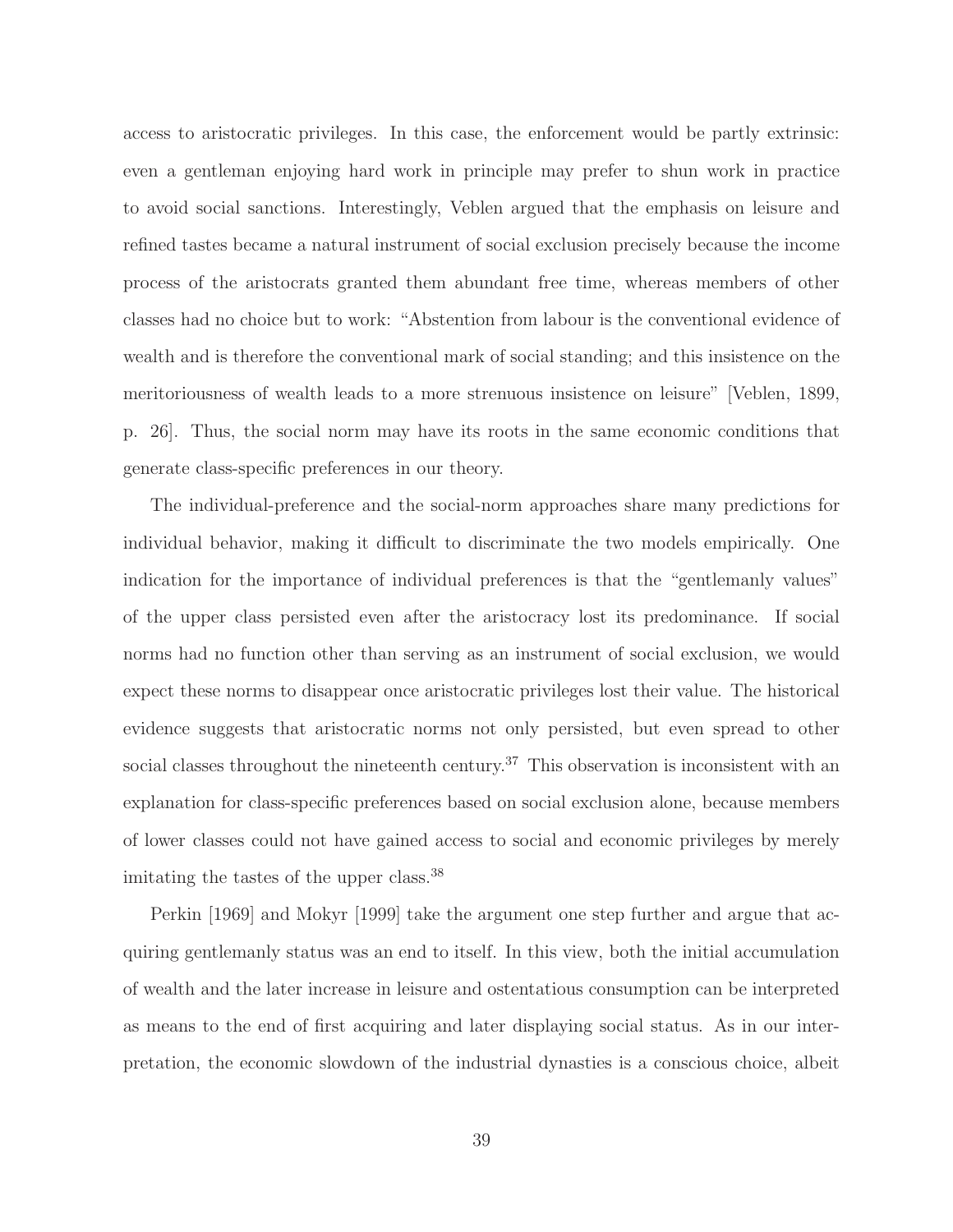for a different reason. While in our theory the increase in leisure is driven by a change in preferences, in Perkin and Mokyr it is part of the aristocratic ideal to which they had always aspired.

A last possibility is that aspects of preferences other than patience and leisure appreciation were driving the economic decisions of different social classes during the Industrial Revolution. For example, risk aversion or attitudes towards innovation may have also been relevant for the emergence of a spirit of capitalism, although these traits would apply mainly to entrepreneurship narrowly conceived rather than to the general attitude towards investments. Extending the analysis to these additional aspects of preferences may provide further insights. For instance, similar to the case of patience, financial development would tend to equalize the attitudes towards risk across dynasties engaged in different professions. However, it may induce parents to encourage risk-taking behavior in their children, contrary to the analysis of patience in this paper, where financial development reduces the incentive to invest in patience.

## VII Conclusions

The modern theory of economic growth focuses on changes in material conditions and standards of living, while ignoring, with few exceptions, the role of culture. This approach is legitimate as long as culture, while possibly being shaped by economic conditions, does not feed back into economic decisions. Recently, however, a number of economists have uncovered growing evidence that preferences, culture, and religion are important determinants of economic decisions and outcomes.

In this paper, we have developed a theory where economic conditions and culture are mutually interlinked. The theory can account for a number of observations about the British Industrial Revolution, such as the emergence of a spirit of capitalism among the urban middle class, as well as the subsequent replacement of the landed aristocracy by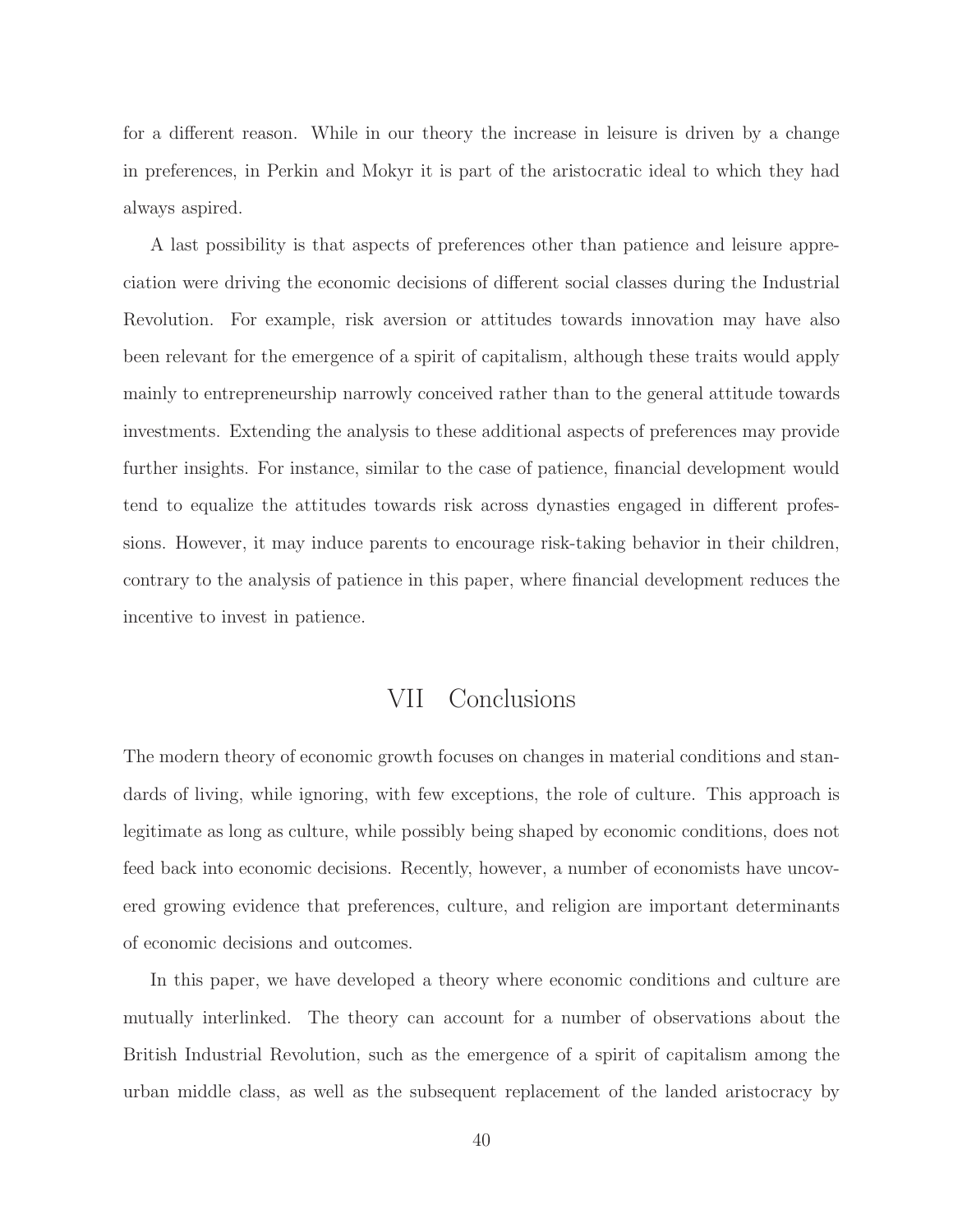industrial capitalists as the socioeconomic elite. Consistent with evidence provided by social historians, the theory also predicts that the economic success of the bourgeoisie should ultimately lead to a cultural transformation of this class.

The theory shows that stratification of preferences across occupations may occur even in an initially homogeneous society. In reality, historical accidents may have fostered the stratification process. For instance, the political and religious forces behind the success of the Protestant Reformation may have contributed to the formation and transmission of preferences conducive to hard work and wealth accumulation. Likewise, demographic changes such as increasing longevity may have also played a role. A longer life horizon would tend to increase an agent's propensity to accumulate human capital and material wealth, reinforcing the effects of technological shocks at the time of the Industrial Revolution.

Although the analysis targets a specific historical episode, we expect the theory developed in this paper to be applicable to other open questions in macroeconomics and economic growth. For instance, a recent macroeconomic literature argues that preference heterogeneity is key for explaining portfolio choices and the dynamics of the wealth distribution in modern economies.<sup>39</sup> Our theory provides a new mechanism for the emergence and transmission of heterogeneous preferences. The theory also offers a new perspective on the impact of financial development on economic development. These and other aspects of endogenous preference formation are left to future research.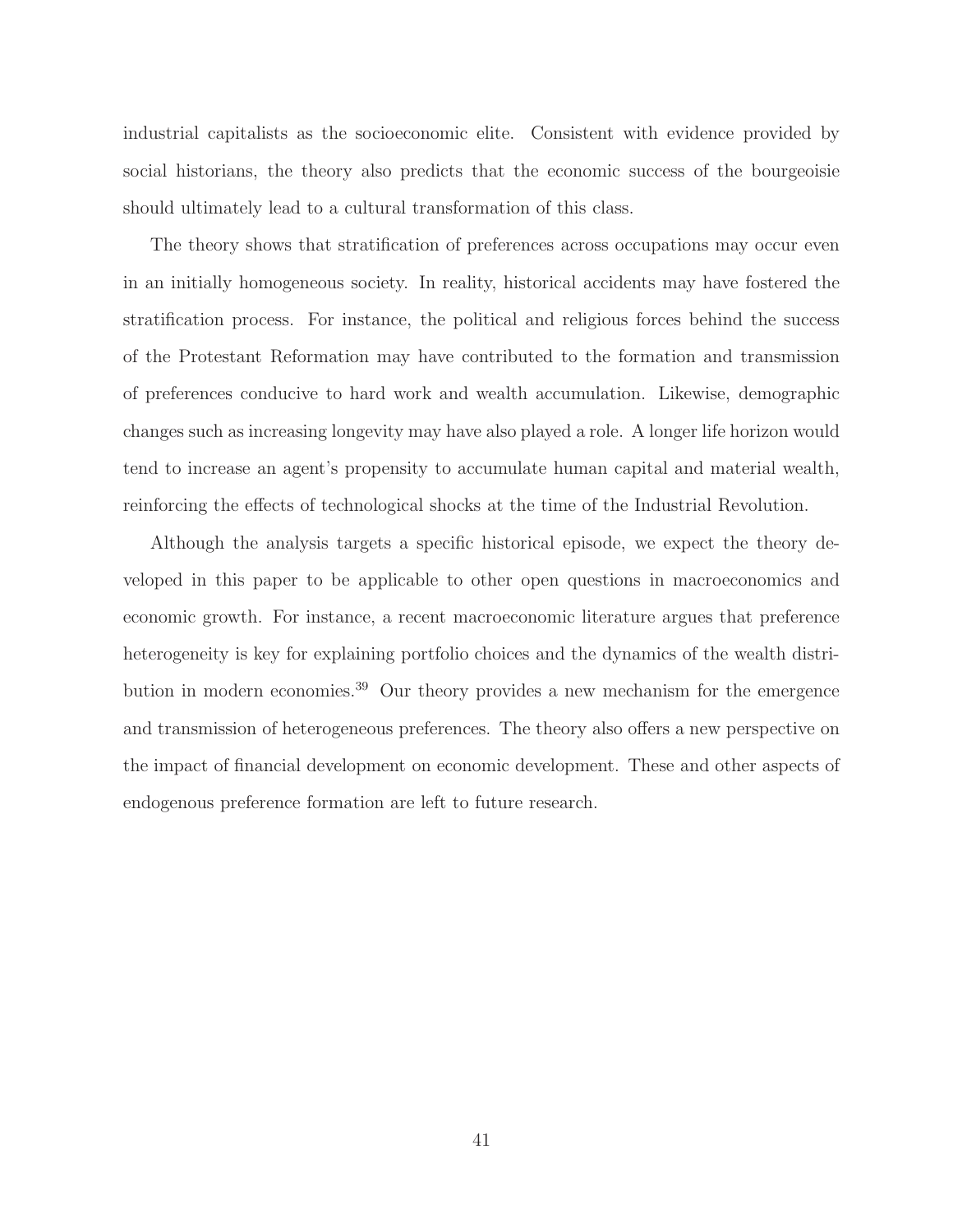UCLA

University of Zurich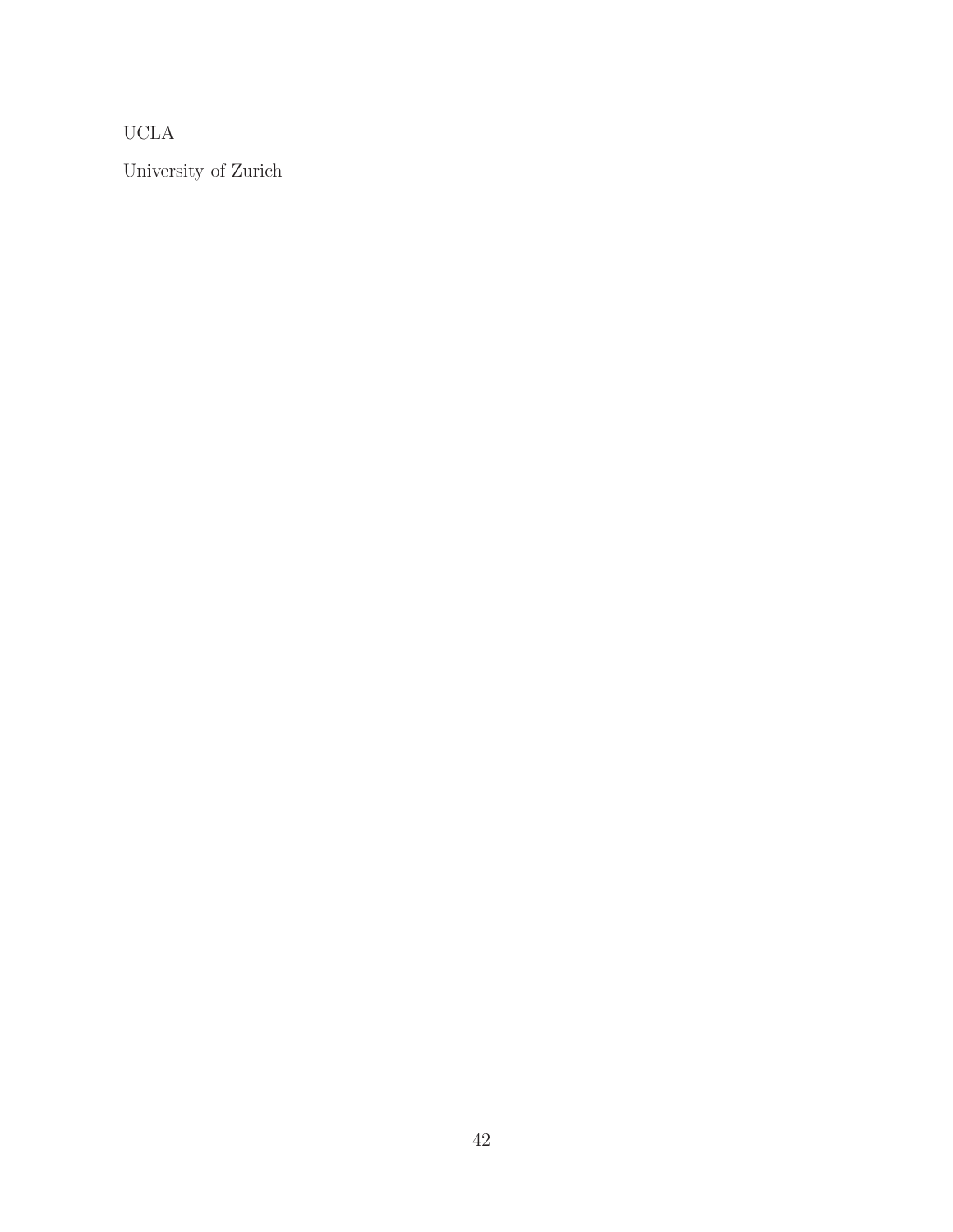### References

- Alonso-Carrera, Jaime, Jordi Caballé, and Xavier Raurich, "Aspirations, Habit Formation, and Bequest Motive," Economic Journal, CXVII (2007), 813–836.
- Ameriks, John, Andrew Caplin, and John Leahy, "Wealth Accumulation and the Propensity to Plan," Quarterly Journal of Economics, CXVIII (2003), 1007–1047.
- Applebaum, Herbert A., The Concept of Work: Ancient, Medieval and Modern, (Albany, NY: State University of New York Press, 1992).
- Artige, Lionel, Carmen Camacho, and David de la Croix, "Wealth Breeds Decline: Reversals of Leadership and Consumption Habits," Journal of Economic Growth, IX (2004), 423–449.
- Bailey, Peter, "Leisure, Culture and the Historian: Reviewing the First Generation of Leisure Historiography in Britain," Leisure Studies, VIII (1989), 107–127.
- Banerjee, Abhijit V., and Andrew F. Newman, "Occupational Choice and the Process of Development," Journal of Political Economy, CI (1993), 274–298.
- Barro, Robert J., and Rachel M. McCleary, "Religion and Economic Growth across Countries," Americal Sociological Review, LXVIII (2003), 760–781.
- Becker, Gary S., and Casey B. Mulligan, "The Endogenous Determination of Time Preference," Quarterly Journal of Economics, CXII (1997), 729–758.
- Becker, Sascha O., and Ludger Woessmann, "Was Weber Wrong? A Human Capital Theory of Protestant Economic History," CESifo Working Paper No. 1987, 2007.
- Beckett, John V., The Aristocracy in England: 1660–1914, (New York: Blackwell, 1986).
- Bertocchi, Graziella, "The Law of Primogeniture and the Transition from Landed Aristocracy to Industrial Democracy," Journal of Economic Growth, XI (2006), 43–70.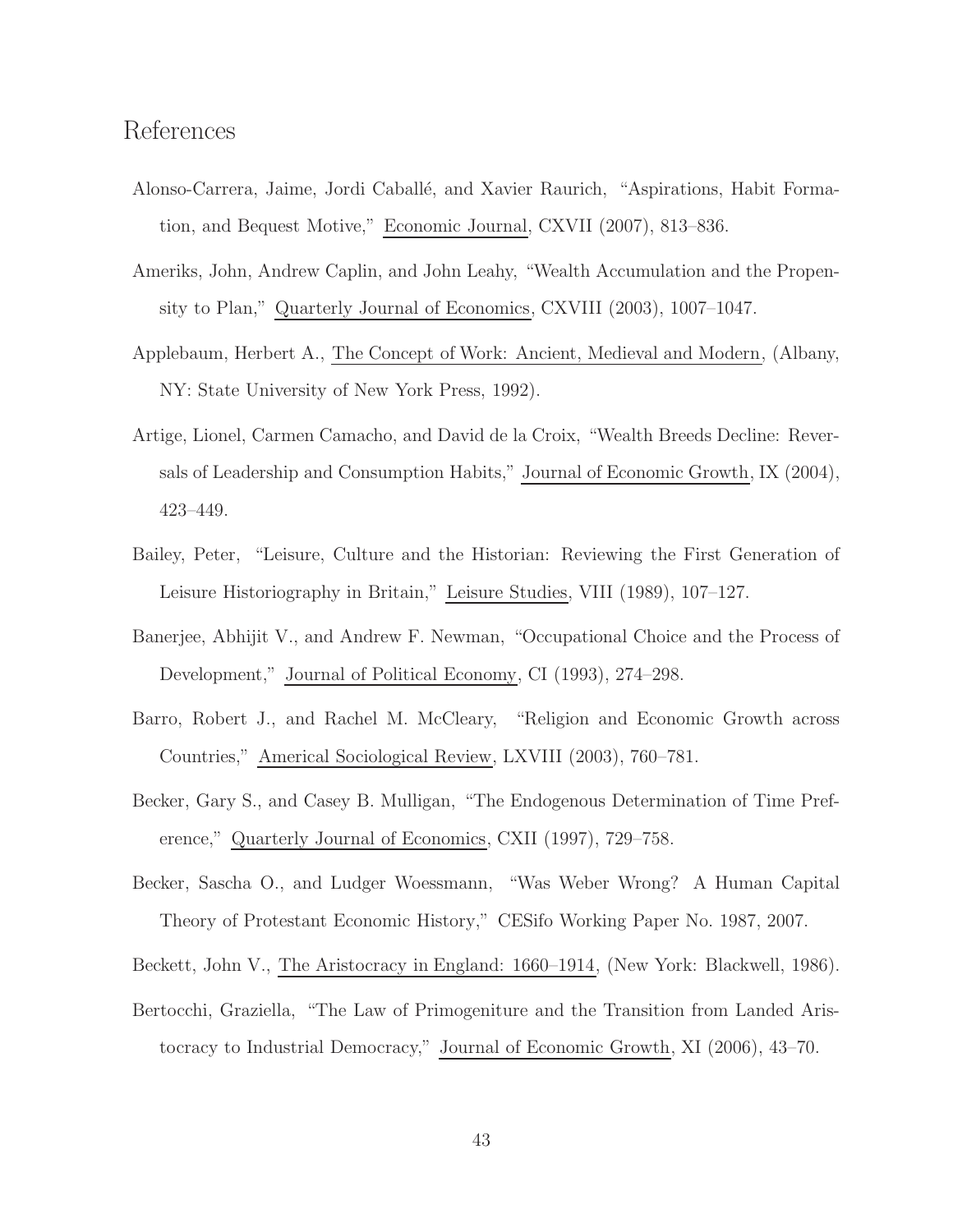- Bisin, Alberto, and Thierry Verdier, "The Economics of Cultural Transmission and the Dynamics of Preferences," Journal of Economic Theory, XCVII (2001), 298–319.
- Botticini, Maristella, and Zvi Eckstein, "Jewish Occupational Selection: Education, Restrictions, or Minorities?," Journal of Economic History, LXV (2005), 922–948.
- , and , "Path Dependence and Occupations," Forthcoming in New Palgrave Dictionary of Economics, 2006.
- $\longrightarrow$ , and  $\longrightarrow$ , "From Farmers to Merchants, Voluntary Conversions and Diaspora: A Human Capital Interpretation of Jewish History," Journal of the European Economic Association, V (2007), 885-926.
- Bowen, Huw V., "Investment and Empire in the Later Eighteenth Century: East India Stockholding, 1756–1791," Economic History Review, XLII (1989), 186–206.
- Browning, Martin, Lars P. Hansen, and James J. Heckman, "Micro Data and General Equilibrium Models," Handbook of Macroeconomics Volume 1A, John B. Taylor and Michael Woodford, eds. (Amsterdam: Elsevier, 1999).
- Burnette, Joyce, "How Skilled Were Agricultural Labourers in the Early Nineteenth Century?," Economic History Review, LIX (2006), 688–716.
- Cain, Peter J., and Anthony G. Hopkins, British Imperialism: Innovation and Expansion 1688–1914, (London: Longman, 1993).
- Cannadine, David, Decline and Fall of the British Aristocracy, (New Haven, CT: Yale University Press, 1990).
- , Aspects of Aristocracy: Grandeur and Decline in Modern Britain, (New Haven, CT: Yale University Press, 1994).
- Card, David, Raj Chetty, and Andrea Weber, "Cash-on-Hand and Competing Models of Intertemporal Behavior: New Evidence from the Labor Market," Forthcoming, Quarterly Journal of Economics, 2007.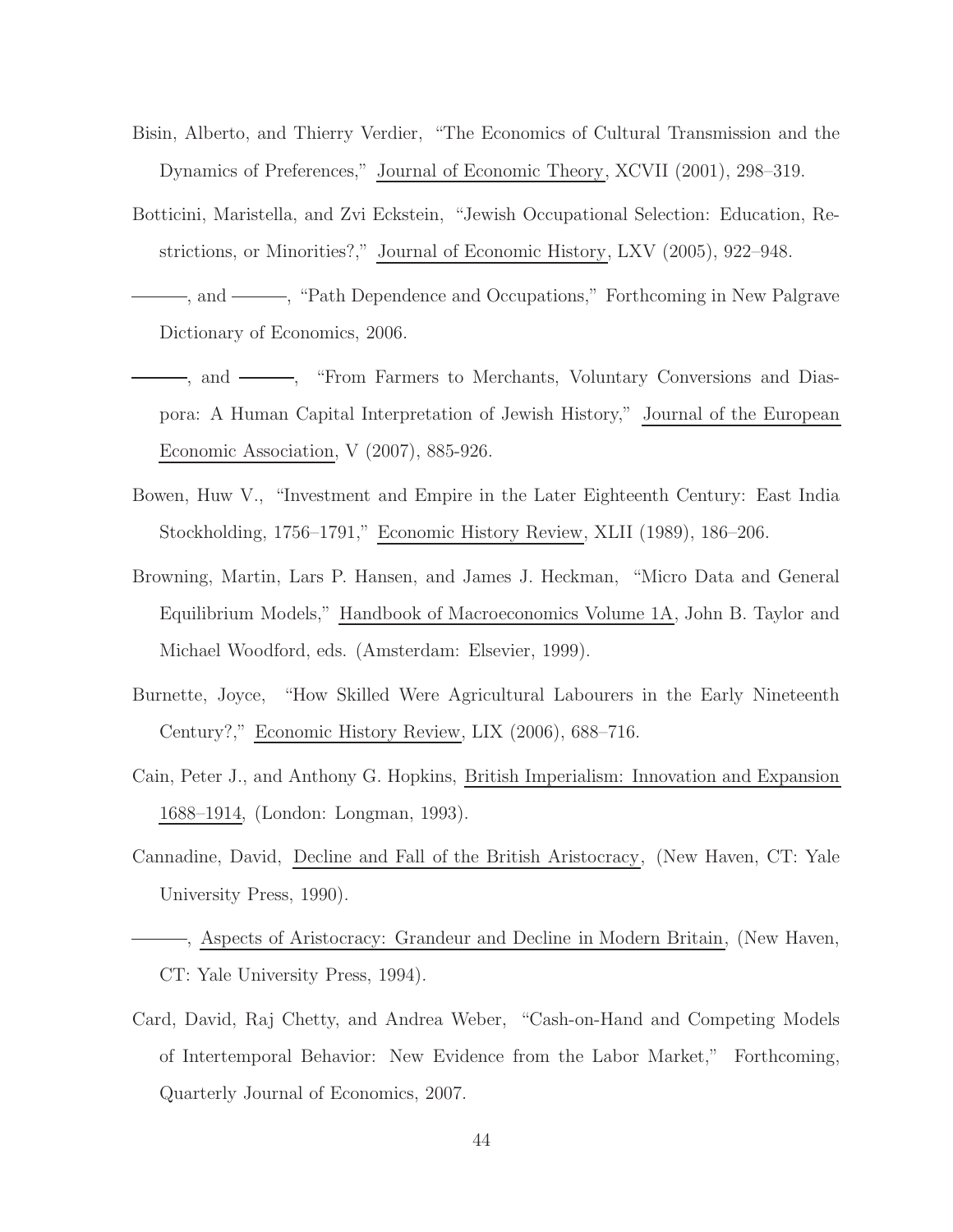- Carnegie, Andrew, "The Advantages of Poverty," In The Gospel of Wealth and Other Timely Essays, Edward C. Kirkland, eds. (Cambridge, MA: The Belknap Press of Harvard University Press, 1962).
- Carneiro, Pedro, and James J. Heckman, "Human Capital Policy," In Inequality in America: What Role for Human Capital Policies, James J. Heckman and Alan B. Krueger, eds. (Cambridge, MA: MIT Press, 2003).
- Carroll, Christopher D., "Portfolios of the Rich," In Household Portfolios: Theory and Evidence, Luigi Guiso, Michael Haliassos, and Tullio Jappelli, eds. (Cambridge, MA: MIT Press, 2001).
- Carroll, Christopher D., and Lawrence H. Summers, "Consumption Growth Parallels Income Growth: Some New Evidence," In National Saving and Economic Performance, B. Douglas Bernheim and John B. Shaven, eds. (Chicago, IL: University of Chicago Press, 1991).
- Caselli, Franceso, and Nicola Gennaioli, "Dynastic Management," NBER Working Paper No. 9442, 2003.
- Cavalcanti, Tiago V., Stephen L. Parente, and Rui Zhao, "Religion in Macroeconomics: A Quantitative Analysis of Weber's Thesis," Journal of Economic Theory, XXXII (2007), 105–123.
- Charles, Kerwin K., and Erik Hurst, "The Correlation of Wealth across Generations," Journal of Political Economy, CXI (2003), 1155–1182.
- Clark, Gregory, A Farewell to Alms: A Brief Economic History of the World, (Princeton, NJ: Princeton University Press, 2007).
- Clark, Gregory, and Gillian Hamilton, "Survival of the Richest: The Malthusian Mechanism in Pre-Industrial England," Journal of Economic History, LXVI (2006), 707–736.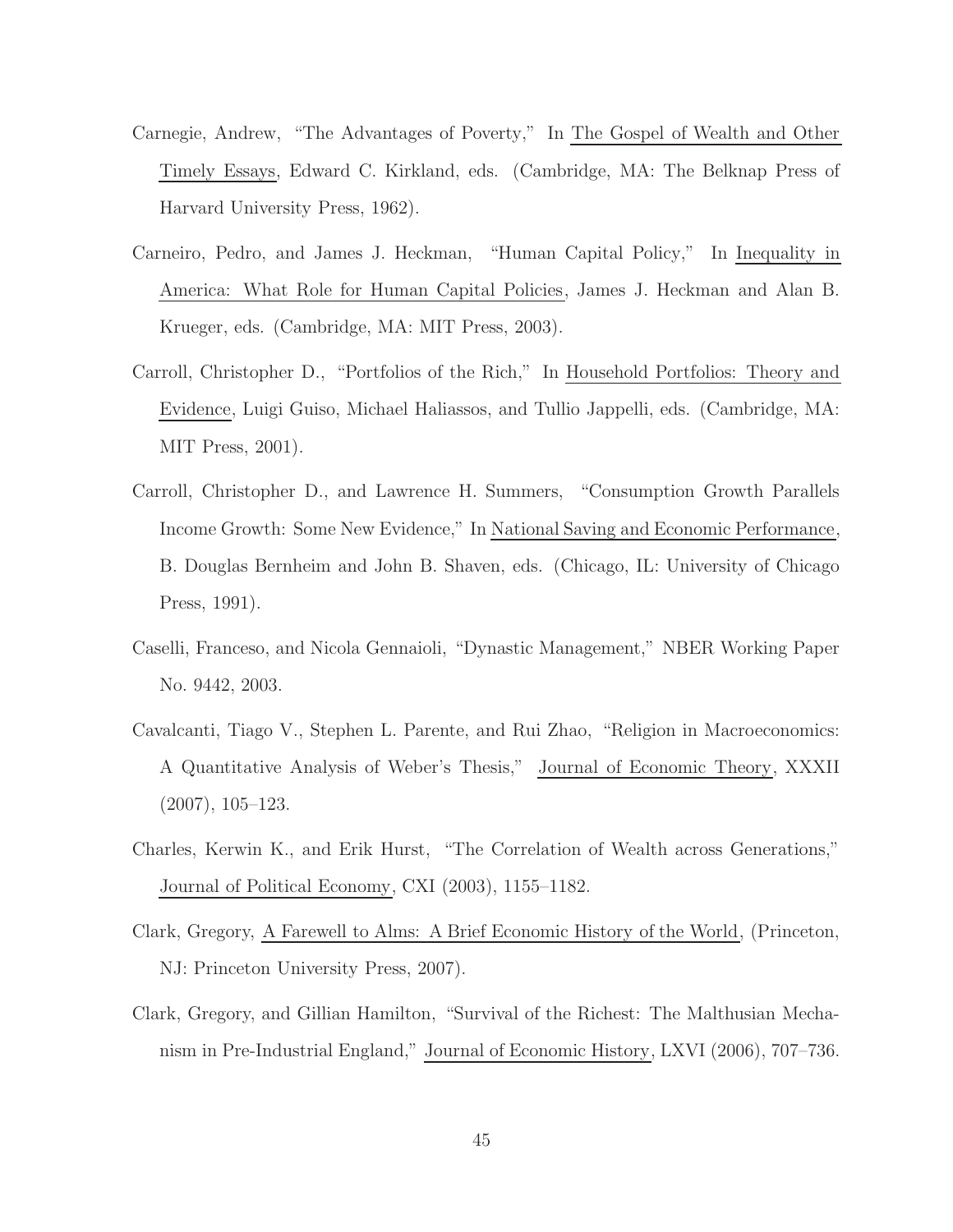- Coleman, James, and Thomas Hoffer, Public and Private High Schools, (New York: Basic Books, 1983).
- Crouzet, François, The First Industrialists, (Cambridge: Cambridge University Press, 1985).
- Cunningham, Hugh, Leisure in the Industrial Revolution c.1780–c.1880, (London: Croom Helm, 1980).
- , "Leisure and Culture," The Cambridge Social History of Britain, 1750–1950, Volume 2, Francis M. L. Thompson, eds. (Cambridge: Cambridge University Press, 1990).
- Davidoff, Leonore, The Best Circles: Society Etiquette and the Season, (London: Croom Helm, 1973).
- Davis, Lance E., and Robert E. Gallman, Evolving Financial Markets and International Capital Flows: Britain, the Americas, and Australia, 1865-1914, (Cambridge: Cambridge University Press, 2001).
- de la Croix, David, and Philippe Michel, "Optimal Growth when Tastes are Inherited," Journal of Economic Dynamics and Control, XXIII (1999), 519–537.
- , and , "Altruism and Self-Restraint," Annales d'Économie et de Statistique, LXIII–LXIV (2001), 233–59.
- Devine, T. M., "Glasgow Colonial Merchants and Land, 1770–1815," In Land and Industry: The Landed Estate and the Industrial Revolution, J. T. Ward and R. G. Wilson, eds. (Newton Abbot: David & Charles, 1971).
- Dickson, Peter G.M., The Financial Revolution in England: A Study in the Development of Public Credit, (New York: St. Martin's Press, 1967).
- Doepke, Matthias, "Accounting for Fertility Decline During the Transition to Growth," Journal of Economic Growth, IX (2004), 347–383.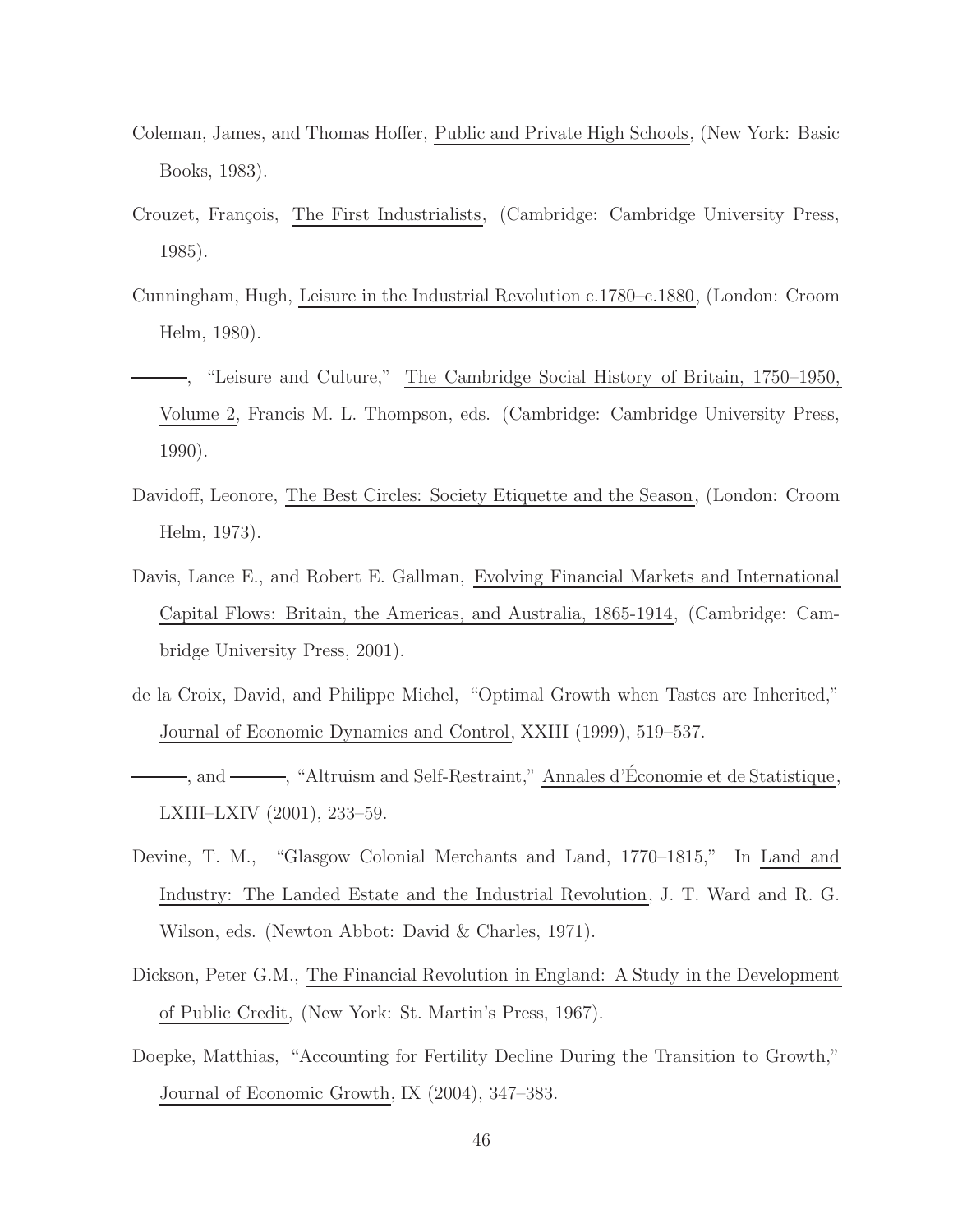- Doepke, Matthias, and Fabrizio Zilibotti, "Patience Capital and the Demise of the Aristocracy," CEPR Discussion Paper No. 5106, 2005.
- Dohmen, Thomas, Armin Falk, David Huffman, and Uwe Sunde, "The Intergenerational Transmission of Risk and Trust Attitudes," IZA Discussion Paper No. 2380, 2006.
- Epstein, Steven A., Wage Labor and Guilds in Medieval Europe, (Chapel Hill, NC: University of North Carolina Press, 1991).
- Farr, James R., Artisans in Europe, 1300-1914, (Cambridge: Cambridge University Press, 2000).
- Fern´andez, Raquel, Alessandra Fogli, and Claudia Olivetti, "Mothers and Sons: Preference Formation and Female Labor Force Dynamics," Quarterly Journal of Economics, CXIX (2004), 1249–1299.
- Florence, P. Sargent, The Logic of British and American Industry: A Realistic Analysis of Economic Structure and Government, (Chapel Hill, NC: University of North Carolina Press, 1953).
- Friedrichs, Christopher R., The Early Modern City 1450-1750, (New York: Longman, 1995).
- Galor, Oded, and Stelios Michalopoulos, "Darwinian Evolution of Entrepreneurial Spirit and the Process of Development," Working Paper 2006-12, Brown University, 2006.
- Galor, Oded, and Omer Moav, "Natural Selection and the Origin of Economic Growth," Quarterly Journal of Economics, CXVII (2002), 1133–1191.
- Galor, Oded, and David N. Weil, "Population, Technology, and Growth: From Malthusian Stagnation to the Demographic Transition and Beyond," American Economic Review, XC (2000), 806–828.
- Galor, Oded, and Joseph Zeira, "Income Distribution and Macroeconomics," Review of Economic Studies, LX (1993), 35–52.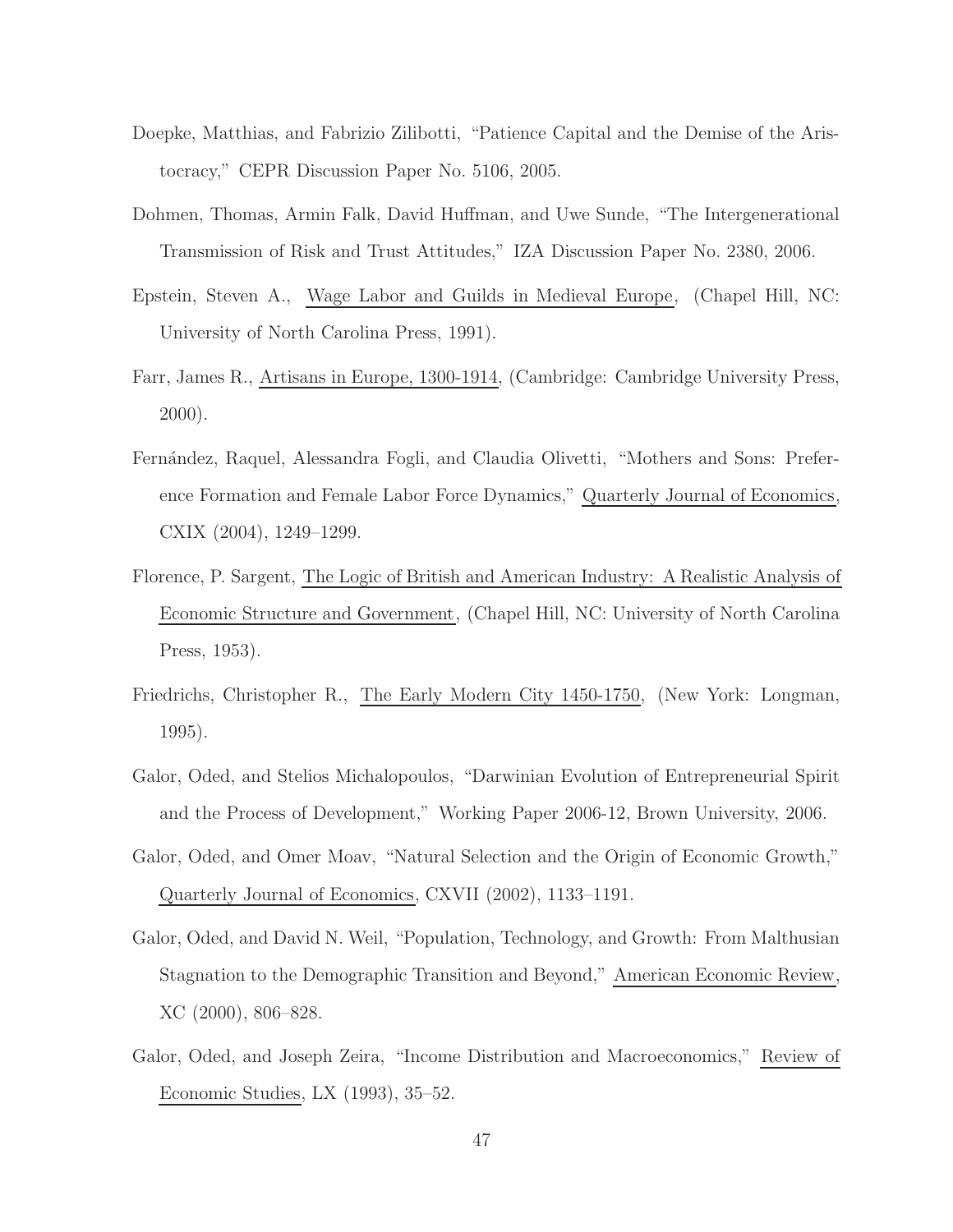- Gradstein, Mark, "Endogenous Reversals of Fortune," Mimeograph, Ben Gurion University, 2007.
- Guiso, Luigi, Paola Sapienza, and Luigi Zingales, "People's Opium? Religion and Economic Attitudes," Journal of Monetary Economics, L (2003), 225–82.
- Haaparanta, Pertti, and Mikko Puhakka, "Endogenous Time Preference, Investment and Development Traps," BOFIT Discussion Papers No. 4/2004, Bank of Finland, 2004.
- Hansen, Gary D., and Edward C. Prescott, "Malthus to Solow," American Economic Review, XCII (2002), 1205–1217.
- Harrison, Glenn W., Morten I. Lau, and Melonie B. Williams, "Estimating Individual Discount Rates in Denmark: A Field Experiment," American Economic Review, XCII (2002), 1606–1617.
- Hauk, Esther, and Maria Saez-Marti, "On the Cultural Transmission of Corruption," Journal of Economic Theory, CVII (2002), 311–335.
- Heckman, James J., "Policies to Foster Human Capital," Research in Economics, LIV  $(2000), 3-56.$
- Heckman, James J., and Yona Rubinstein, "The Importance of Noncognitive Skills: Lessons from the GED Testing Program," American Economic Review, XCI (2001), 145–149.
- Heckman, James J., Jora Stixrud, and Sergio Urzua, "The Effects of Cognitive and Noncognitive Abilities on Labor Market Outcomes and Social Behavior," Journal of Labor Economics, XXIV (2006), 411–482.
- Holtz-Eakin, Douglas, David Joulfaian, and Harvey S. Rosen, "The Carnegie Conjecture: Some Empirical Evidence," Quarterly Journal of Economics, CVIII (1993), 413–434.
- Jenkins, Hester, and D. Caradog Jones, "Social Class of Cambridge University Graduates of the 18th and 19th Centuries," British Journal of Sociology, I (1950), 93–116.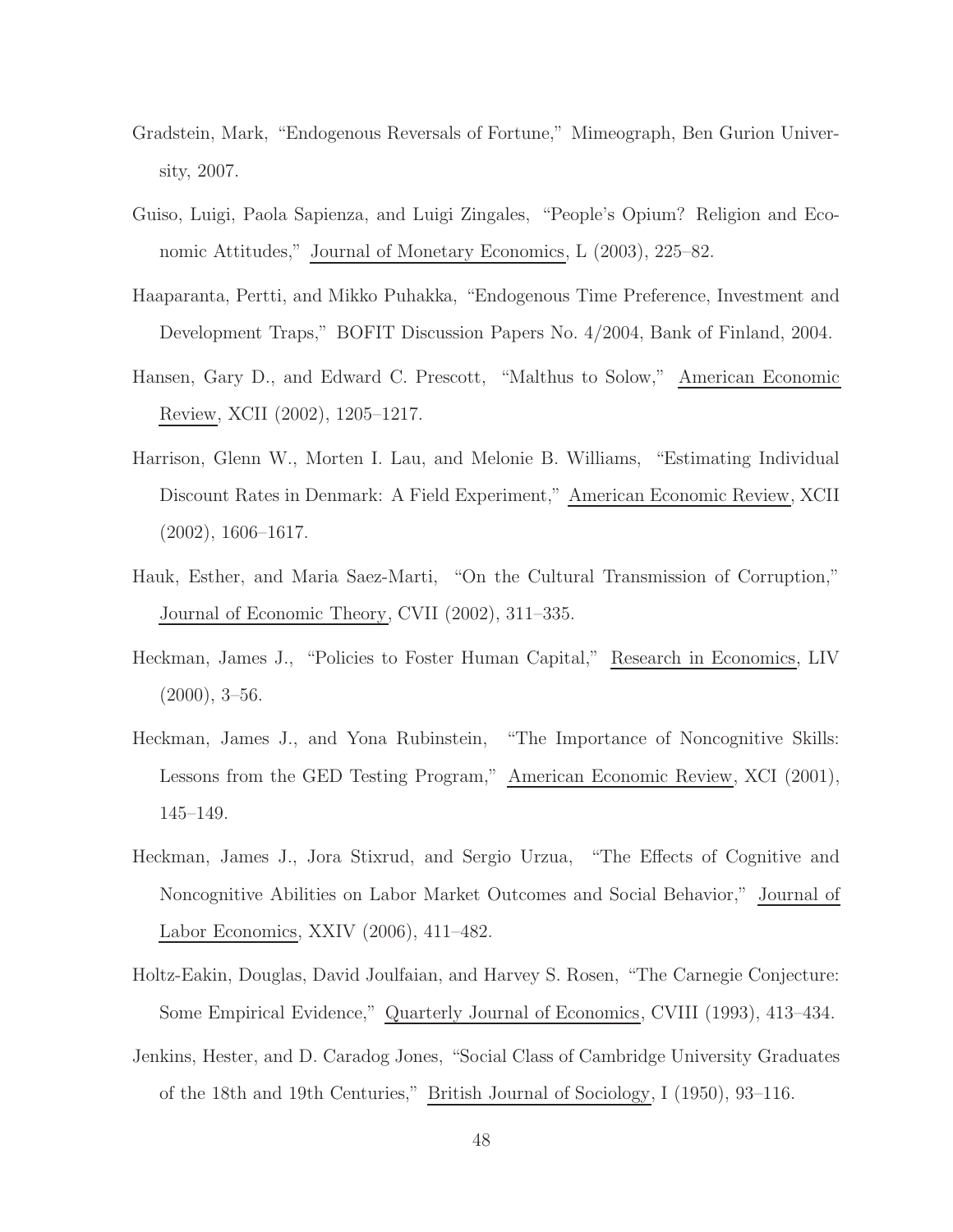- Jeremy, David J., "Anatomy of the British Elite, 1860–1980." In Capital, Entrepreneurs and Profits, Richard P. T. Davenport-Hines, eds. (London: Frank Cass, 1990).
- Kindleberger, Charles P., A Financial History of Western Europe, (Oxford: Oxford University Press, 1993).
- Knowles, John A., and Andrew Postlewaite, "Do Children Learn to Save from their Parents?," Mimeograph, University of Pennsylvania, 2005.
- Krusell, Per, and Anthony A. Smith, Jr., "Income and Wealth Heterogeneity in the Macroeconomy," Journal of Political Economy, CVI (1998), 867–896.
- Krusell, Per, and Ulrika Stavlöt, "Origins of the Diversity of Culture Consumption," Mimeograph, Stockholm University, 2005.
- Lindbeck, Assar, and Sten Nyberg, "Raising Children to Work Hard: Altruism, Work Norms, and Social Insurance," Quarterly Journal of Economics, CXXI (2006), 1473– 1503.
- Lindert, Peter H., "Unequal Living Standards," In The Economic History of Britain Since 1700, Volume 1, Roderick Floud and Donald McCloskey, eds. (Cambridge: Cambridge University Press, 1981).
- , "Unequal English Wealth Since 1670," Journal of Political Economy, XCIV (1986), 1127–1162.
- Marshall, Alfred, Principles of Economics, (London: MacMillan, 1920, Reprinted 1946).
- Mate, Mavis E., "Work and Leisure," In A Social History of England, 1200–1500, Rosemary Horrox and Mark W. Omrod, eds. (Cambridge: Cambridge University Press, 2006).
- Matsuyama, Kiminori, "The 2005 Lawrence R. Klein Lecture: Emergent Class Structure," International Economic Review, XLVII (2006), 327–360.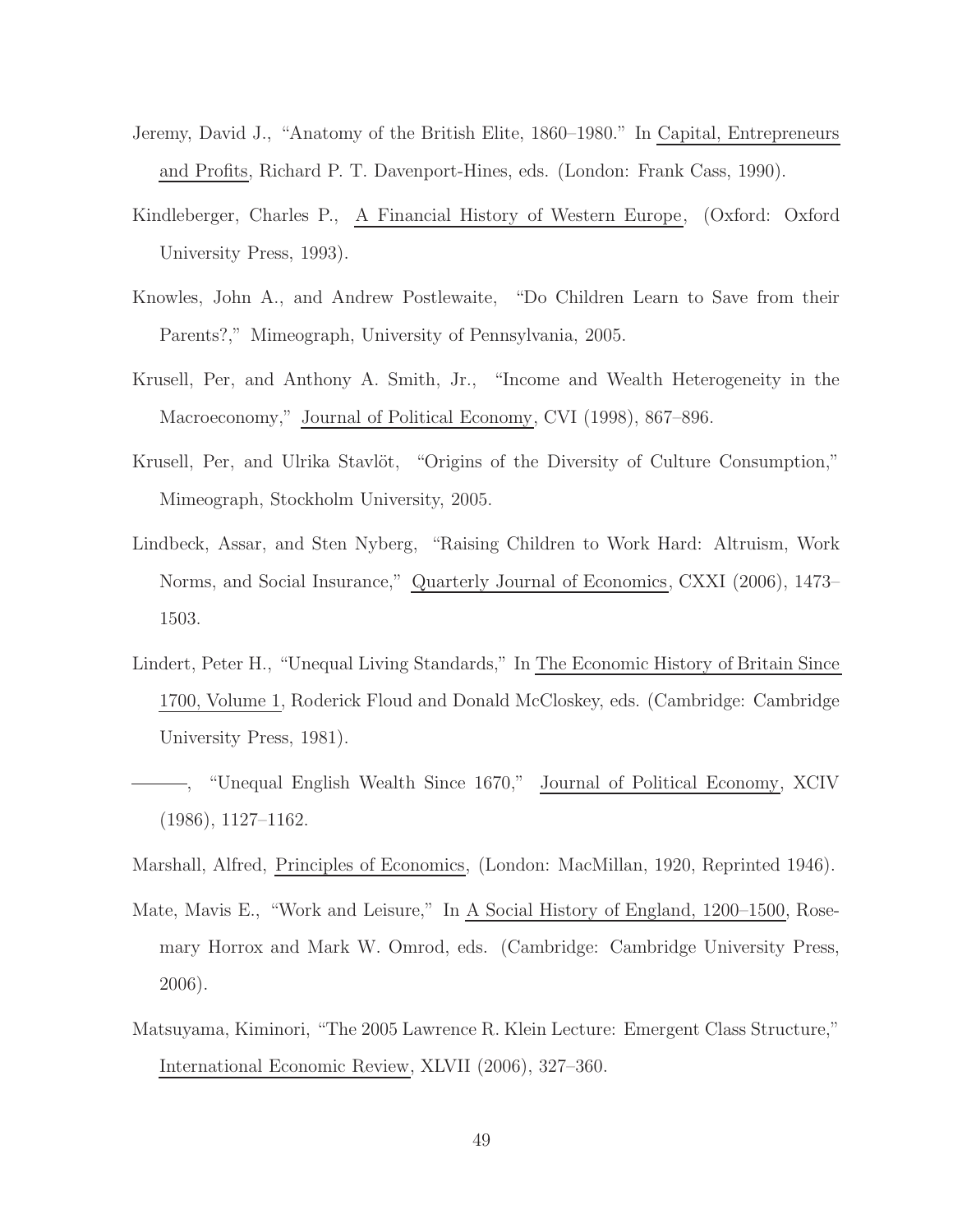- Mischel, Walter, Yuichi Shoda, and Monica L. Rodriguez, "Delay of Gratification in Children," In Choice Over Time, George Loewenstein and Jon Elster, eds. (New York: Russell Sage Foundation, 1992).
- Mokyr, Joel, The Lever of Riches: Technological Creativity and Economic Progress, (New York: Oxford University Press).
- , "Editor's Introduction: The New Economic History and the Industrial Revolution," In The British Industrial Revolution: An Economic Perspective, (Boulder, CO: Westview Press, 1999).
- Moore, David C., "The Corn Laws and High Farming," Economic History Review, XVIII (1965), 544–561.
- Mulligan, Casey B., Parental Priorities and Economic Inequality, (Chicago, IL: University of Chicago Press, 1997).
- Munro, John H., "Builders Wages in Southern England and the Southern Low Countries, 1346-1500: A Comparative Study of Trends in and Levels of Human Capital," Working Paper No. 21, University of Toronto, Institute for Policy Analysis, 2004.
- Nicholas, Tom, "Businessmen and Land Ownership in the Late Nineteenth Century," Economic History Review, LII (1999a), 27–44.
- , "Clogs to Clogs in Three Generations? Explaining Entrepreneurial Performance in Britain Since 1850," Journal of Economic History, LIX (1999b), 688–713.
- Obelkevich, James, "Religion," In The Cambridge Social History of Britain, 1750–1950, Volume 3, Francis M. L. Thompson, eds. (Cambridge: Cambridge University Press, 1990).
- Perkin, Harold, The Origins of Modern English Society, 1780–1880, (London: Routledge, 1969).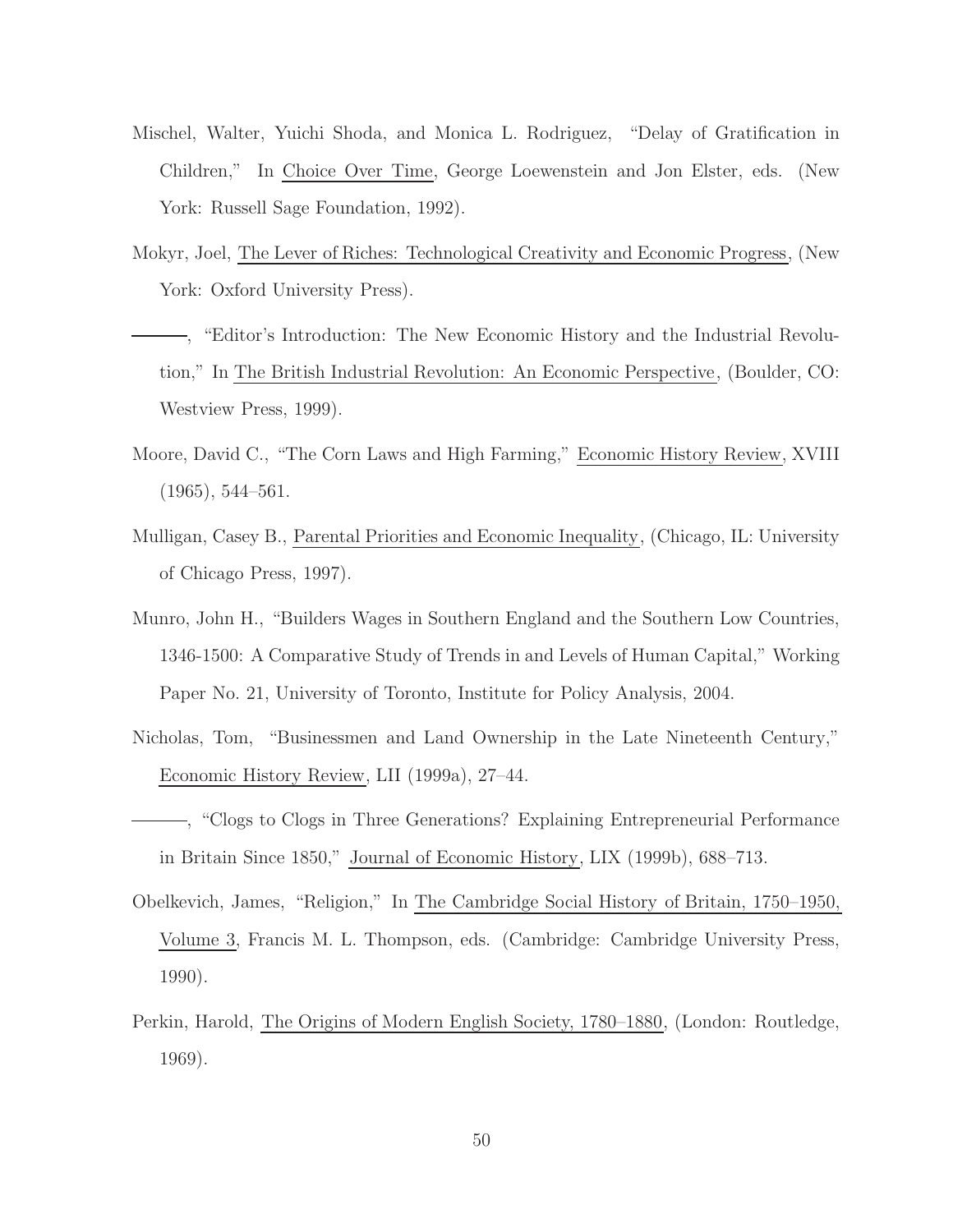- Phelps Brown, Ernest H., and Sheila V. Hopkins, "Wage Rates and Prices: Evidence for Population Pressure in the Sixteenth Century," Economica, XXIV (1957), 289–306.
- Porter, Roy, English Society in the Eighteenth Century, (New York, NY: Penguin Books, 1982).
- Reyes-Garcia, Victoria, Ricardo Godoy, Tomas Huanca, William R. Leonard, Thomas Mc-Dade, Susan Tanner, and Vencent Vadez, "The Origin of Monetary Income Inequality: Patience, Human Capital, and the Division of Labor," Evolution and Human Behavior, XXVIII (2007), 37–47.
- Rubinstein, William D., Men of Property: The Very Wealthy in Britain Since the Industrial Revolution, (London: Croom Helm, 1981).
- , Capitalism, Culture, and Decline in Britain 1750–1990, (London: Routledge, 1993).
- , "Businessmen into Landowners: The Question Revisted," In Land and Society in Britain 1700-1914: Essays in Honor of F. M. L. Thompson, Negley Harte and Roland Quinault, eds. (Manchester: Manchester University Press, 1996).
- Saez-Marti, Maria, and Anna Sjoegren, "Peers and Culture," Forthcoming, Scandinavian Journal of Economics, 2007.
- Saez-Marti, Maria, and Yves Zenou, "Cultural Transmission and Discrimination," Mimeograph, University of Zurich, 2006.
- Segal, Carmit, "Misbehavior, Education, and Labor Market Outcomes," Mimeograph, Harvard Business School, 2006.
- Shonkoff, Jack, and Deborah Philips, From Neurons to Neighborhoods: The Science of Early Childhood Development. (Washington D.C.: National Academy Press, 2000).
- Smith, Adam, An Inquiry into the Nature and Causes of the Wealth of Nations, Edwin Cannan, eds. (Chicago, IL: The University of Chicago Press, 1976).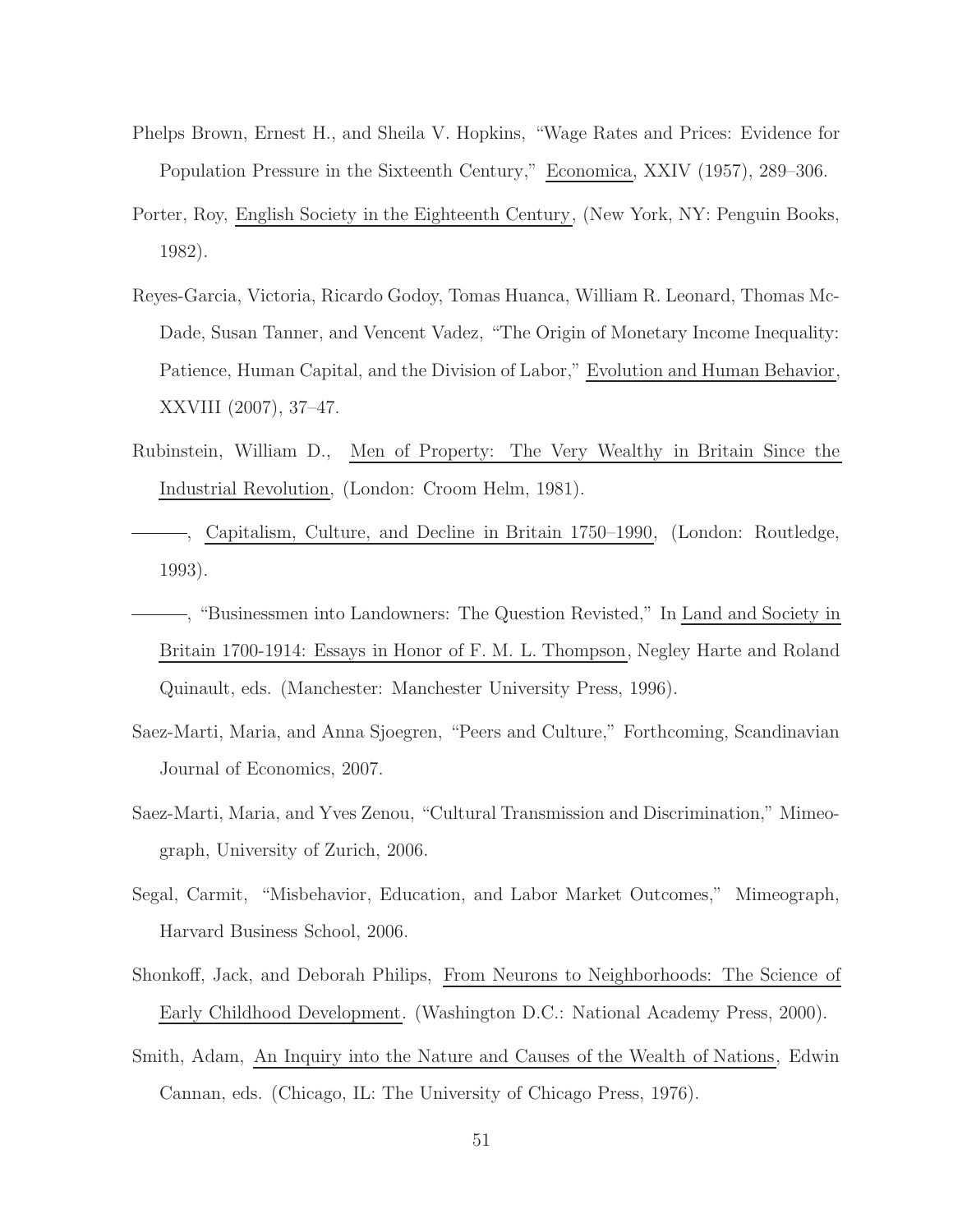- Tabellini, Guido, "The Scope of Cooperation: Norms and Incentives," Mimeograph, Bocconi University, IGIER, 2007.
- Taylor, J., M. McGue, and W. G. Iacono, "Sex Differences, Assortative Mating, and Cultural Transmission Effects on Adolescent Delinquency: A Twin Family Study," Journal of Child Psychology and Psychiatry, XLI (2000), 433–440.
- Temin, Peter, and Hans-Joachim Voth, "Interest Rate Restrictions in a Natural Experiment: Loan Allocation and the Change in the Usury Laws in 1714," Forthcoming, Economic Journal, 2007.
- Thompson, F. M. L., Landowners, Capitalists, and Entrepreneurs: Essays for Sir John Habakkuk, (Oxford: Clarendon Press, 1994).
- Turner, Michael E., John V. Beckett, and Bethanie Afton, Agricultural Rent in England, 1690–1914, (Cambridge: Cambridge University Press, 1997).
- Veblen, Thorstein, The Theory of the Leisure Class, (New York: Dover, 1994).
- von Mises, Ludwig, Human Action: A Treatise on Economics, (New Haven, CT: Yale University Press, 1963).
- Voth, Hans-Joachim, Time and Work in England 1750-1830, (Oxford: Clarendon Press, 2000).
- Weber, Max, The Protestant Ethic and the Spirit of Capitalism, (New York, NY: Charles Scribner's Sons, 1958. Republished by Dover, 2003).
- Wiener, Martin J., English Culture and the Decline of the Industrial Spirit, 1850-1980, (Cambridge: Cambridge University Press, 1981).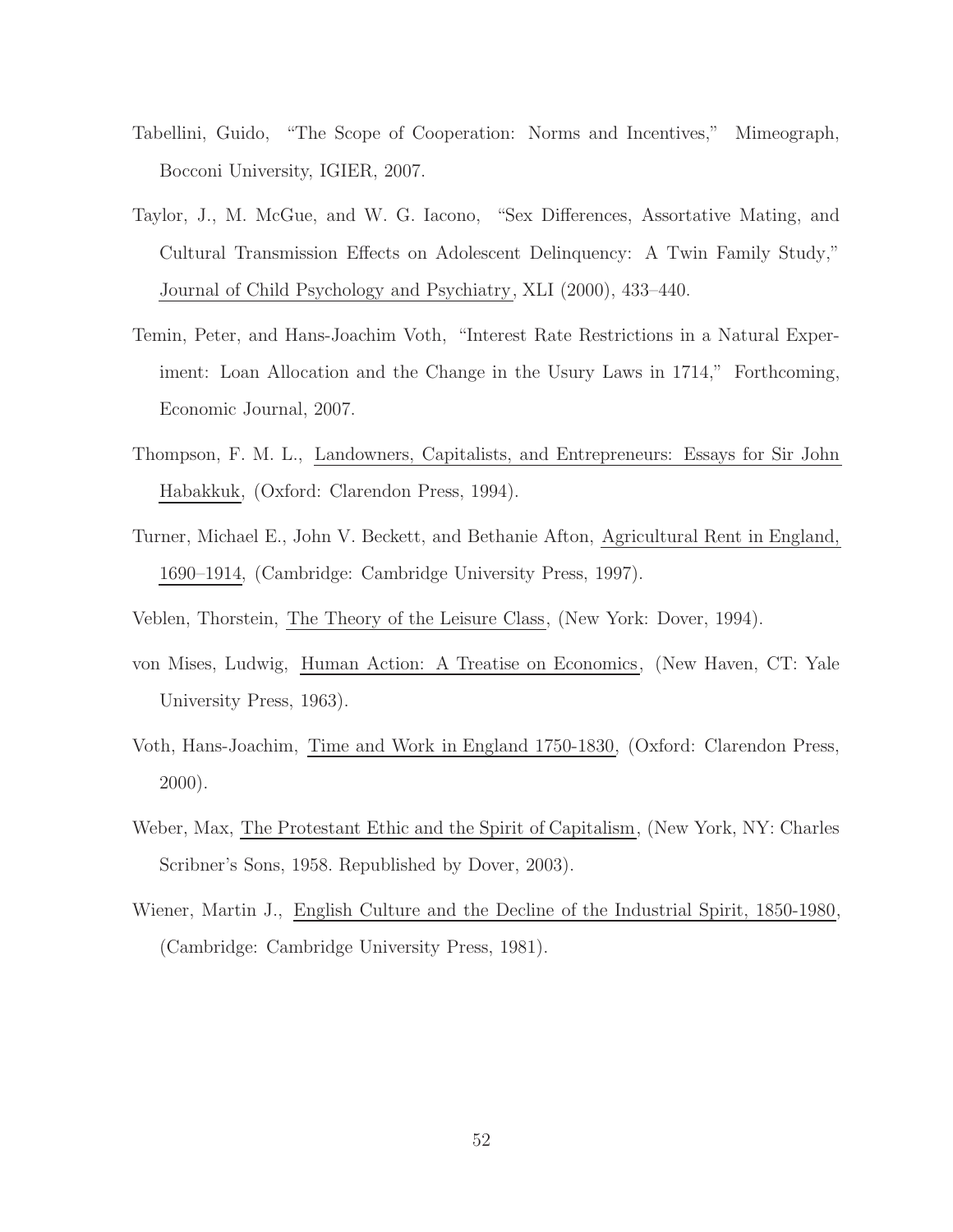Table I: Parameter Values for Simulated Economy

|                                         | Value                                                                                                                                                                                             |
|-----------------------------------------|---------------------------------------------------------------------------------------------------------------------------------------------------------------------------------------------------|
| Interpretation                          | 0.5                                                                                                                                                                                               |
|                                         | 1.0                                                                                                                                                                                               |
|                                         | 1.5                                                                                                                                                                                               |
|                                         |                                                                                                                                                                                                   |
|                                         | 0.5                                                                                                                                                                                               |
|                                         | 0.4                                                                                                                                                                                               |
|                                         | 0.66                                                                                                                                                                                              |
| Curvature Parameter for Patience        | 0.5                                                                                                                                                                                               |
| Depreciation of Preferences             | 0.5                                                                                                                                                                                               |
| Steepness of Artisan Income Profile     | 2.0                                                                                                                                                                                               |
| Minimum Return of Capitalist Technology | 0.35                                                                                                                                                                                              |
| Maximum Return of Capitalist Technology | 0.42                                                                                                                                                                                              |
| Elasticity of Entrepreneurial Return    | 0.5                                                                                                                                                                                               |
| Depreciation of Capital                 | 0.2                                                                                                                                                                                               |
|                                         | Intergenerational Altruism<br>Natural Taste for Leisure<br>Level Parameter for Taste for Leisure<br>Curvature Parameter for Taste for Leisure<br>Natural Patience<br>Level Parameter for Patience |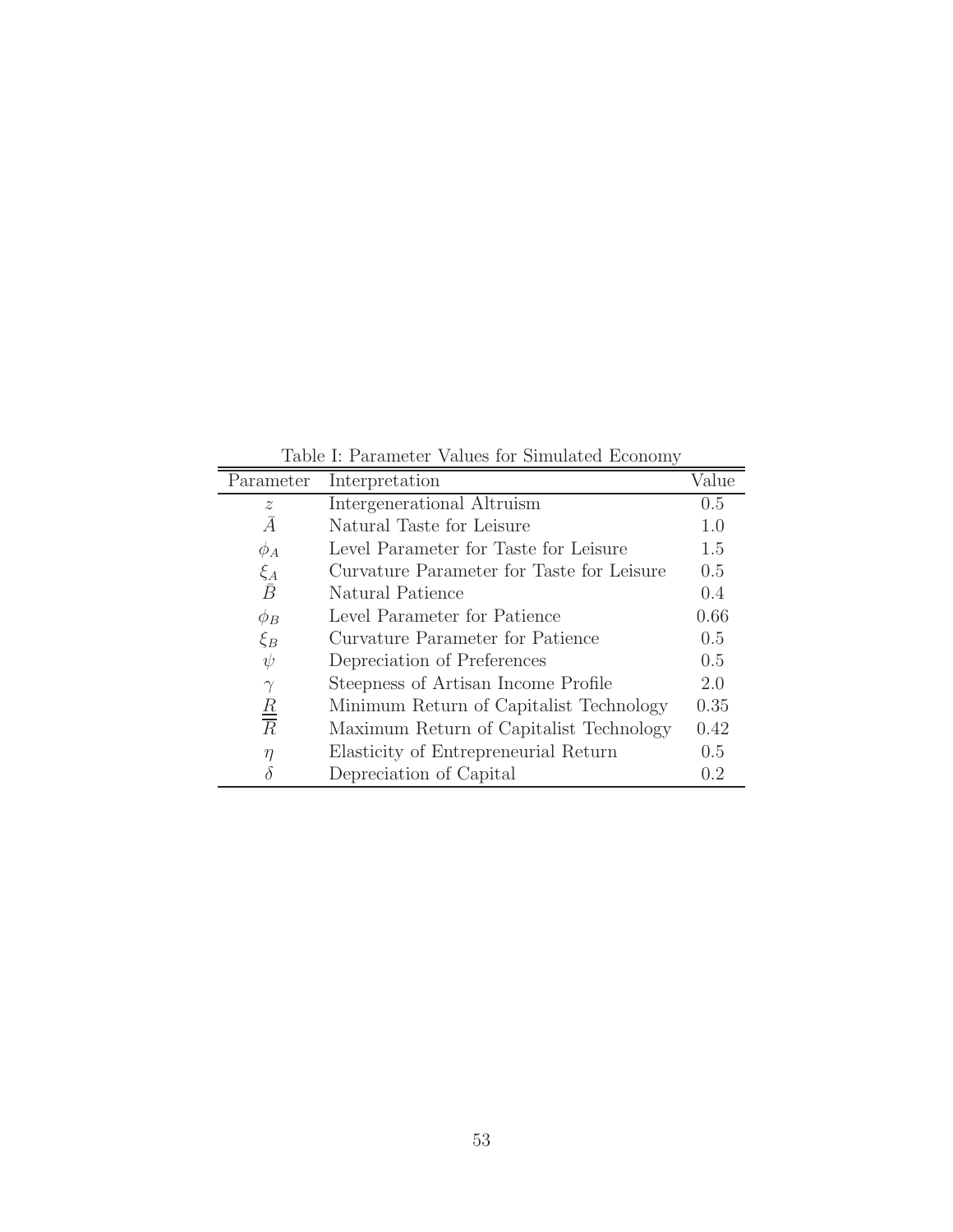|                 |    | 1752-1799 1800-1849 1850-1899 |           |
|-----------------|----|-------------------------------|-----------|
| Church          | 60 | 62                            | 38        |
| Land-Owning     | 14 | 14                            |           |
| Teaching        | 9  | 9                             | 12        |
| Law             | 6  |                               | 14        |
| Administration  | 3  |                               | 6         |
| Medicine        |    | 2                             |           |
| Banking         |    |                               | $\dot{2}$ |
| <b>Business</b> |    |                               | 5         |
| Other           |    | З                             | 9         |

Table II: Professional Choices of Cambridge Graduates, in Percent

Source: Jenkins and Jones [1950, Table 1]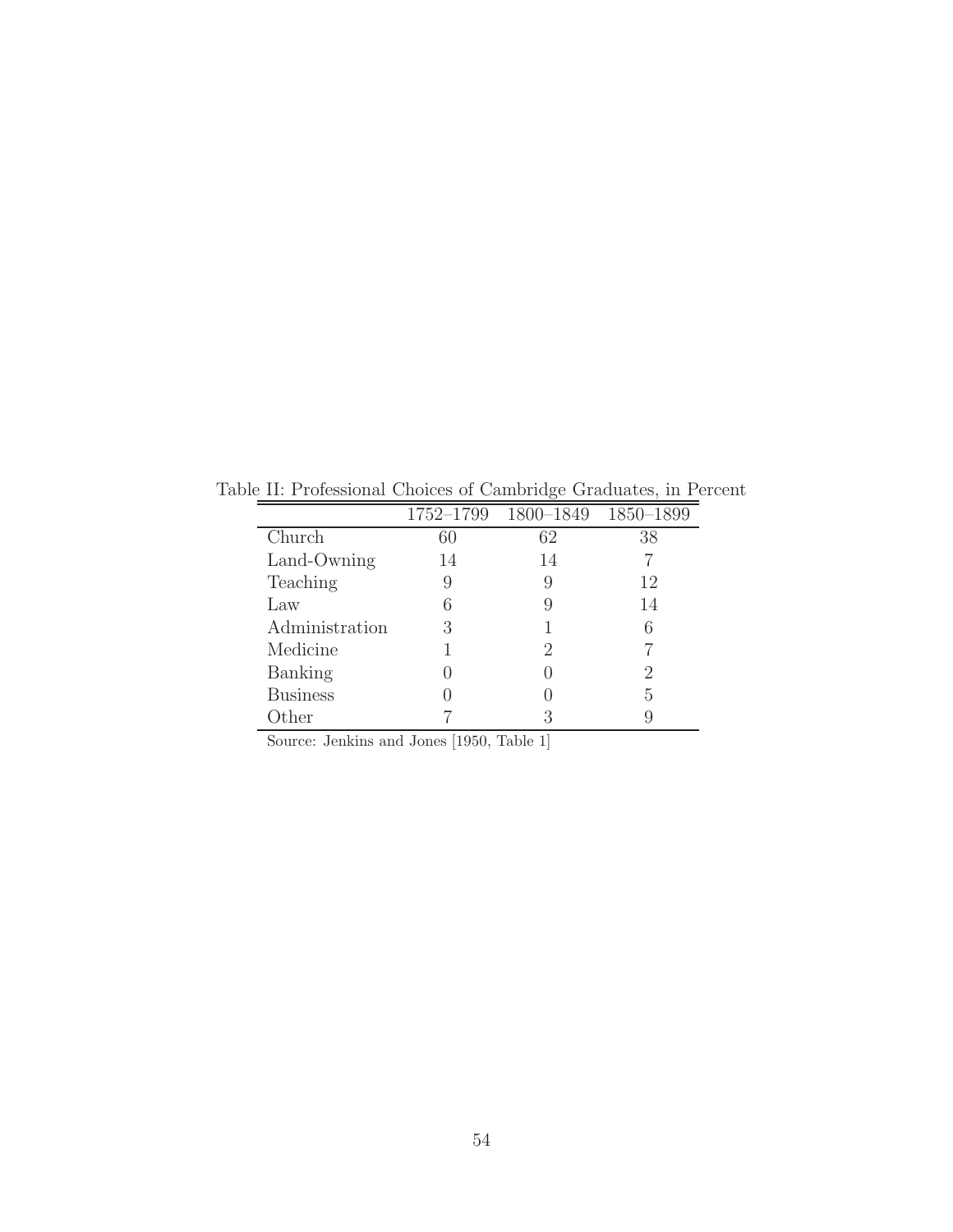Figure I : The Timing of Preference Formation and Labor Supply

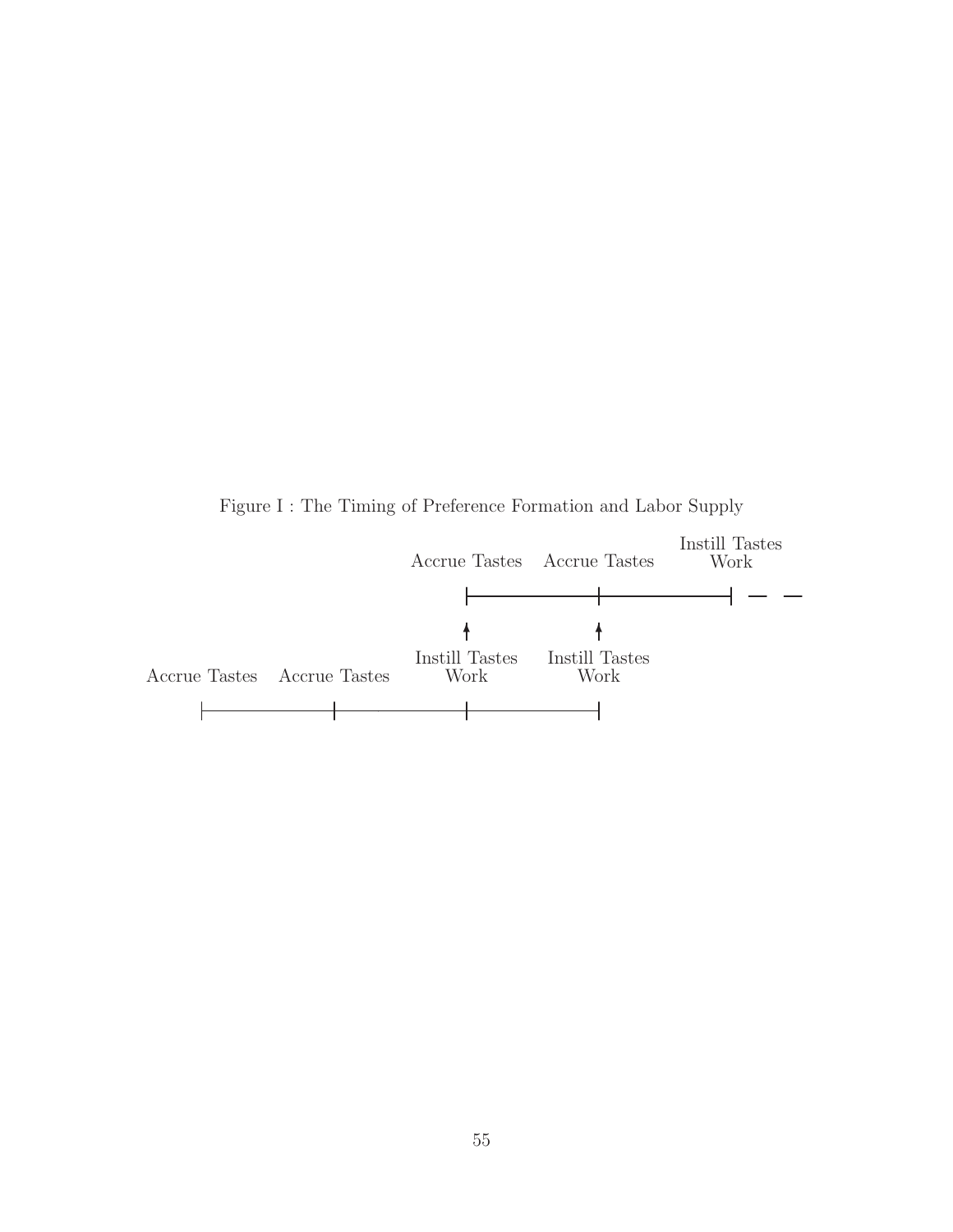Figure II : The Value Function for Patience  $v_B(B)$  and Policy Function  $l_B(B)$  for Investing in Patience

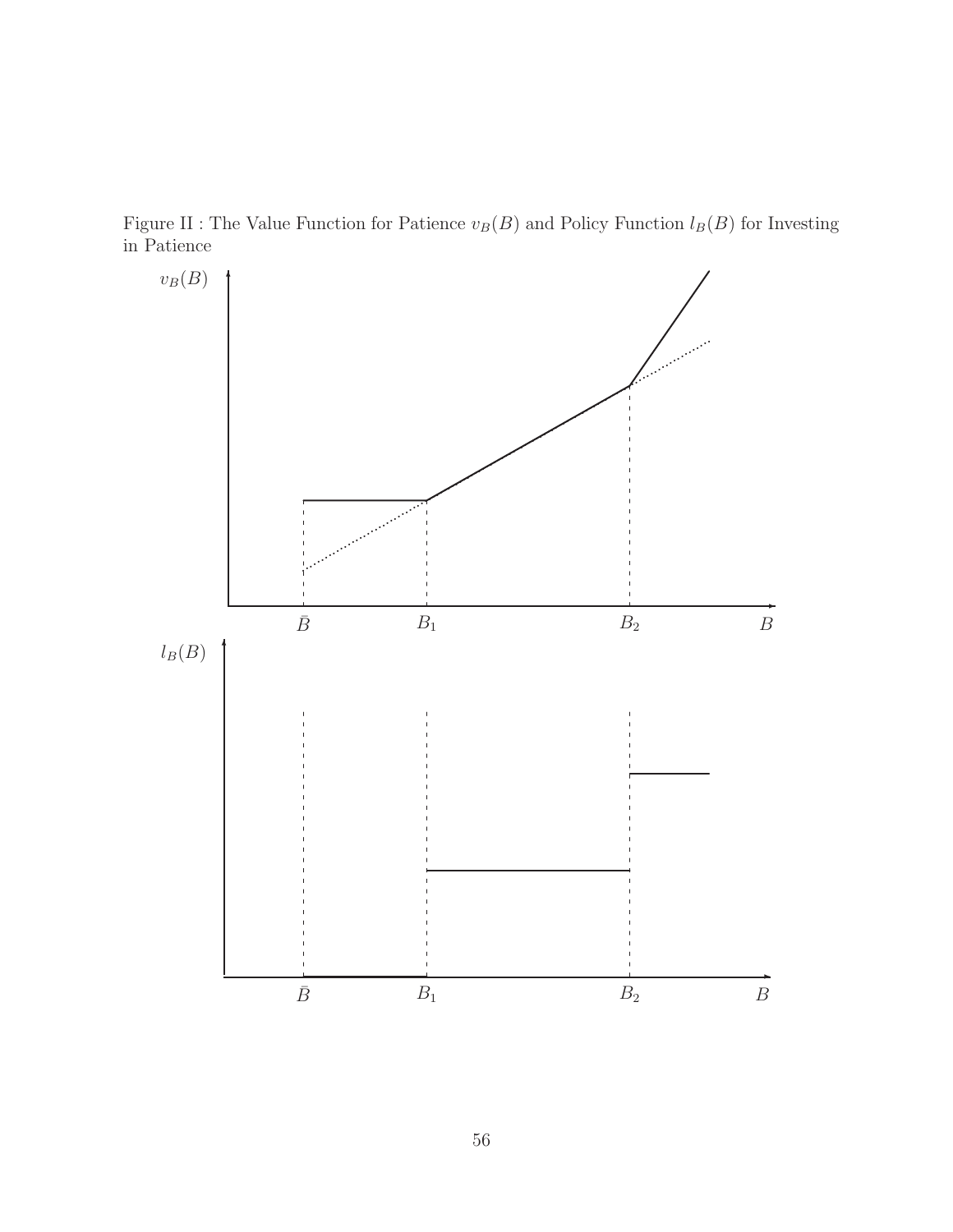Figure III : Capital Accumulation and the Evolution of Patience After the Introduction of a Capitalist Technology

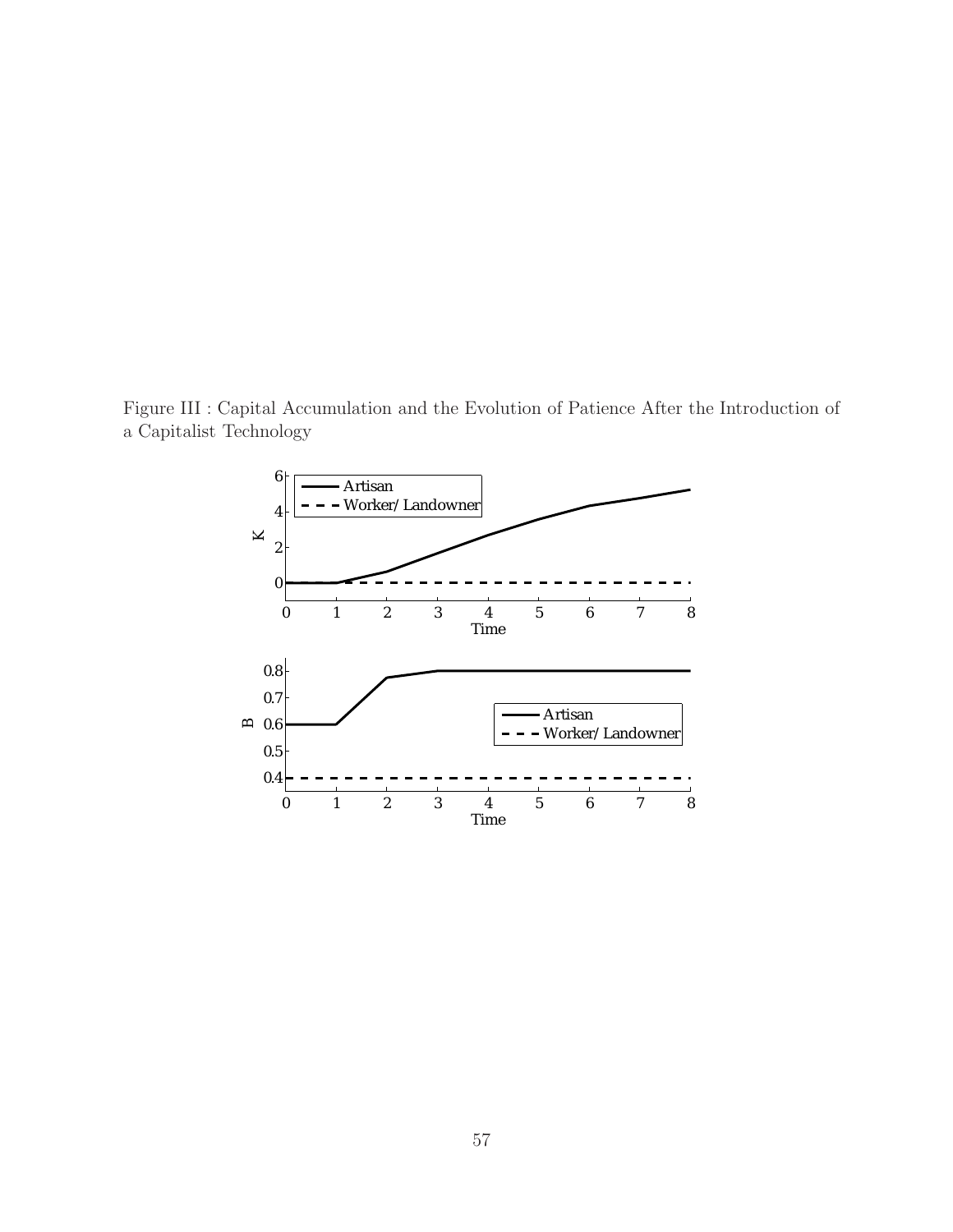Figure IV : The Evolution of the Taste for Leisure After the Introduction of a Capitalist Technology

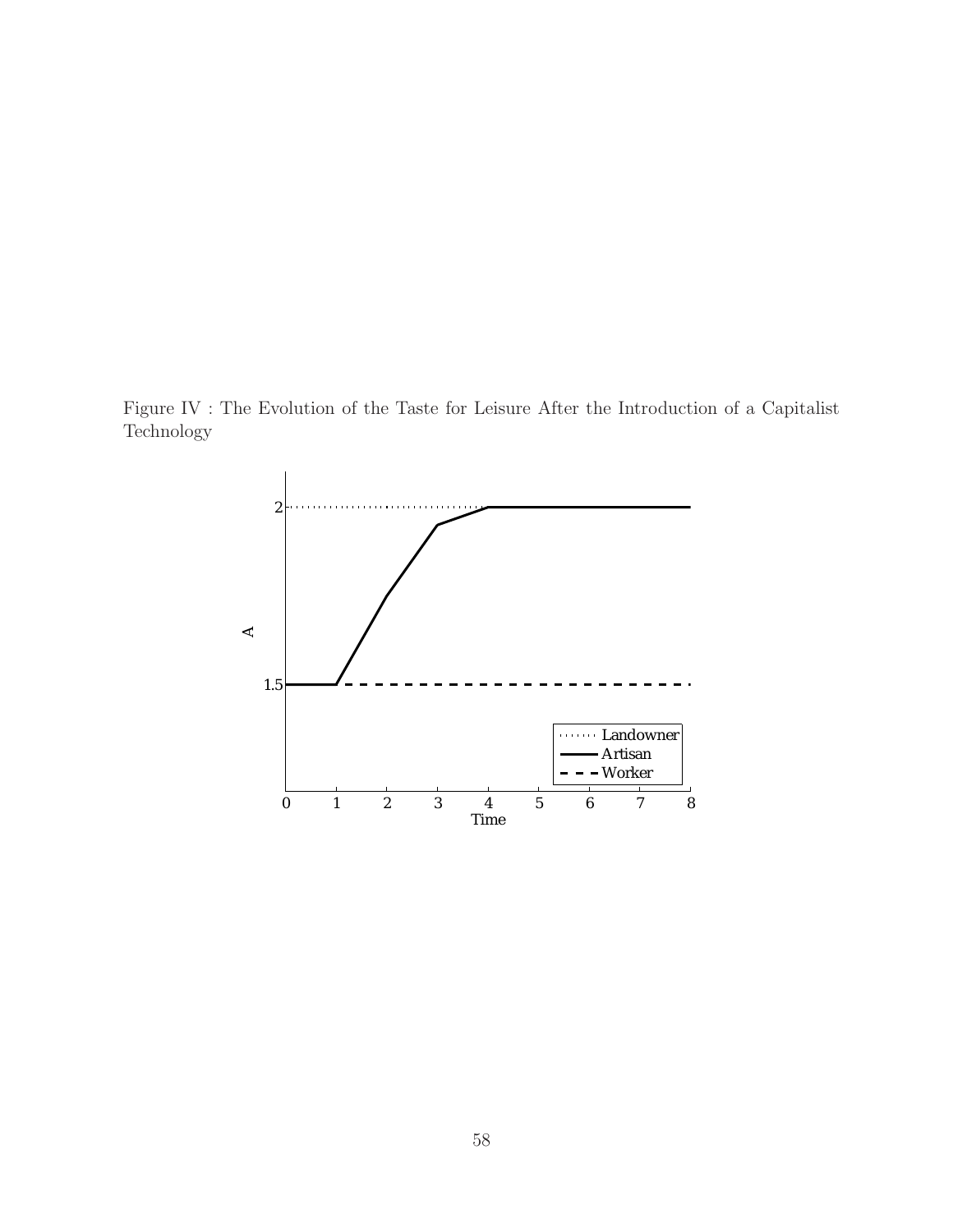### Notes

1. Adam Smith [1776, p. 432] writes, for instance: "A merchant is accustomed to employ his money chiefly in profitable projects; whereas a mere country gentleman is accustomed to employ it chiefly in expense. The one often sees his money go from him and return to him again with a profit: the other, when once he parts with it, very seldom expects to see any more of it". In a study of early industrialists, Crouzet [1985, p. 37] cites accounts of the time relating that Mancunian manufacturers of the late eighteenth century "... commenced their careers in business with but slender capitals. ... Patience, industry and perseverance was their principal stock".

2. Although his work focuses mainly on the effects of culture on economic outcomes, Weber acknowledged the possibility of a two-way relationship and suggested, for instance, that religious factors may themselves be influenced by economic conditions: "It would also further be necessary to investigate how Protestant Asceticism was in turn influenced in its development and its character by the totality of social conditions, especially economic . . . it is, of course, not my aim to substitute for a one-sided materialistic an equally one-sided spiritualistic causal interpretation of culture and of history" [Weber, 1905, p. 183].

3. This echoes Weber's discussion of the secularizing influence of wealth. Citing John Wesley, he writes: "Religion must necessarily produce both industry and frugality, and these cannot but produce riches. But as riches increase, so will . . . the love of the world in all its branches . . . Although the form of religion remains, the spirit is swiftly vanishing away" [Weber, 1905, p. 175].

4. According to the calibration analysis of Cavalcanti, Parente, and Zhao [2007], differences in religious affiliation can explain some of the differences in the timing and diffusion of the Industrial Revolution across countries.

5. Also related are Mulligan [1997], where parents choose their own level of altruism towards their children, and Haaparanta and Puhakka [2004], where agents invest in their own patience and in health. Lindbeck and Nyberg [2006] focus on the negative effects of public transfers on parents' incentives to instill a work ethic in their children. Krusell and Stavlöt [2005] analyze the accumulation of a taste for culture consumption, and find that complementarities between current and future culture consumption can lead to multiplicity of steady states. The macroeconomic consequences of inherited (as opposed to chosen) preferences have been examined by de la Croix and Michel [1999, 2001] and Alonso-Carrera, Caballé, and Raurich [2007]. In Artige, Camacho, and de la Croix [2004], inherited consumption habits can lead to the downfall of a temporarily wealthy country or region.

6. Other evidence of a positive correlation between steep income profiles and patience includes Carroll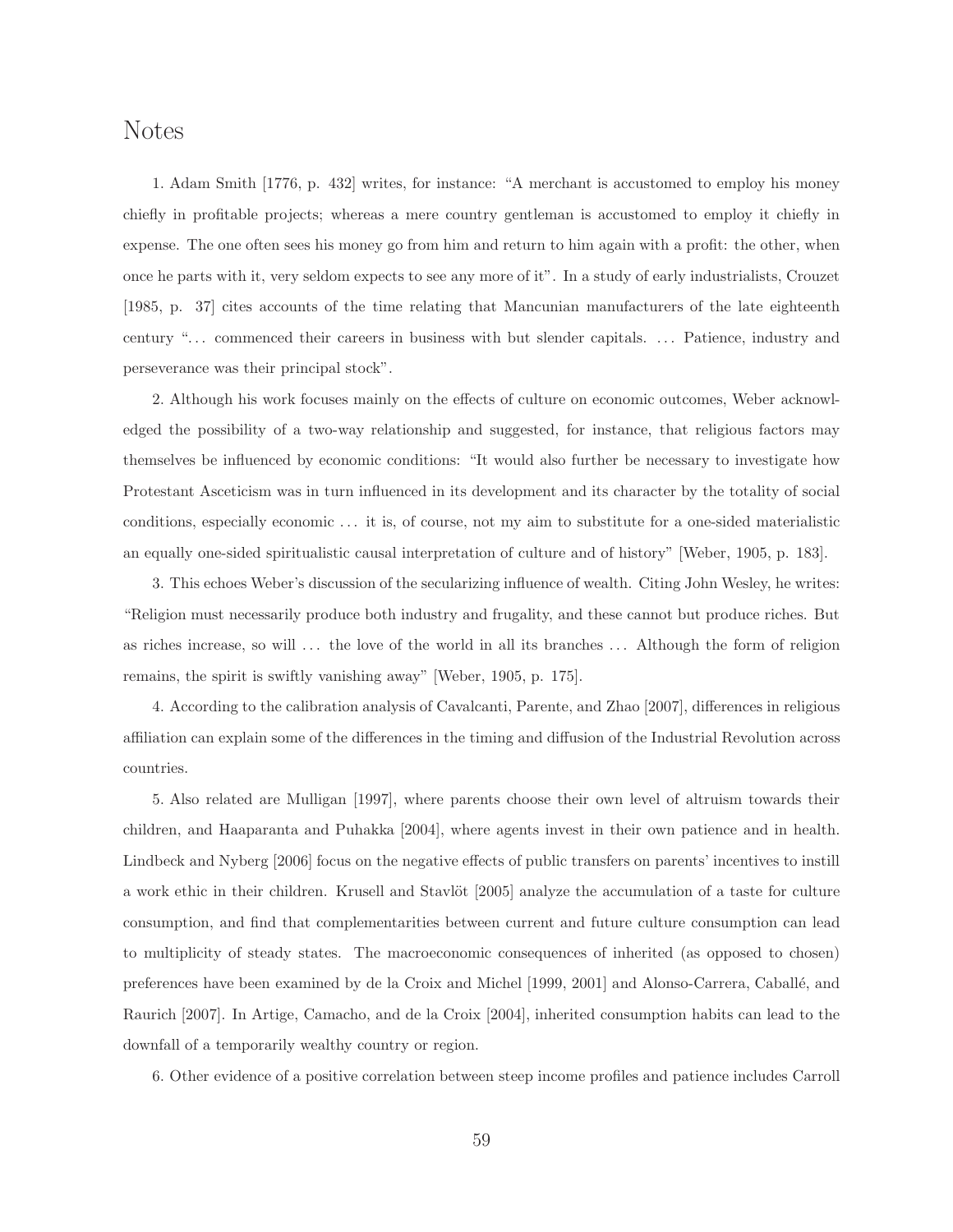and Summers [1991] who document that in both Japan and the United States consumption-age profiles are steeper when economic growth is high, and Becker and Mulligan [1997], who show that consumption growth is high for adults who either have income themselves (which is associated with steep income profiles) or who had rich parents.

7. See in particular Heckman [2000] and Carneiro and Heckman [2003], who review the evidence from a large number of programs targeting disadvantaged children. Similar conclusions are reached by studies in child development psychology such as Shonkoff and Philips [2000] and Taylor, McGue, and Iacono [2000]. Dohmen et al. [2006] document evidence (based on the German Socio-Economic Panel) that trust and risk attitudes are transmitted from parents to children.

8. Formally, we only model parental investments in a child's taste for leisure; a parent who wishes to improve a child's work ethic would simply do little or none of this investment.

9. Note that discounting across generations is not a choice variable and depends on the exogenous altruism parameter *z*. It could be argued that investments in patience also affect altruism (i.e., *z* may be endogenous). Such a model would lead to qualitatively similar results, but the change would come at the cost of a loss of analytical tractability.

10. The additive separability of the value function hinges on logarithmic utility. Since logarithmic utility is a common assumption in problems with endogenous labor supply, our analysis provides a useful tractable benchmark. The solution can be characterized under more general preferences if one abstracts from investment in the taste for leisure, see Doepke and Zilibotti [2005].

11. If the production function for patience  $f(l_B)$  is linear, in knife-edge economies (i.e., in a zeromeasure subset of the parameter space) the policy correspondence is not single-valued even between steps. Convergence in terms of occupational choice is still guaranteed, but dynasties may be indifferent between multiple patience levels. In generic economies,  $l_B(B)$  is single valued even in the linear case.

12. It is not necessary, however, to assume the complete absence of financial markets, as we do for analytical convenience. As long as the steepness of an income profile is at least partially transmitted to utility profiles, the basic mechanism is at work. The assumption of complete financial markets is routinely rejected even in contemporary data from industrial economies, see, e.g., Card, Chetty, and Weber [2007].

13. For example, although engaging in a lengthy program of study (such as medical school) that leads to high future incomes may still require some patience and perseverance, today's students have access to educational loans and credit cards. Hence, the modern-day artisans are able to consume some of their future rewards already in the present, and consequently they (and their parents) face a smaller incentive to invest in specialized preferences.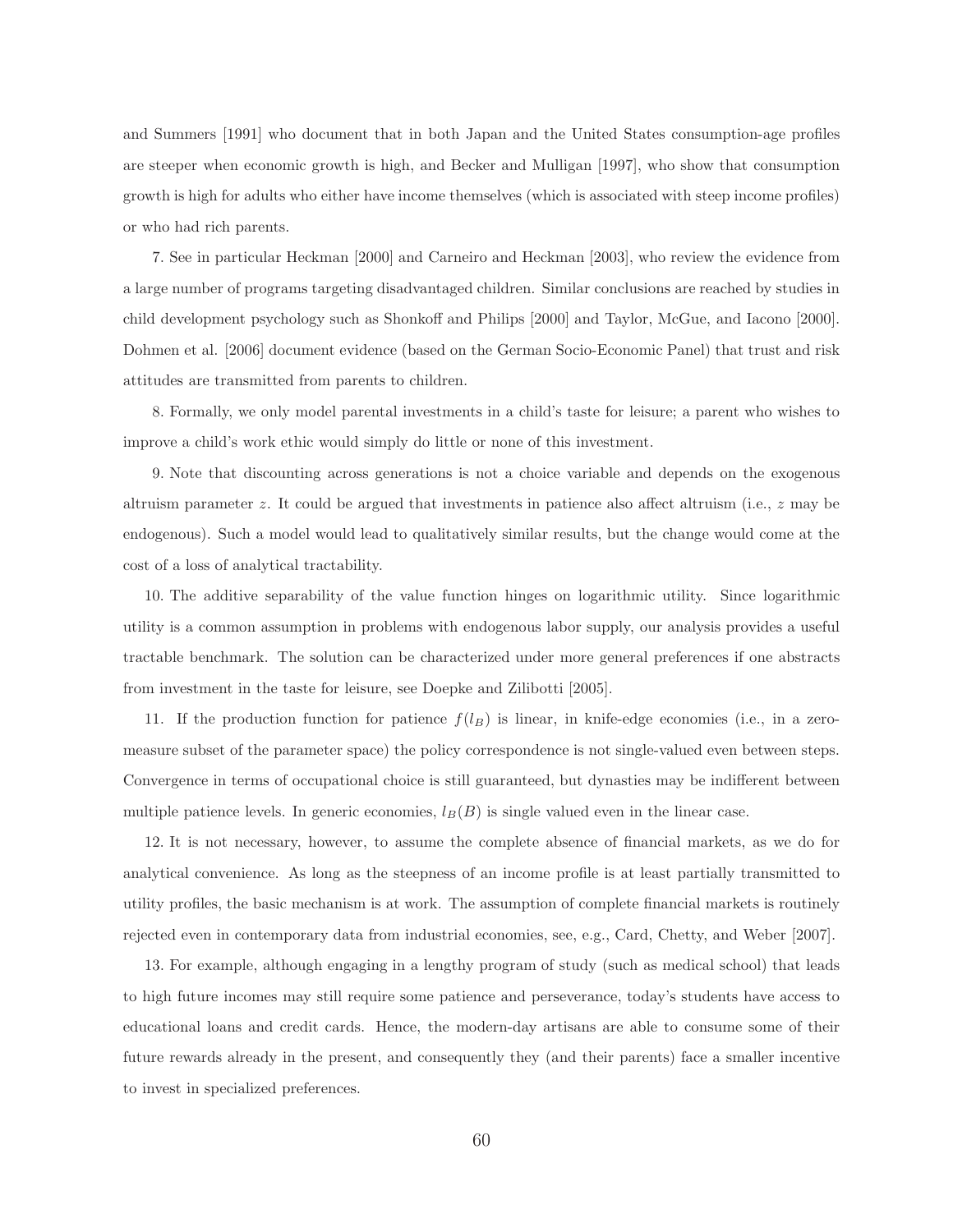14. This focus is consistent with the observation that factor prices varied little in the pre-industrial economy. Clark [2007, Figure 9.4] shows that the wage of craftsmen relative to laborers in Britain were about constant between 1400 and 1800. During the same period, land rents were a roughly constant share of income [Clark, 2007, Figure 7.4].

15. An equilibrium with constant wages only exist for a subset of the admissible parameter set. A set of sufficient conditions is provided in the online technical appendix.

16. This is consistent with the evidence presented by Voth [2000], who documents that the number of hours worked by workers and artisans in the pre-industrial era were approximately the same. See also the discussion in Section V.

17. Dynastic enterprises were common in the early days of the Industrial Revolution. Caselli and Gennaioli [2003] link this observation to the underdevelopment of financial markets: it was unprofitable for parents to liquidate their business instead of leaving it to the children. In our model, the irreversibility constraint implies that differences in investment across families lead to different initial assets for the next generation. Under reversible investment, similar results could be obtained if the altruism parameter *z* (the intergenerational discount factor) was an increasing function of patience *B* (the intragenerational discount factor).

18. The curvature in the return function is not essential for the results, but is useful to generate a smooth relationship between state variables and the entrepreneurial return in the simulations below.

19. In principle, parents could bequeath additional resources to their offspring. However, we focus on economies where the irreversibility of the capital stock is a binding constraint for the old adults. Namely, in the last period of their lives agents would like to liquidate part of the capital stock and consume it, but they are instead forced to leave it to their children as an involuntary bequest. Agents clearly do not leave any additional bequests in such economies. Formally, this outcome can be guaranteed by choosing the altruism factor *z* appropriately.

20. In the model, all landowners are identical, so that there is not a single landowning investor. The separation of classes is less sharp if one adds preference shocks to the model. Then a few patient landowners can emerge who decide to utilize the new accumulation opportunity. These landowners would become quite rich, since they can earn income from both the industry and agriculture.

21. In the sample analyzed in this study, only 2.3 percent of the industrialists came from peerage and gentry [Crouzet, 1985, Table 5]. In contrast, 85 percent of the new industrialists had a middle-class background, with almost half of them coming from low-middle-class families, such as "shopkeepers, selfemployed craftsmen and artisans, cultivators of various kind" [Crouzet, 1985, p. 127]. Although the upper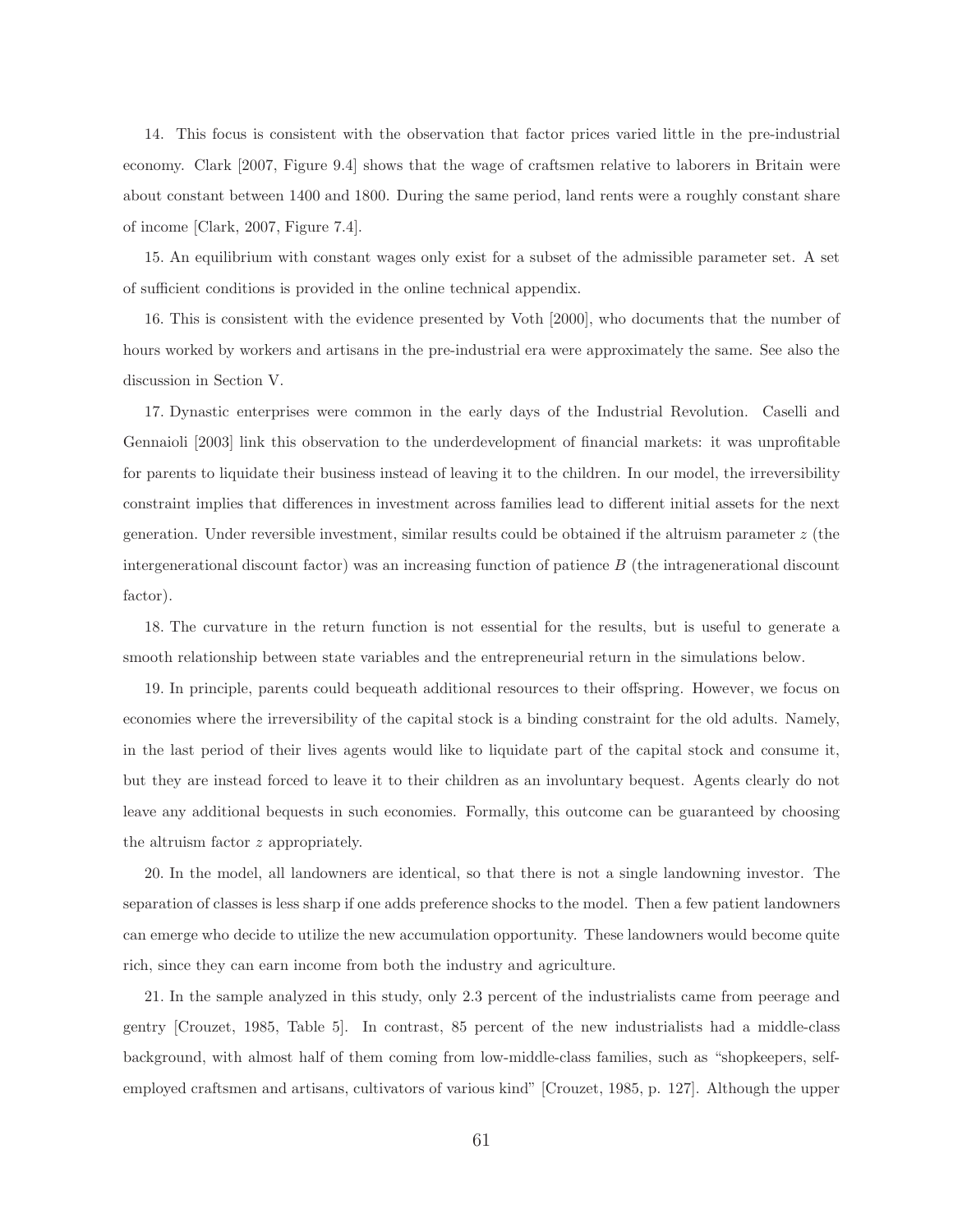class was a small group to begin with, the representation of the middle class was higher than that of the upper class even as a proportion of their share in the population. At the beginning of the nineteenth century, peerage and gentry accounted for about 1.4 percent of the population, while the middle class made up slightly less than 30 percent.

22. Clark [2007, ch. 15] documents the story of the Sassoon family, whose founding member, David Sassoon, was a Sephardic Jew merchant born in Baghdad in 1792. By the 1880s the family had established several global enterprises, invested in India and China, and by the 1920s it owned more than one-tenth of the Bombay cotton industry. Several members of the family moved to England and were absorbed into the English aristocracy through marriages. See also Cannadine [1990, p. 347]

23. The life of an apprentice was not glamorous. "Upon payment of a placement fee, apprentices took their place in their master's household, agreeing to obey and respect him as a father. . . . Not all apprentices reached mastership, but this does not gainsay the fact that the purpose of apprenticeship was selection and the goal a direct route to mastership" [Farr, 2000, p. 33].

24. The applicants owed the payment of a series of fees, the completion of a masterpiece according to the guild regulations, and the outlay (if the masterpiece was accepted) for a luxurious banquet for the masters he hoped to join. In addition, he had to submit the name of a proposed bride, whom the guild was supposed to examine and approve. See Phelps Brown and Hopkins [1957], Farr [2000] and Munro [2004] for additional evidence.

25. Real rents per acre in England were roughly constant between 1300 and 1600. In the early seventeenth century, real rents increased sharply, and then leveled off again until 1800 [Clark, 2007, Figure 14.2]. In principle, a flat profile for overall family income need not imply that individual consumption profiles were flat as well. In particular, one might imagine that aristocrats started to consume heavily only after inheriting their estates, while living frugally during their younger years. However, the available evidence suggests that, if anything, the opposite was true. Young aristocrats typically did not work during their childhood and young adulthood and were supported by their parents. These family support payments tended to be large, and contributed to aristocratic indebtedness: "family payments were not the only cause of aristocratic indebtedness, but contemporaries usually regard them as playing a crucial role" [Beckett, 1986, p. 298]. Thus, aristocrats usually lived in some comfort during their entire lives and did not experience the stark contrast of a sober adolescence with relative prosperity during adulthood that was typical for urban artisans and craftsmen.

26. Work ethic and patience are important not only for investments but also for innovation, as witnessed by Edison's famous statement that invention is one percent of inspiration and ninety-nine percent of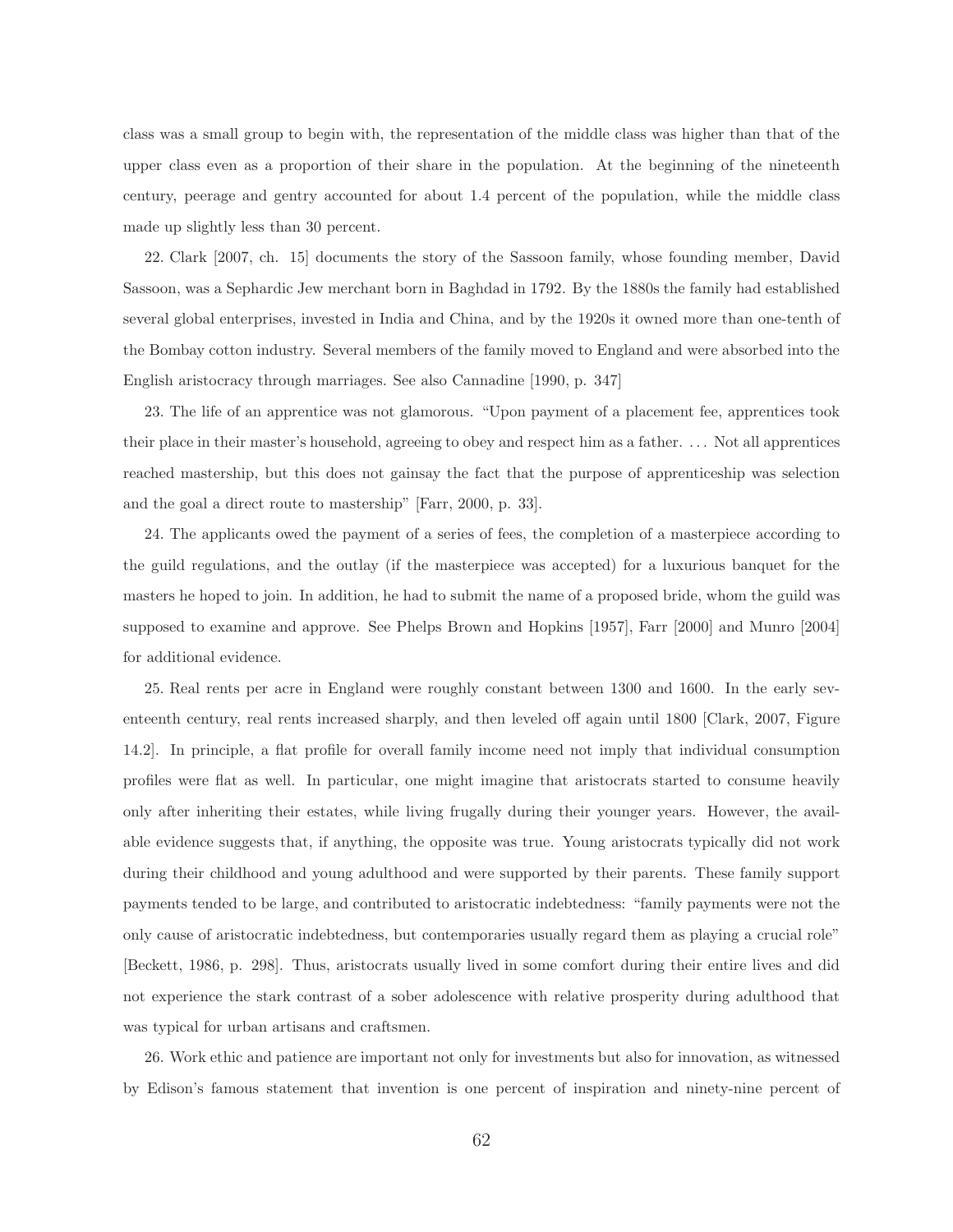perspiration. Mokyr [1990, p. 241] argues that pre-industrial Britain benefited from the arrival of skilled workers fleeing anti-Protestant prosecution in France. Our theory suggests that this exodus may have fostered both the entrepreneurial spirit and the innovative capability that later on fueled the Industrial Revolution in Britain.

27. Notice that our theory does not posit that landowners were always impatient; in fact, the first aristocrats in a dynasty, who initially acquired title and estate, may have plausibly been particularly patient.

28. See also Temin and Voth [2007].

29. Thompson [1994] documents that ever since 1700, the landowners progressively withdrew from dayto-day involvement in the management of their estates. The investments and technical innovations in agriculture during the eighteenth and early nineteenth centuries, which played an important role in the British Industrial Revolution, were carried out almost entirely by tenant farmers. According to Cannadine [1994, p. 48–49], most debt was taken on with the objective of "the enhancement of the social prestige and the fulfillment of the traditional responsibilities of the landowner. . . . To the extent that such selfindulgent activities were financed from middle- and working-class savings, . . . this definitely amounted to a 'haemorrhage of capital,' a 'misallocation of resources,' as funds from urban and industrial Britain were diverted to underpin the indulgence of the landed order".

30. Through the institution of entail, an aristocratic landowner could prevent his descendants from selling part or all of the estate.

31. It should be noted, however, that our theory does not imply that the gentrified middle class will ultimately resemble the landed elite in all dimensions. In particular, unlike investing in the work ethic, the accumulation of patience is self-reinforcing over time and may lead to persistent cultural and economic differences between the classes. As in the example discussed in Section IV.B, industrial dynasties may continue to accumulate wealth, albeit at a lower rate, once the switch from work ethic to a heightened appreciation of leisure has taken place.

32. Obelkevich [1990, p. 338–346] summarizes the changing attitude of the middle class towards religious values as follows: "It was in the middle classes that the Victorian religious boom had the biggest impact . . . In the 1870s the first signs appeared that the long period of growth was coming to an end. Though membership was still increasing, it failed to keep pace with the growth in the population, and church going actually began to decline: in middle-class districts in London attendance fell by more than a third between 1886 and 1902. Such hallmarks of Victorian religiosity as strict Sunday observance and family prayers were being abandoned . . . Behind the statistics of falling attendances lay a deeper disaffection from the churches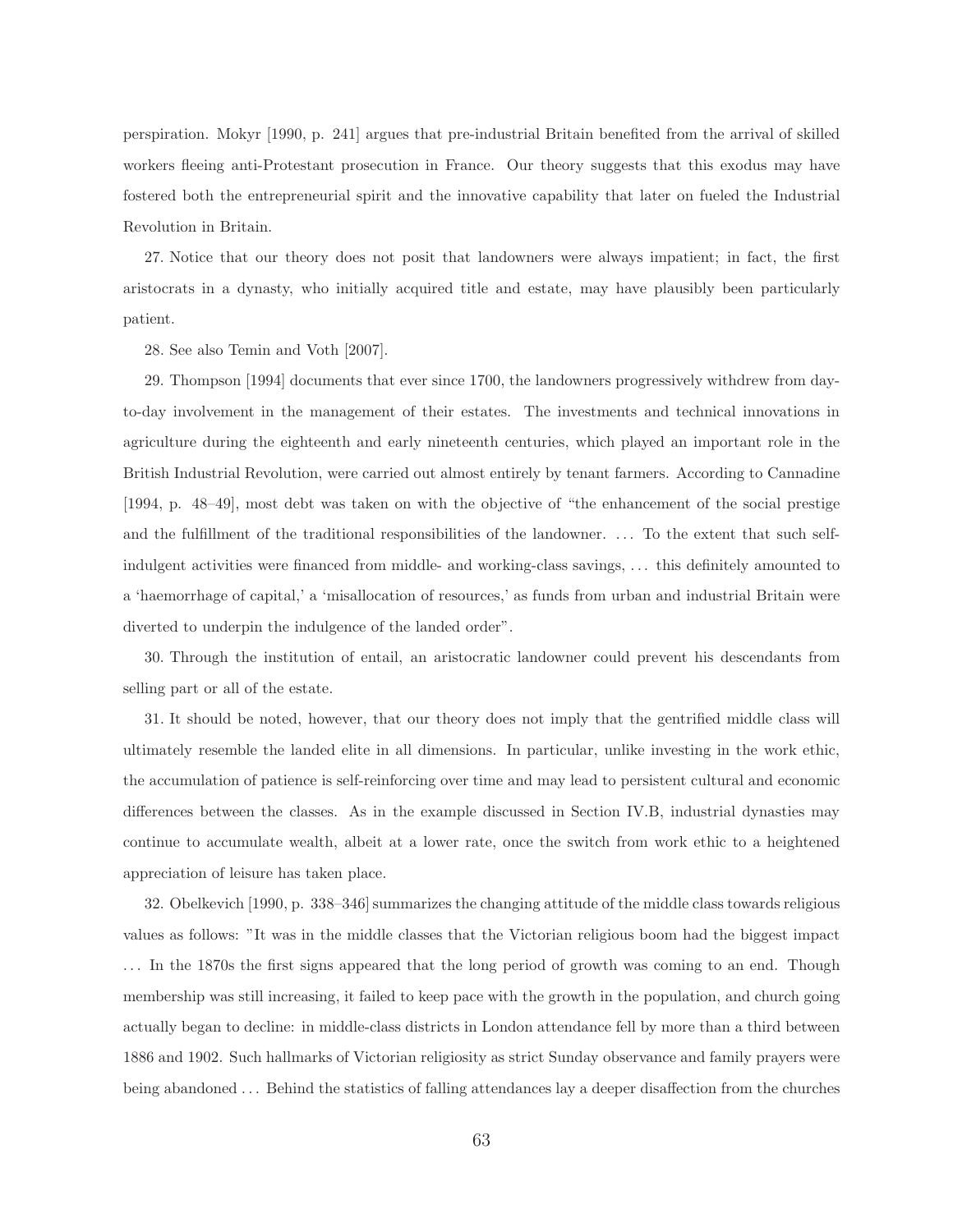and their messages". The same author documents how the different churches responded by softening their message and precepts.

33. The decline in the spirit of capitalism within industrial dynasties had already stricken contemporary observers. For instance, Alfred Marshall [1890, p. 299–300] writes: "It would . . . at first sight seem likely that business men should constitute a sort of caste; . . . But the actual state of things is very different. . . . [W]hen a man has got together a great business, his descendants often fail, in spite of their great advantage, to develop the high abilities and special turn of mind and temperament required for carrying it on with equal success. . . . When a full generation has passed . . . then the business almost invariably falls to pieces". A related argument is the "Carnegie conjecture," i.e., Andrew Carnegie's [1891] assertion that wealth "deadens the talents and energies" of children. Holtz-Eakin, Joulfaian, and Rosen [1993] provide evidence from the PSID that inherited wealth depresses labor supply. This is consistent with our model.

34. According to Turner, Beckett, and Afton [1997, Table A2.1], rents per acre tripled between 1790 and 1878 and fell by 27 percent between 1878 and 1910. Within the period, there were sharp increases between 1790–1815 (124 percent) and 1850–1878 (37 percent) and a period of flat rents in between. Clark [2007, Figure 14.2], who focuses on real rents per acre for farmland, reports a less pronounced increase and a sharper fall after 1878. Nevertheless, the overall pattern is the same. One important factor that is associated with the evolution of land rents is the introduction of the Corn Laws in 1815 and their ultimate repeal in 1846. The effect of the Corn Laws on rents is controversial, though. For instance, Moore [1965] argues that they were not particularly effective in sustaining high agricultural prices. After the repeal of the Corn Laws, grain imports gradually increased, but rents actually increased over the following thirty years.

35. Skills and experience in related activities were particularly important in the textile industry (see Crouzet [1985, p. 116–125, and also footnote 79, p. 206]).

36. One group missing here is those choosing the military career, who would attend a military academy instead of Oxford or Cambridge.

37. When Britain went into economic decline relative to competitors such as Germany and the United States after 1870, much of the blame was placed on the British education system (in particular the public schools and Oxbridge) for spreading aristocratic anti-business and anti-industrial attitudes to the upper middle classes; see the extensive discussion in Rubinstein [1993].

38. While the industrial elite ultimately started to appreciate leisure, for the most part it did not acquire the main prerequisite of aristocratic privilege, i.e., land. For instance, Nicholas [1999a] notes that "those who made fortunes in business . . . did not purchase or inherit land on large scale. This was despite the fact